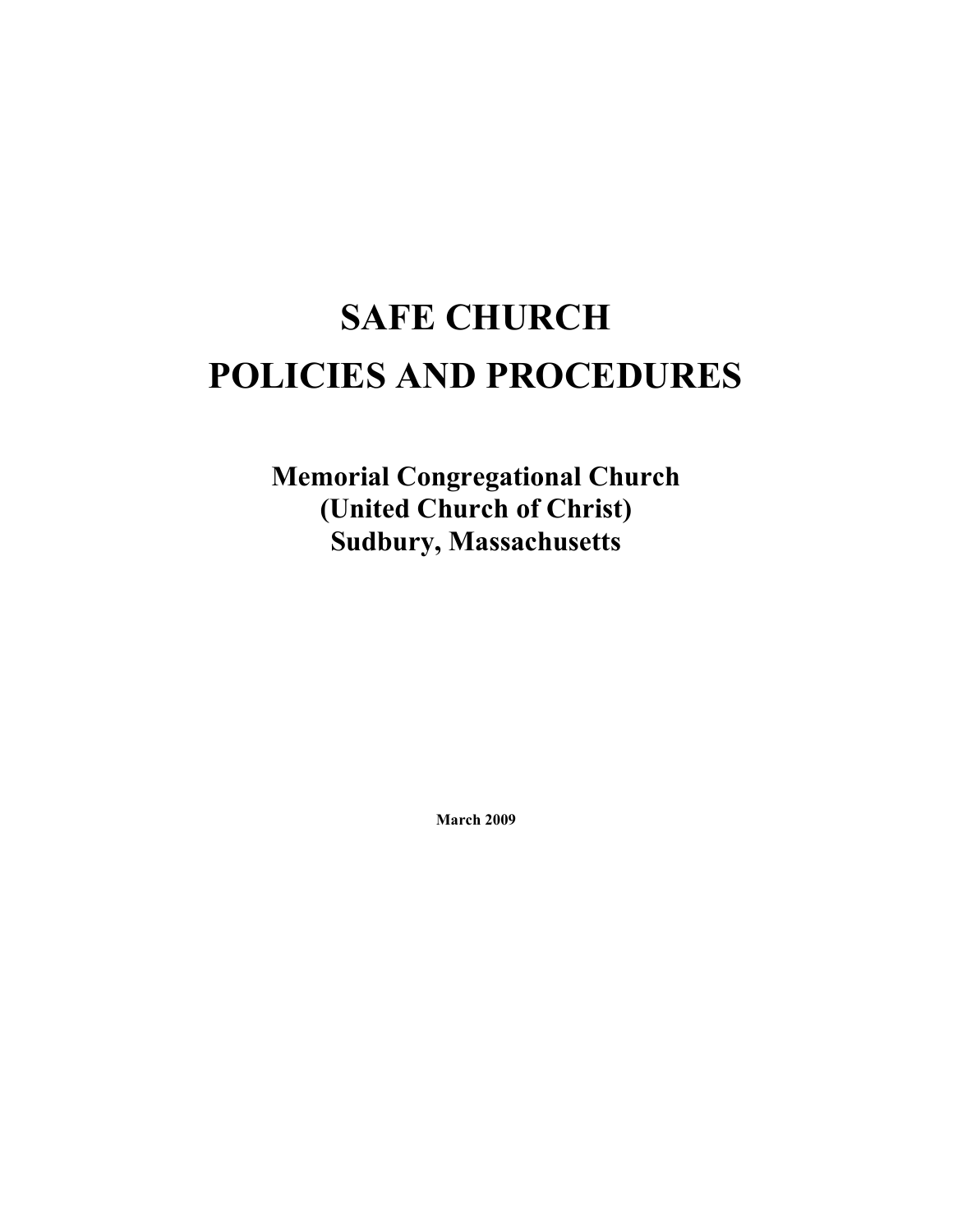# **Table of Contents**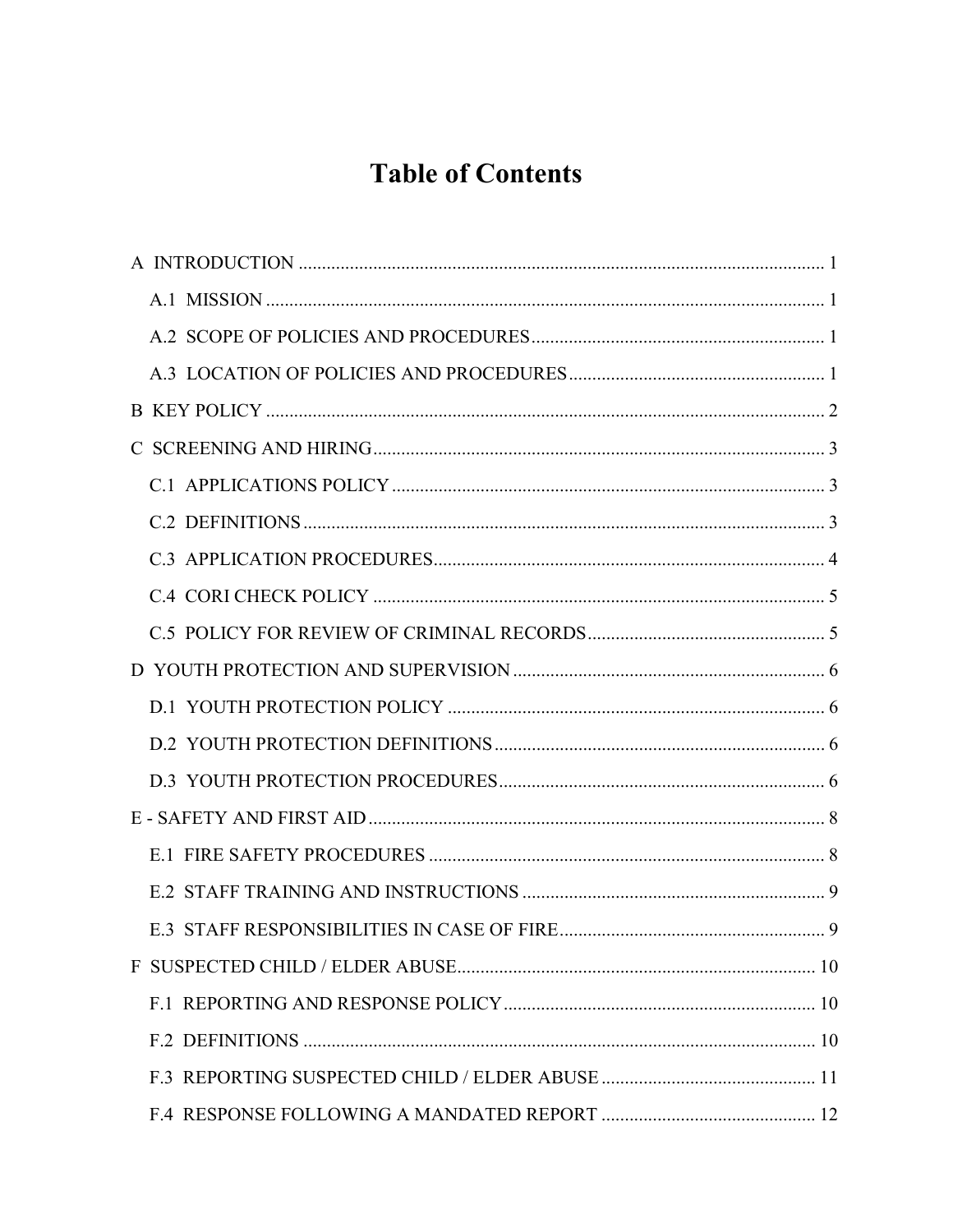| G.1 PROHIBITION OF SEXUAL EXPLOITATION AND HARASSMENT  13 |  |
|-----------------------------------------------------------|--|
|                                                           |  |
|                                                           |  |
|                                                           |  |
|                                                           |  |
|                                                           |  |
|                                                           |  |
|                                                           |  |
|                                                           |  |
|                                                           |  |
|                                                           |  |
|                                                           |  |
|                                                           |  |
|                                                           |  |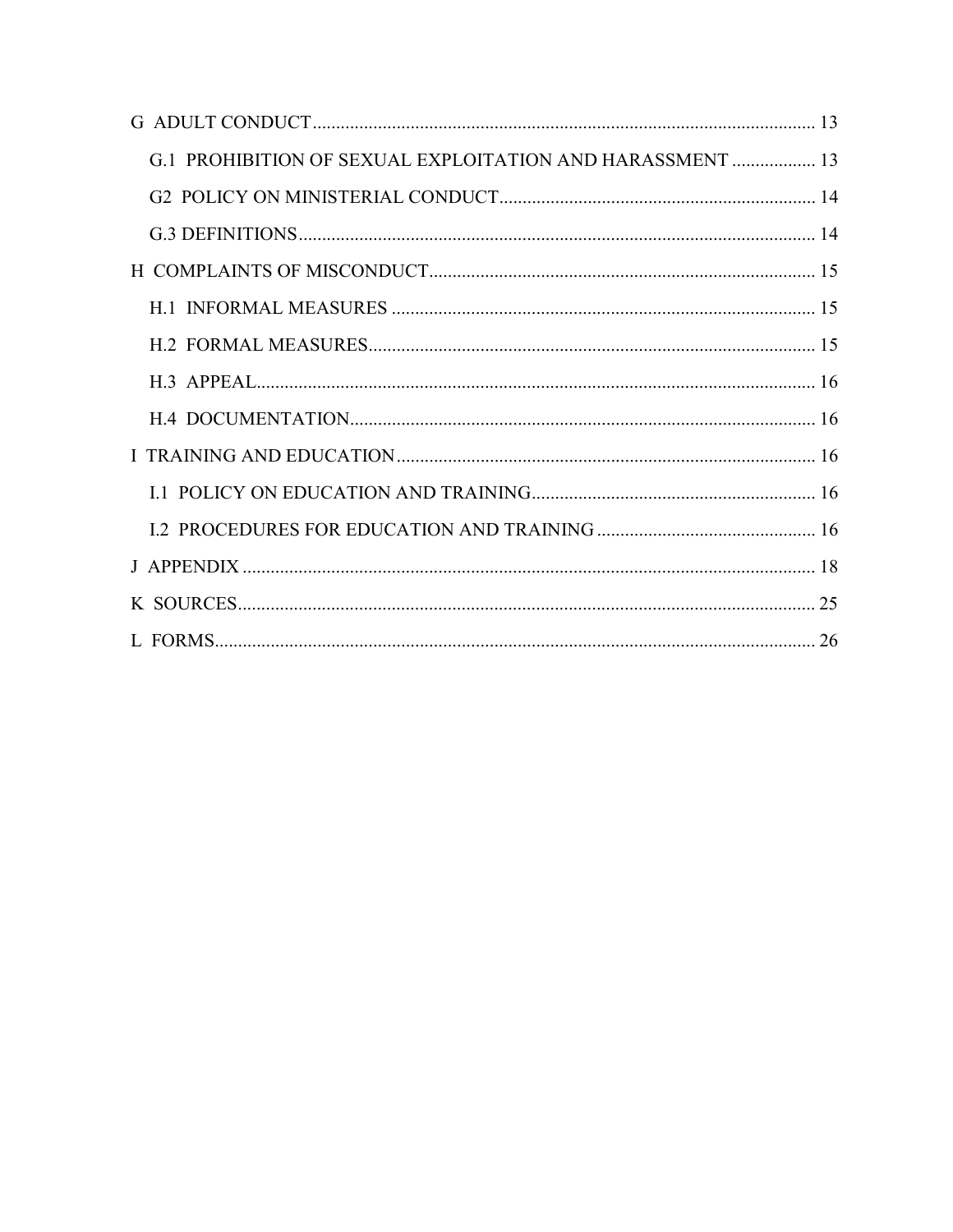# **SAFE CHURCH POLICIES AND PROCEDURES**

# **Memorial Congregational Church (United Church of Christ) Sudbury, Massachusetts**

# **A INTRODUCTION**

# **A.1 MISSION**

As stated in our covenant and reflected in our Constitution and By-Laws, we at Memorial Congregational Church (MCC) "unite for the worship of God and the service of humanity." Every effort will be made to ensure that all who participate in our church life, including children, adults, and church workers, whether paid or volunteer, will be able to pursue these aims in an environment that is safe, secure, and nurturing.

# **A.2 SCOPE OF POLICIES AND PROCEDURES**

The policies and procedures included in this document apply to all activities which take place within the building and properties of MCC, as well as programs, activities, or events scheduled as part of the ministry of this church which take place elsewhere. The policies and procedures apply to all members, friends, volunteers, or employees of the church.

# **A.3 LOCATION OF POLICIES AND PROCEDURES**

Copies of the Safe Church Policies and Procedures will be kept in binders in three locations:

- 1. the Church Office;
- 2. the Christian Education resource area; and
- 3. the Church Library located in the parlor.

All forms referenced in this document are located in Section K.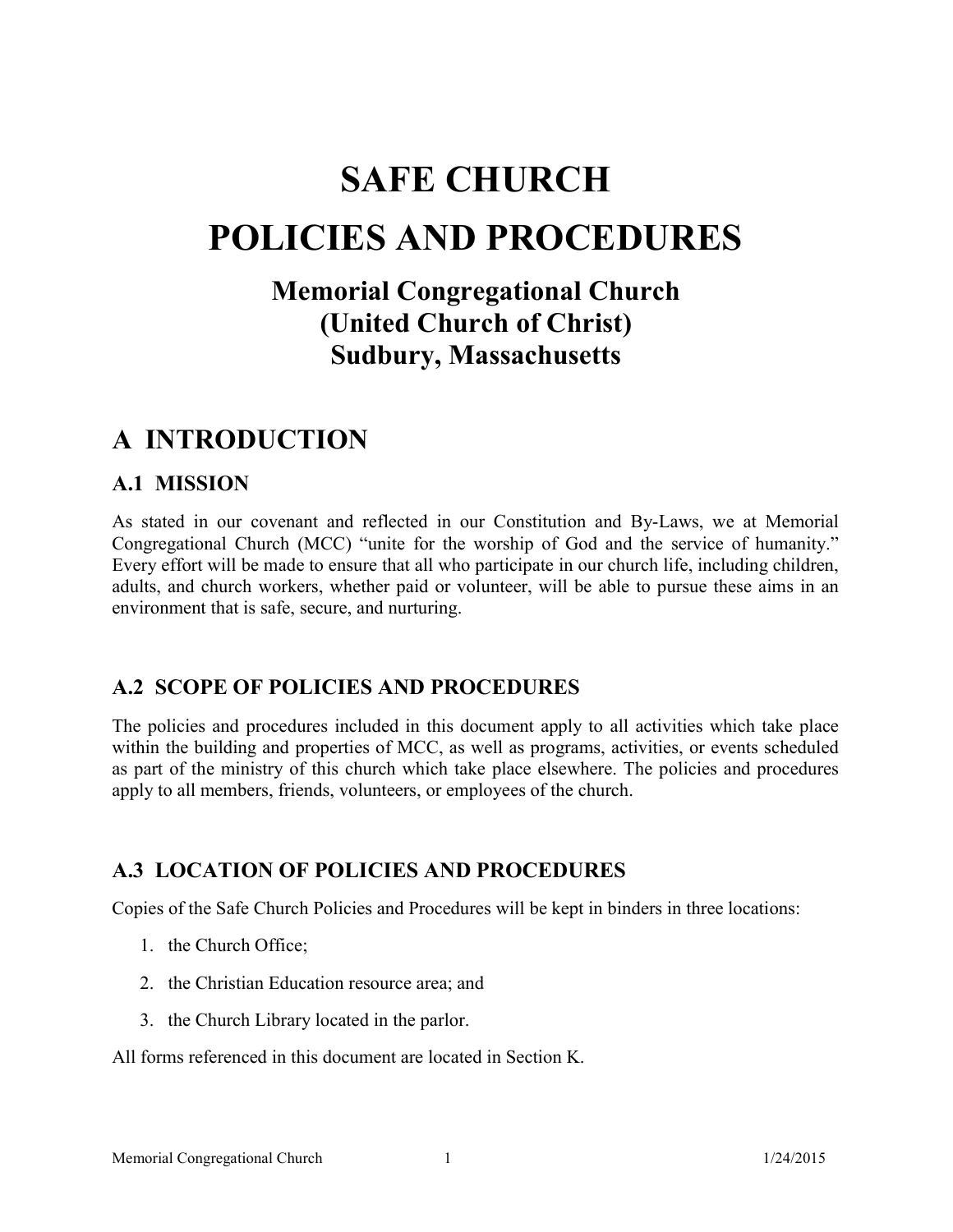# **B KEY POLICY**

1. Memorial Congregational Church will have an open door philosophy, meaning that all rooms are to be visible at all times.

2. Any person who seeks possession of a key to MCC will have a clearly stated reason for needing a key and will be approved by the Church Council if necessary.

3. A Key Registry will be maintained by the Trustees with the help of the church's Administrative Assistant.

4. Keys shall be returned when they are no longer needed by the holder, and the return will be documented.

5. Keys are not to be loaned to unauthorized persons, duplicated, or kept beyond the time that they are needed. Authorized key holders may loan their key to a spouse if the spouse has signed the Key Registry and a Statement of Compliance.

6. Key holders must sign the Key Registry and a Statement of Compliance.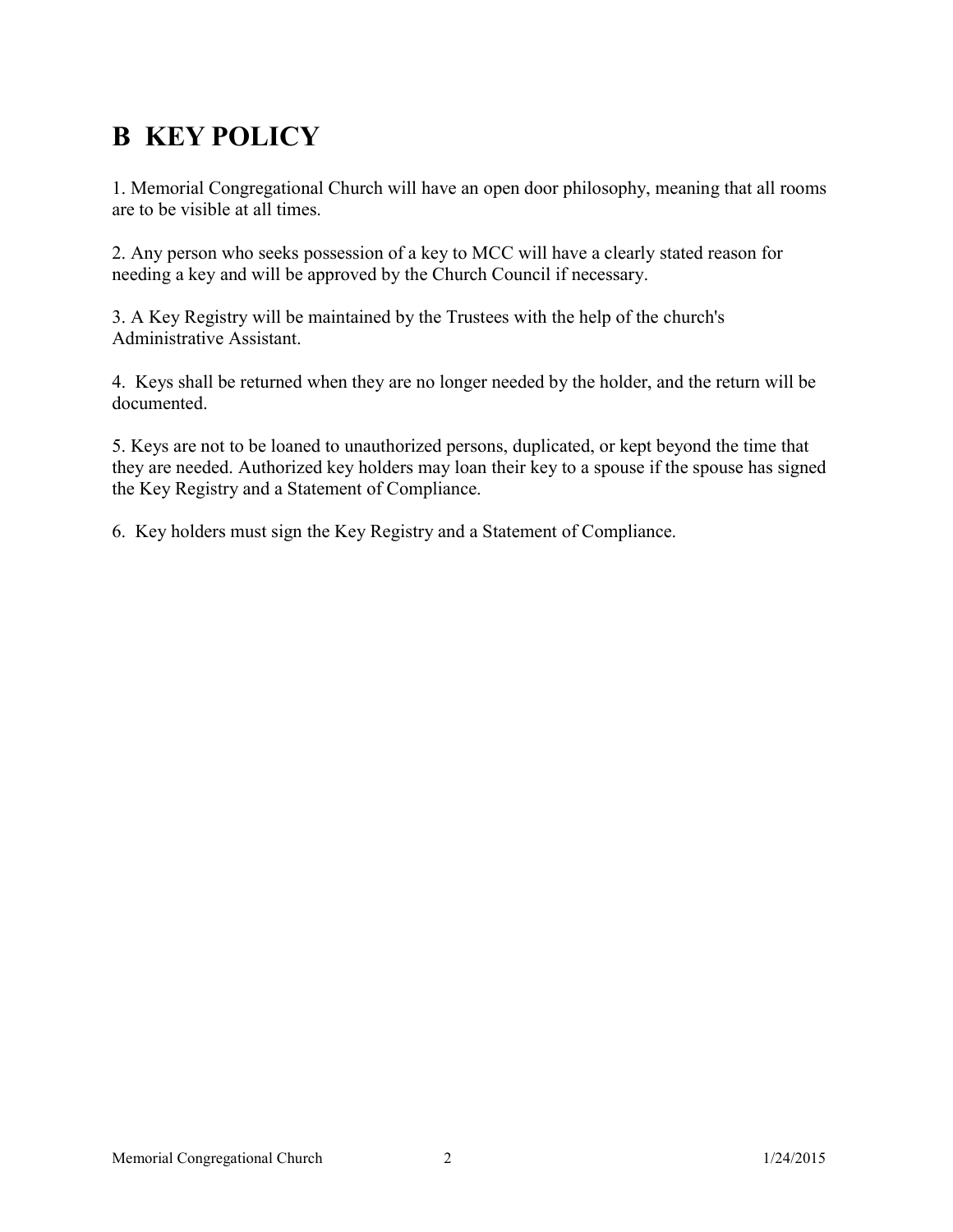# **C SCREENING AND HIRING**

# **C.1 APPLICATIONS POLICY**

Memorial Congregation Church welcomes volunteers who have been actively and regularly participating as members for at least six months or friends of the Church for at least one year and church staff to become involved with the various programs offered as part of the Youth Ministry.

# **C.2 DEFINITIONS**

**MCC, the Church:** Memorial Congregational Church of Sudbury.

**Authorized Volunteer:** Any person who offers or is recruited, has completed the appropriate and has been accepted by the appropriate supervisor, Board, or Committee at MCC to provide unpaid services. This may include people to whom keys have been assigned, Sunday School teachers, youth group leaders, or drivers for church-sponsored youth events.

**External candidate:** an applicant for <sup>a</sup> position, paid or volunteer, who is not <sup>a</sup> member of MCC, has not been actively and regularly participating as <sup>a</sup> member or friend of the Church for at least six months, or has never held a position at MCC previously.

**Staff or paid employee:** Any individual hired and compensated by MCC on <sup>a</sup> part-time, fulltime, temporary, or permanent basis.

**Direct contact:** someone who has the immediate responsibility for the care of children or regular face to face interactions with children, such as Sunday School teachers, youth group leaders, youth choir directors, or nursery supervisors.

**CE:** Christian Education

**Criminal Offender Record Information (CORI):** Information regulated by the Criminal History Systems Board (CHSB) and maintained by the Board of Probation regarding criminal convictions of persons within the Massachusetts Court System.

**Certification:** A process by which an organization is granted legal access to CORI after <sup>a</sup> review of an application submitted by that organization to the Criminal History Systems Board.

**Agreement of Non-Disclosure (AOND):** A signed form, submitted by anyone who is certified to have access to CORI, in which they agree to certain terms of confidentiality.

**Safe Church Advocate:** A member of The Memorial Congregational Church of Sudbury who meets the requirements of an Authorized Volunteer, is appointed by and accountable to the Church Council, and has cleared <sup>a</sup> CORI check. The Council will maintain <sup>a</sup> list of qualified volunteers to serve as resources and suppor<sup>t</sup> for the Safe Church Advocate and to be called upon as needed. The Safe Church Advocate will:

1. be a certified CORI officer and serve as the CORI Administrator,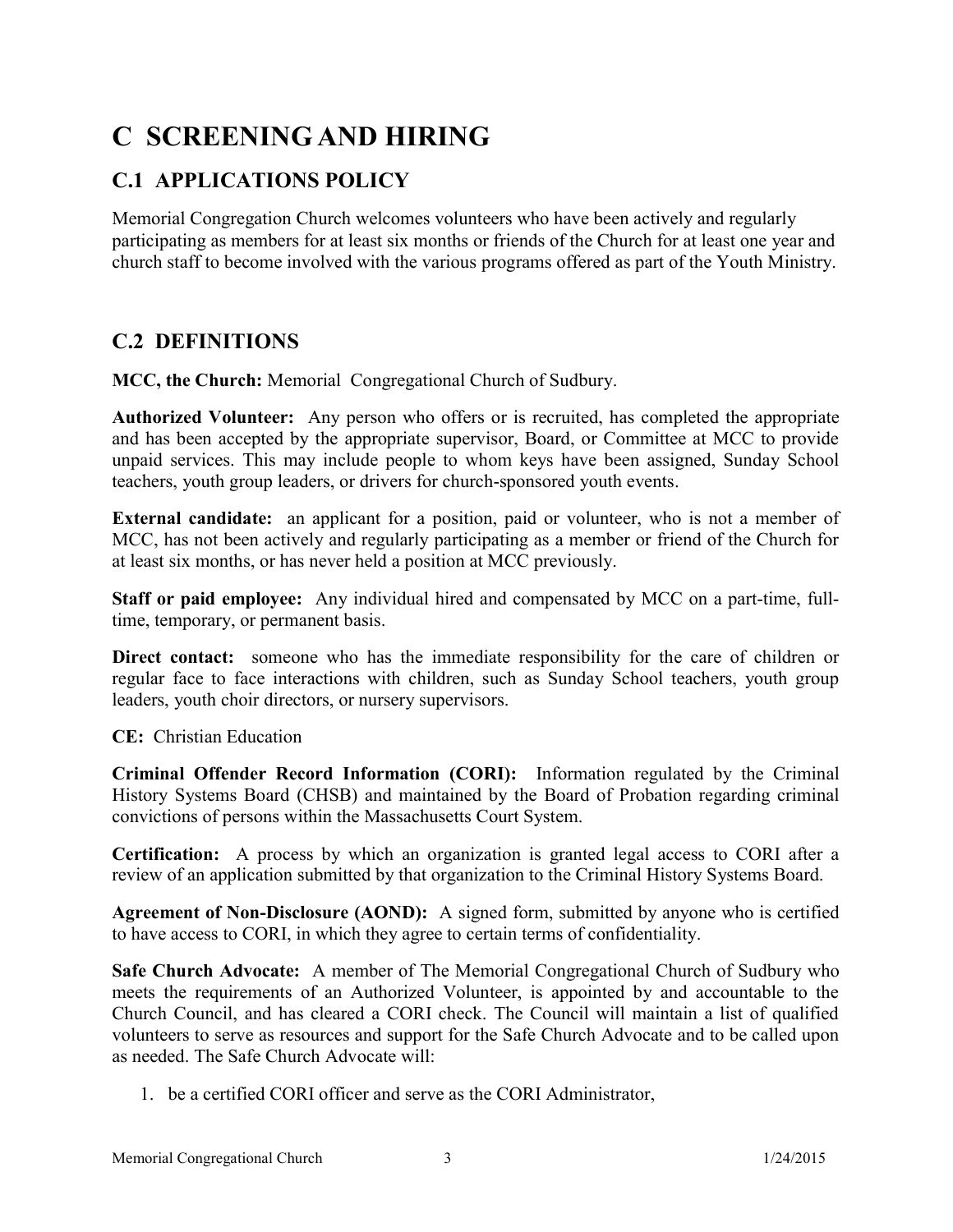- 2. coordinate implementation of the policies and procedures contained in this document,
- 3. receive and maintain a file of Incident Report Forms,
- 4. file Mandated Report Forms with the Department of Social Services.

# **C.3 APPLICATION PROCEDURES**

- 1. All candidates, whether external or internal, seeking paid employment at MCC; all paid staff; and all ordained staff, whether paid or not, will complete the following:
	- a. Application for Employment;
	- b. Signed Authorization for a CORI check; and
	- c. Signed Statement of Compliance.
- 2. All authorized volunteers working with youth and children as youth group leaders, or workers who will accompany youth on field trips outside MCC or supervise youth overnight as <sup>a</sup> regular par<sup>t</sup> of their responsibilities, whether on or off MCC property will complete the following:
	- a. Signed Authorization for a CORI check; and
	- b. Signed Statement of Compliance.
- 3. All authorized volunteers serving as Sunday School teachers, substitute teachers, or any position that requires regular direct contact with youth will complete the following:
	- a. Signed Statement of Compliance.
- 4. Chaperones for overnight events or extended off-site will complete the following:
	- a. Signed Authorization for a CORI check; and
	- b. Signed Statement of Compliance.
- 5. All other chaperones and drivers for field trips will complete the following:
	- a. Signed Statement of Compliance.
- 6. All applications for paid employment or authorized volunteer positions will be reviewed by an appropriate supervisor, or Committee. Before assuming <sup>a</sup> paid or volunteer position, the applicant will be interviewed.
	- a. Gaps in time, irregular employment patterns, or unexplained absences noted on Application for Employment must be pursued with both former employers and potential employees.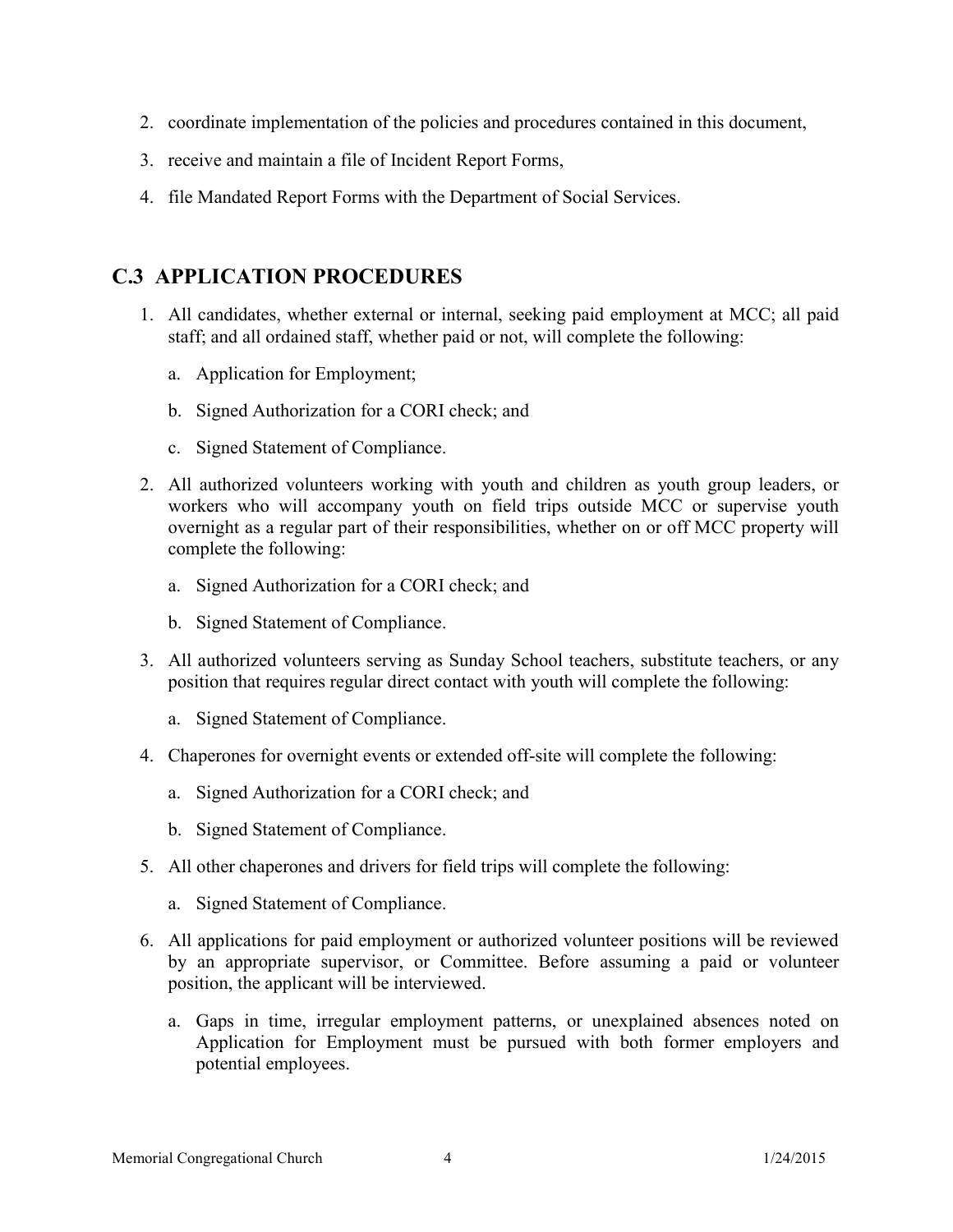- b. For candidates for paid positions, references will be contacted for information that may be helpful in determining the applicant's suitability for the position being sought.
- c. For candidates for volunteer positions, references may be contacted at the discretion of the supervisor or supervisory board or committee.
- d. Interviews will be conducted with those applicants who are deemed suitable following the review of the application and contact with previous employers and references.
- e. If the applicant is deemed suitable for the position being sought, <sup>a</sup> Criminal Offender Record Information (CORI) check will be conducted if required per sub-section C.4.

# **C.4 CORI CHECK POLICY**

The Safe Church Advocate shall ensure that:

- 1. all appropriate applicants, in written form, have consented to a CORI investigation;
- 2. information received as <sup>a</sup> result of the CORI investigation is reviewed according to the criteria set forth in subsection C.5; and
- 3. information collected is held in confidence.

Upon receipt of the Authorization to Request CORI, the Safe Church Advocate will submit <sup>a</sup> reques<sup>t</sup> to the CHSB for investigation. If the CORI investigation determines that <sup>a</sup> criminal record exists, the Safe Church Advocate will review the information in accordance with the criteria set forth in this policy, and will consult with the Senior Minister if necessary. After such review, the Safe Church Advocate will make <sup>a</sup> decision regarding the personnel transaction at issue.

# **C.5 POLICY FOR REVIEW OF CRIMINAL RECORDS**

The following criteria should be used by the Safe Church Advocate in conducting a review:

- 1. Anyone convicted of, or who admits to, committing Child / Elder Abuse, whether physical, emotional, or sexual, will not be considered, under any circumstances, for <sup>a</sup> position involving contact with children.
- 2. There will be <sup>a</sup> presumption that the applicant is ineligible for any position involving direct contact with children if the background check indicates <sup>a</sup> felony conviction for <sup>a</sup> crime which involves the use of force or violence, rape, indecent assault, battery, or the crime of attempting any of the aforementioned offenses; or illegally manufacturing, distributing, or dispensing any controlled substances or the crime of possession with intent to manufacture, distribute or dispense <sup>a</sup> controlled substance, or has been charged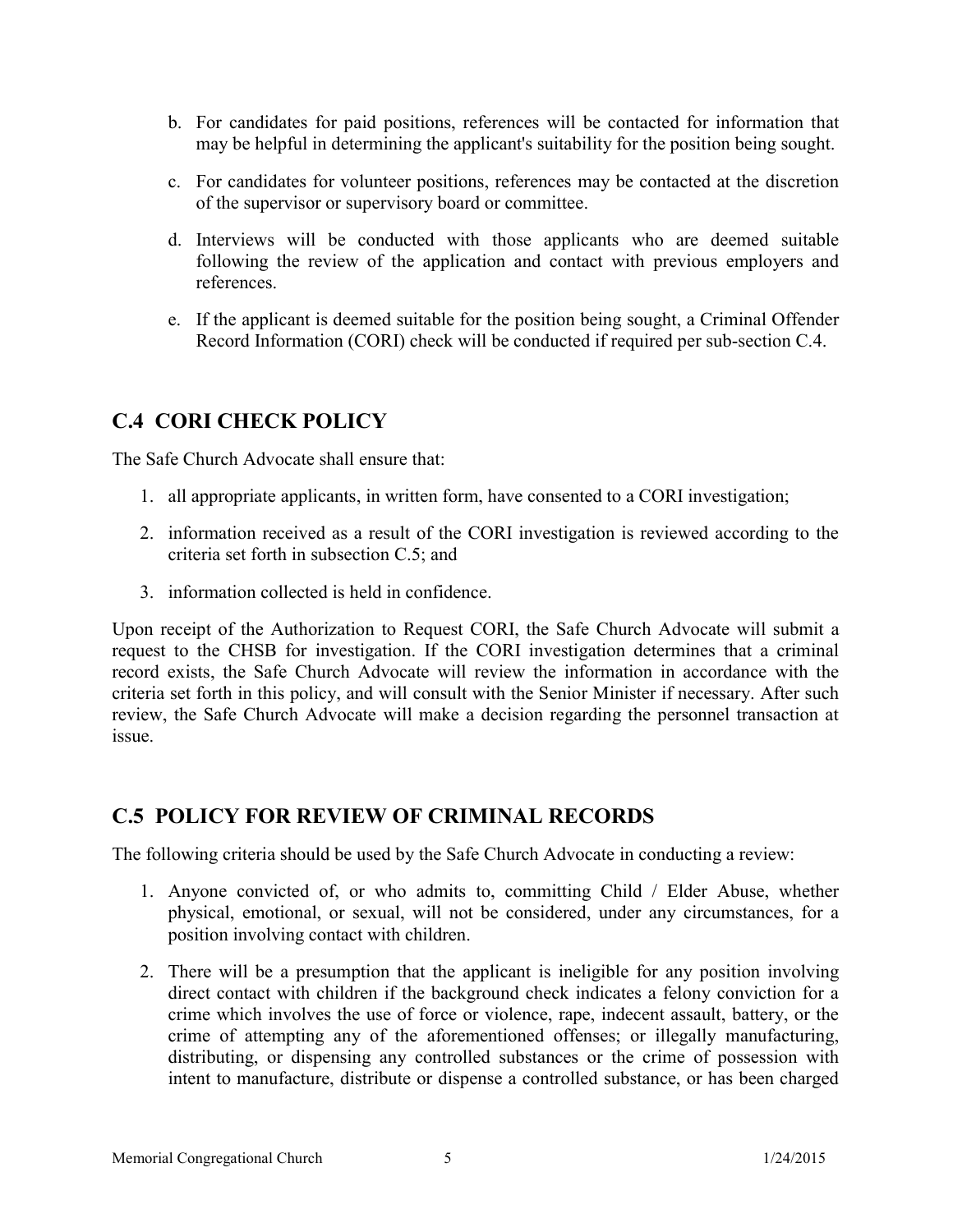with any felony listed above and is either awaiting trial or has been defaulted by the court.

3. The Safe Church Advocate may consider other factors as (s)he deems appropriate that bear on a candidate's suitability for a paid or volunteer position.

# **D YOUTH PROTECTION AND SUPERVISION**

# **D.1 YOUTH PROTECTION POLICY**

Memorial Congregational Church is committed to creating <sup>a</sup> safe and healthy environment in which young people can learn about and experience God's love. In order to ensure this, we will provide supervision for all activities and programs involving children and youth, and employ practices that provide for the safety of children, youth, and those who care for them.

# **D.2 YOUTH PROTECTION DEFINITIONS**

**Chaperone:** <sup>a</sup> volunteer who helps supervise youth for <sup>a</sup> special activity, such as <sup>a</sup> party or field trip. To be an approved chaperone, an individual must be :

1) <sup>a</sup> member of MCC for at least six months or have attended MCC regularly for at least one year; and

2) at least 21 years old and <sup>a</sup> minimum of five years older than the oldest youth participating in the activity.

**Helper, assistant:** <sup>a</sup> volunteer for regular youth activities, such as Sunday school and related activities or youth group, who functions in a non-supervisory role.

Supervisor: a paid or volunteer worker who has direct responsibility for the care of youth, such as a teacher, youth group leader, chaperone, or choir director.

**Field trip:** <sup>a</sup> youth event that is scheduled off MCC property, whether for in-town or out-oftown, one hour, one day, or overnight.

# **D.3 YOUTH PROTECTION PROCEDURES**

## **D.3.1 Two adult rule**

No adult will be alone in the Church, or at <sup>a</sup> church approved activity, with <sup>a</sup> child(ren) that is not his or her own or <sup>a</sup> relative, without permission of the child(ren)'s parent(s). If <sup>a</sup> second adult cannot be located, the class or activity will be canceled, and the children will be returned to their parent(s)or guardian(s). It is permissible to have one adult per car with each car carrying <sup>a</sup>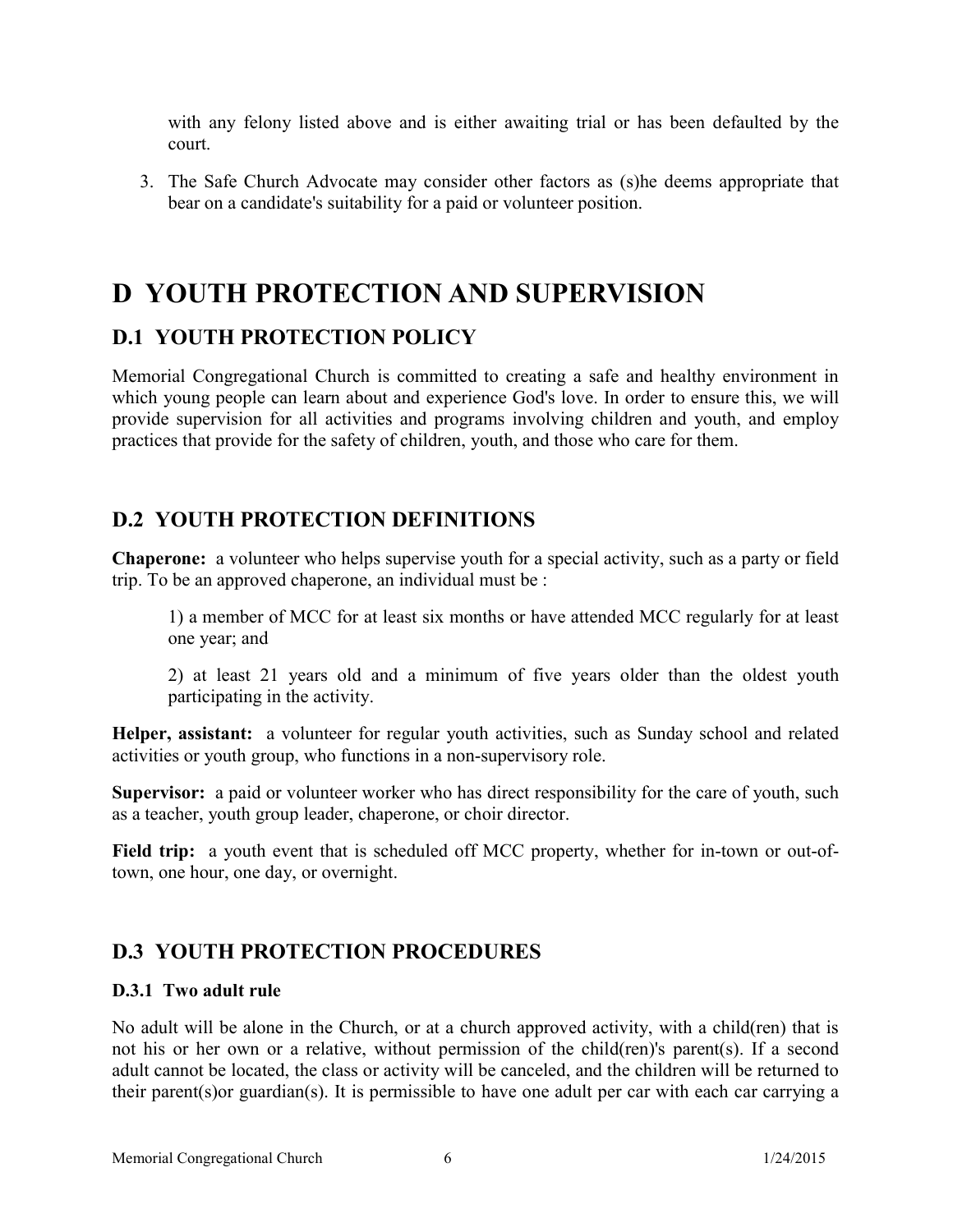group of young people on a field trip.

### **D.3.2 Five year older rule**

Classroom and nursery helpers, and youth group assistants must be five years older than the oldest participant in the class, group, or activity.

### **D.3.3 Medical Release Forms**

- 1. All youth participating in <sup>a</sup> youth group or going on <sup>a</sup> field trip with either <sup>a</sup> youth group or the Sunday School, must have <sup>a</sup> Medical Release Form (Section K) on file before their participation.
- 2. Form must be given to youth or parents/guardians to be completed and returned to the Director of Christian Education (or Church School Superintendent) for Sunday School events, or the Youth Ministry leader for youth group participation.
- 3. Completed form will be kept on file in the Senior Minister's office.
- 4. Each time <sup>a</sup> field trip or overnight event occurs, the original must be taken with an adult leader while a copy remains in the CE or YM office.

#### **D.3.4 Field trip/youth event guidelines**

- 1. Youth Ministry /CE Approval: All field trips or events should receive the approval of the Youth Ministry / CE Committee before the activity can take place and before fundraising for the activity begins.
- 2. Approval of Chaperones: All chaperones for youth activities will be approved by Youth Ministry.
- 3. Parental Consent: Parents or guardians should be fully informed about programs, activities, leaders, chaperones, dates and times, cost, method of transportation, and purpose of the scheduled trip or activity. The appropriate signed Field Trip Consent Form (Section K) should be completed and returned before any child or youth can participate in the event.
- 4. Vehicle rules:
	- a. Drivers for field trips must be 25 years or older and have <sup>a</sup> copy of their driver's license and registration on file.
	- b. Anyone who has had their license revoked or suspended within the pas<sup>t</sup> five years will be ineligible to drive for youth activities.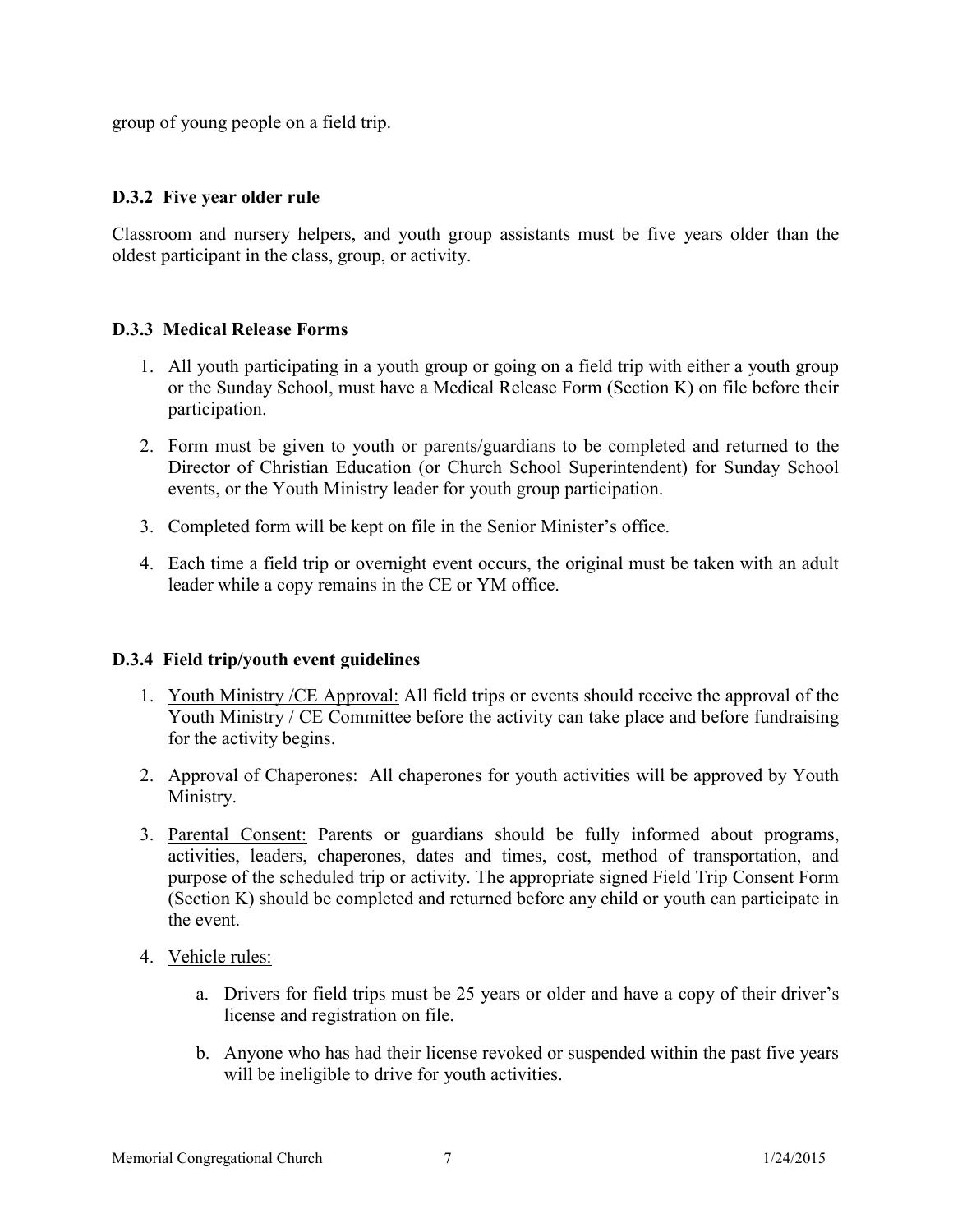- c. If it was revoked or suspended more than five years ago, the Youth Ministry Committee will make <sup>a</sup> decision as to suitability. All occupants of <sup>a</sup> vehicle will use a seat belt.
- 5. Appropriate supervision: The two adult rule applies for all church-related events. If the minimum level of supervision cannot be achieved, the activity must be cancelled; this may result in the loss of deposit fees for which the church cannot be responsible.
	- a. Non-overnight activities on church property: 2 adults for each group.
	- b. Day trips off church property: <sup>a</sup> minimum of 2 adults (more, if the size of the group requires)
	- c. For overnight activities, at least 2 adults (more, if the size of the group requires), and there must be at least one adult of the same sex as the participants.

## **D.3.5 Discipline**

The purpose of discipline with youth is to maintain order in <sup>a</sup> manner consistent with the teaching of Christian responsibility, respect, and cooperation.

- 1. No youth will be disciplined by the use of any form of physical punishment.
- 2. Supervisors are encouraged to listen to the youth, and clearly communicate expectations of appropriate behavior.
- 3. If a child's behavior is disruptive, one of the adults in the classroom may leave to seek the DCE or the child's parent to come to the classroom.

# **D.3.6 Appropriate activities**

Activities that involve inappropriate physical contact are not suitable recreational activities.

# **E - SAFETY AND FIRST AID**

# **E.1 FIRE SAFETY PROCEDURES**

- 1. If your clothing catches fire, call for help and STOP, DROP, and ROLL.
- 2. If another person's clothing catches fire, call for help and try to ge<sup>t</sup> that person to STOP, DROP, and ROLL. Use heavy clothing, <sup>a</sup> rug or similar material to wrap the person and smother the flames.
- 3. If you discover <sup>a</sup> fire or smoke condition, or if the evacuation alarm sounds:
	- a. Immediately evacuate the adults and children in the room of origin, and the persons in other rooms.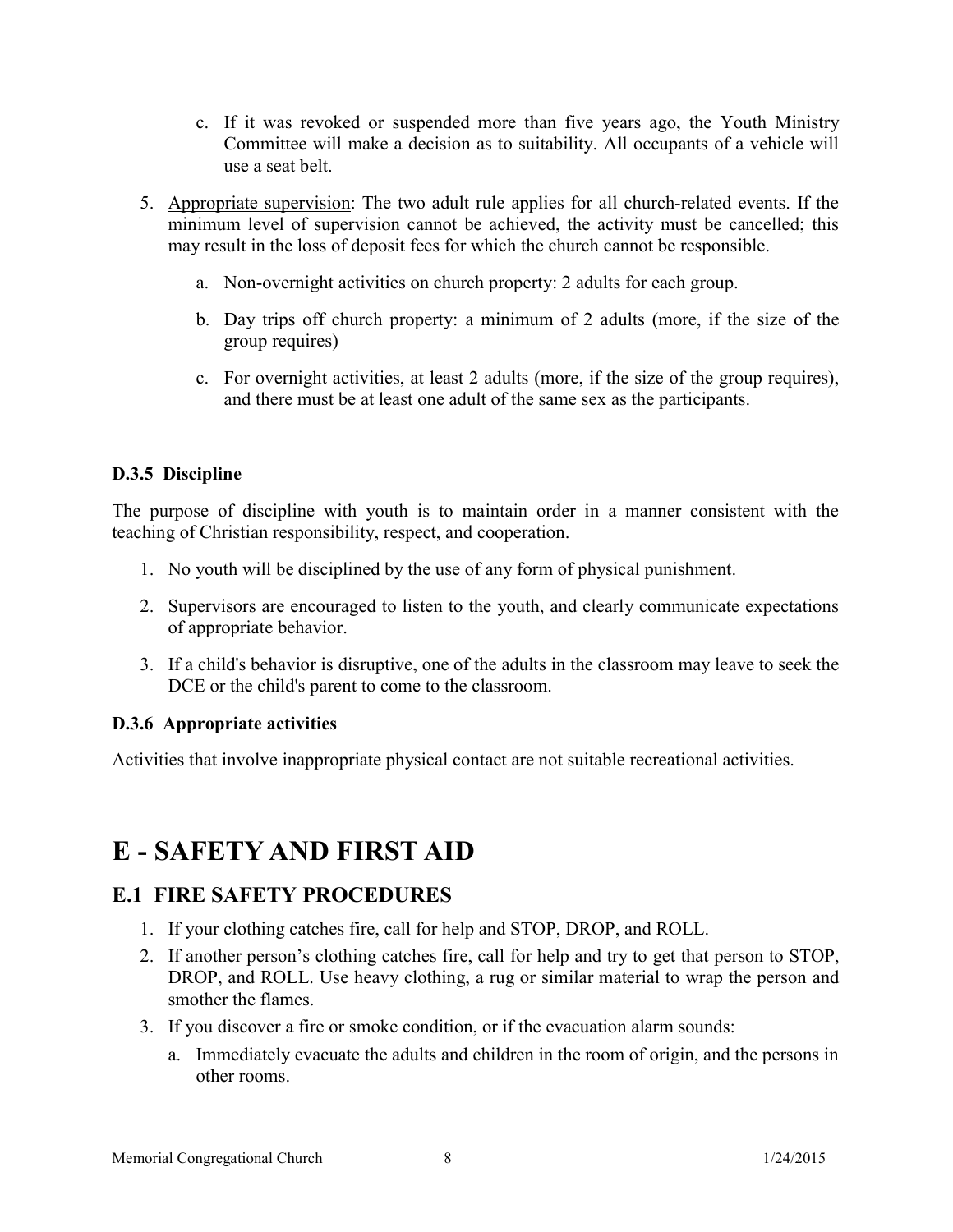- b. Do not attempt to extinguish the fire unless you believe it can be easily controlled with one of the fire extinguishers located at the exit doors and other locations in the corridors while others continue the evacuation process.
- **c.** Direct all persons from the sanctuary to the exit door from the Library end of the Parlor, all PF persons to the main entrance doors, and all church school wing persons to the exit door directly to the exterior at the end of the Church School Wing**.**
- d. Activate <sup>a</sup> manual pull station of the fire alarm system as you pass one of those devices unless the evacuation alarm is already sounding. (This activation will automatically call the Fire Department.)
- e. Take time to get outside clothing only if it is safe to do so.
- f. Lead all persons to the parking lot uphill from Ames Hall and away from the vehicle entrance to the parking lot. If conditions permit, have all persons move off the parking lot to the lawn next to the stockade fence**.**

# **E.2 STAFF TRAINING AND INSTRUCTIONS**

- 1. Become familiar with the posted "In case of Fire" procedures that are posted in each classroom in church school wing as well as the locations of the exits, the fire alarm pull stations, the fire extinguishers and the telephones.
- 2. Establish primary and secondary exits for the Sanctuary, the PF room, and the Church School wing.
- 3. Conduct emergency evacuation drills regularly. At least one drill will assume the primary exit is blocked such that the secondary exit must be used.

# **E.3 STAFF RESPONSIBILITIES IN CASE OF FIRE**

- 1. The Usher Captain will conduct <sup>a</sup> headcount to confirm all parishioners have safely exited the building. This person must confirm with CE Superintendents that all children have safely exited the church school wing.
- 2. The Usher Captain will check the sanctuary, parlor, classrooms, and bathrooms. Also close all doors.
- 3. The Ushers will assist any parishioners requiring assistance, and <sup>a</sup> CE Committee member or Superintendent will assist the crib room attendant in evacuating the crib room children.
- 4. When the Usher Captain is free of other evacuation duties and it is safe to do so, he/she will use a cell phone to call the fire department (911) and repor<sup>t</sup> the location of the fire (if known) and the status of the evacuation.
- 5. When an adult is free of other evacuation duties, send that person to the Church Street side of the Church to repor<sup>t</sup> the location of the fire (if known), the status of the evacuation and the possible location(s) of any person(s) not accounted for to the Fire Department Incident Commander.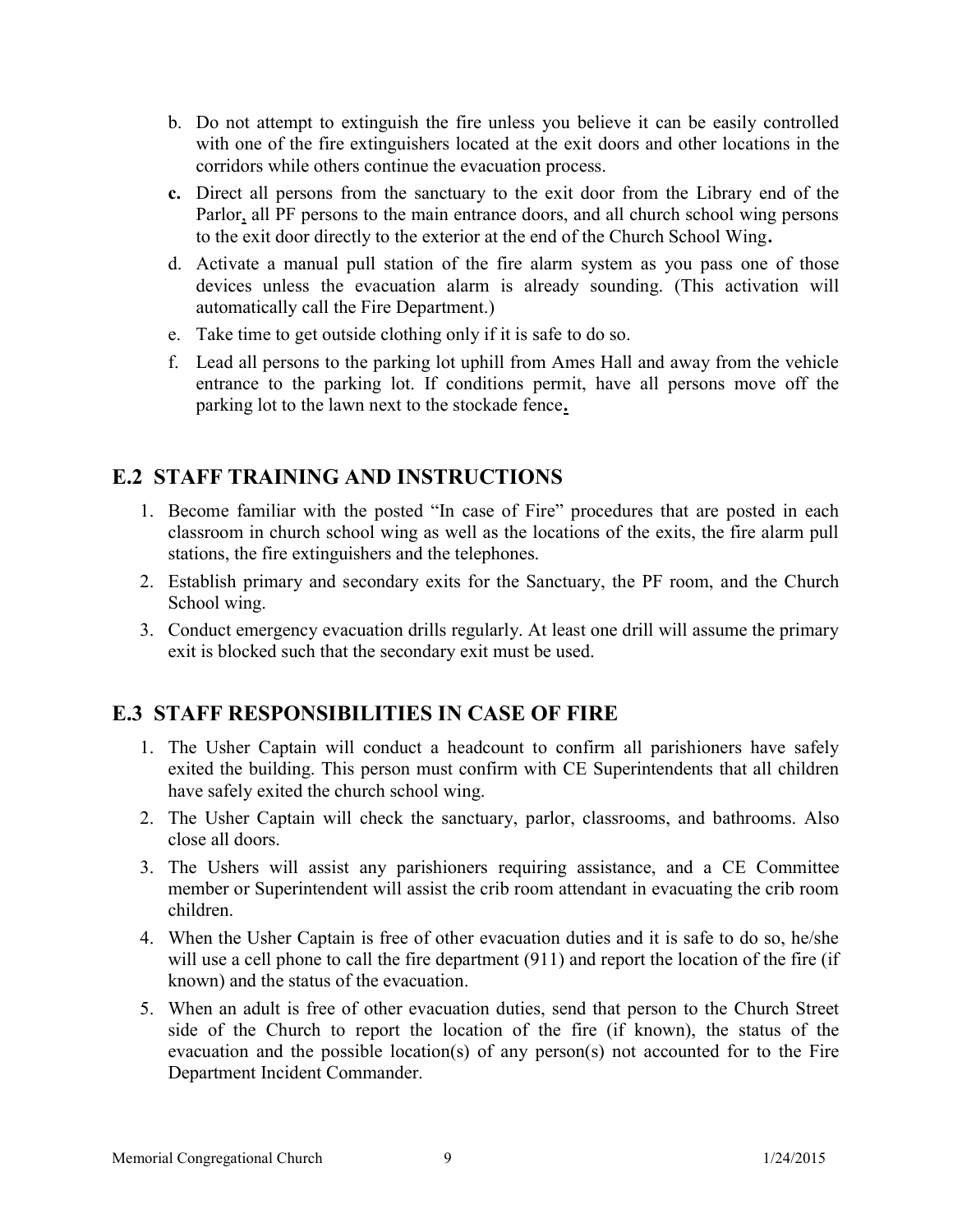- 6. Keep all evacuees far from the building on the parking lot or lawn uphill from Ames Hall and far from fire apparatus until advised by the Fire Department Incident Commander that it is safe to return to the building.
- 7. In the event of <sup>a</sup> severe wind storm or tornado, all persons in the sanctuary should move to the lower lobby (outside Lisa's office) and the lower elevator door area. All children from the church school wing should leave their classrooms and move to the church school wing corridor.

# **F SUSPECTED CHILD / ELDER ABUSE**

# **F.1 REPORTING AND RESPONSE POLICY**

Allegations of Child / Elder Abuse will be promptly reported to the Safe Church Advocate. If there is <sup>a</sup> reasonable cause to believe that Child / Elder Abuse has occurred, the Safe Church Advocate or Senior Minister will notify the Department of Social Services (DSS) in the manner described in section F.3. Members of the church community, including volunteers working in youth ministry, are morally obligated to report reasonable suspicions of Child / Elder Abuse.

All allegations will be investigated with due respec<sup>t</sup> for the dignity and privacy of everyone involved. Activities related to the handling of complaints or incidents will be documented, and documents will be maintained in <sup>a</sup> locked file cabinet in the Senior Minister's office. When necessary, full cooperation will be given to civil authorities under the guidance of the church's attorney.

# **F.2 DEFINITIONS**

**Child:** a person under the age of eighteen as defined by the Commonwealth of Massachusetts.

**Mandated Reporter:** <sup>a</sup> person who, by virtue of their profession or position, is required by law to repor<sup>t</sup> all reasonable suspicions of Child / Elder Abuse. As of 5/3/2002, the law applies to three categories of church personnel:

1. clergy (including licensed or commissioned ministers);

2. anyone performing duties on behalf of the church in the role of <sup>a</sup> pastor (including deacons who serve communion, lay ministers, etc.); and

3. <sup>a</sup> select group of church employees and volunteers, such as those who supervise, educate, coach, train or counsel children on a regular basis.

Because of the vulnerability of children, their right to our protection supersedes <sup>a</sup> counselee's right to confidentiality.

Mandated reporters at MCC are: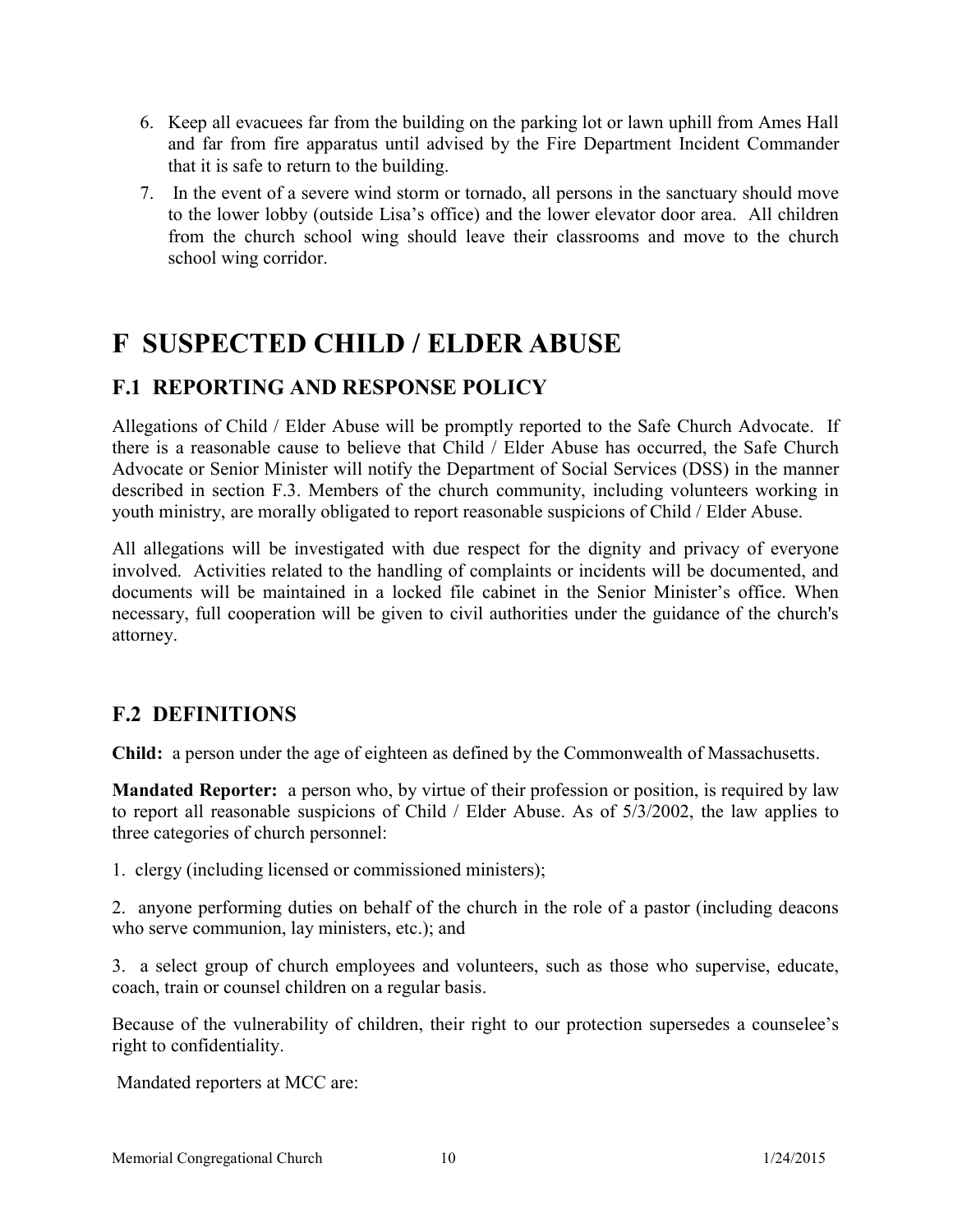- 1. Senior Minister and Associate Minister;
- 2. CE Superintendents;
- 3. Director of Music (if involvement with youth); and
- 4. Diaconate nominee

**Incident Report:** <sup>a</sup> written repor<sup>t</sup> that contains all the information necessary to complete <sup>a</sup> Mandated Report. The Incident Report must be submitted, within 24 hours of making an oral repor<sup>t</sup> to the Safe Church Advocate, by anyone with reasonable cause to suspec<sup>t</sup> Child / Elder Abuse.

**Mandated report:** a written report that must be submitted to the Department of Social Services within 48 hours of making an oral report of abuse.

# **F.3 REPORTING SUSPECTED CHILD / ELDER ABUSE**

### **F.3.1 Ensure the child's safety**

- 1. Call an ambulance if the injury is severe.
- 2. Make <sup>a</sup> reasonable attempt to inform the Safe Church Advocate who will inform the parent(s). If the Safe Church Advocate is not available, contact the Senior Minister who will inform the parents.

## **F.3.2 Oral reports**

- 1. The Safe Church Advocate should be informed immediately, either by the person initially reporting the incident, or by their designee, such as the Senior Minister or CE Superintendent.
- 2. The Safe Church Advocate will make an oral repor<sup>t</sup> to DSS by means of <sup>a</sup> phone call if there is <sup>a</sup> reasonable cause to believe that Child / Elder Abuse has occurred.

## **F.3.3 Incident Report**

- 1. An Incident Report must be submitted to the Safe Church Advocate by the person initially reporting the incident, or by their designee, such as the Senior Minister or CE Superintendent within 24 hours of the oral report:
	- a. the Safe Church Advocate will assist in the completion of the Incident Report.
	- b. an Incident Report must be submitted even if it is determined that <sup>a</sup> mandated repor<sup>t</sup> is not necessary.
	- c. Incident Reports are required for all unusual occurrences.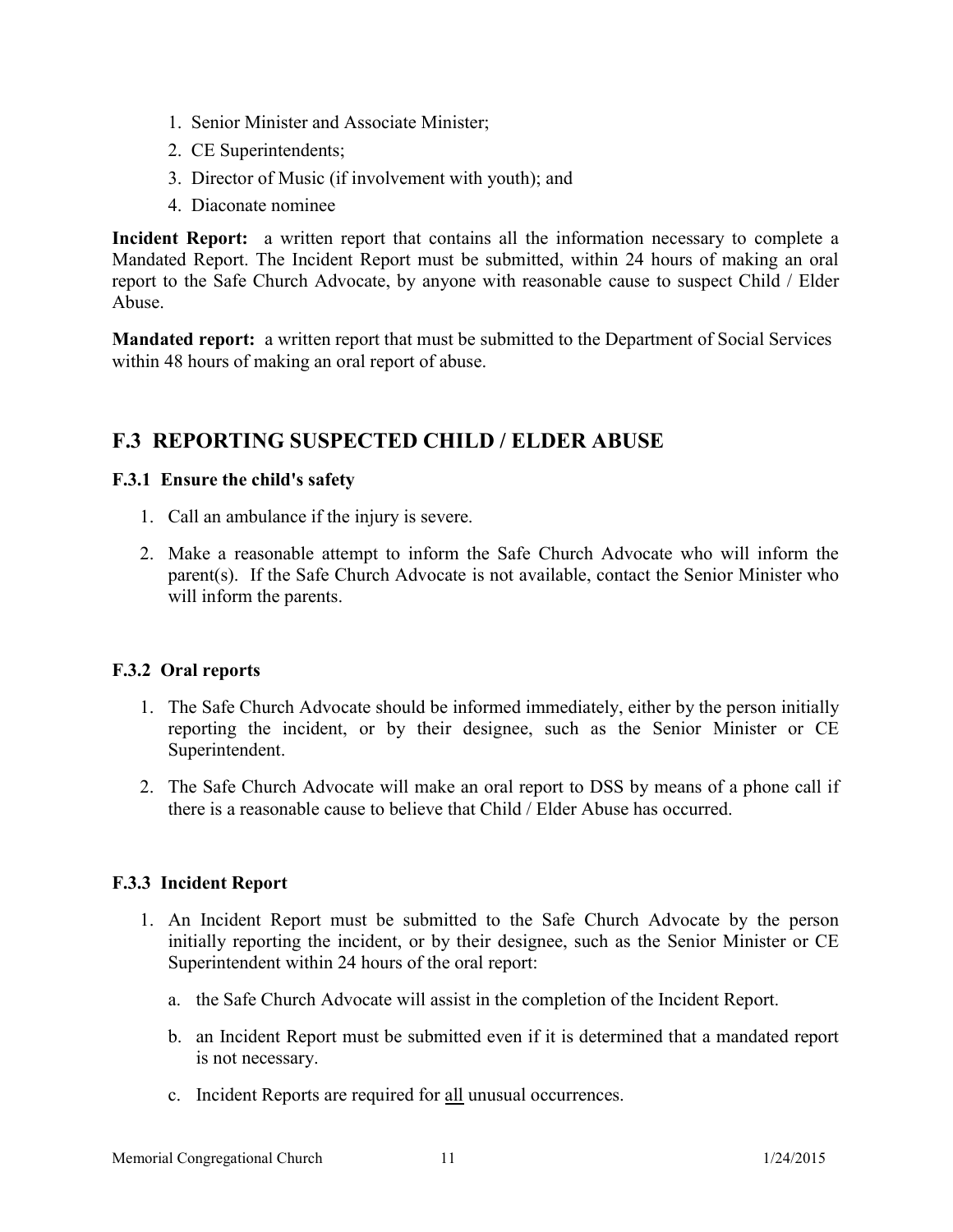### **F.3.4 Mandated Report**

- 1. If there is <sup>a</sup> reasonable cause to believe that Child / Elder Abuse has occurred, the Safe Church Advocate or Senior Minister shall submit <sup>a</sup> Mandated Report to DSS within 48 hours of the oral report to DSS:
	- a. No one is PROHIBITED from making <sup>a</sup> repor<sup>t</sup> directly to the DSS, and may do so if they wish. An immediate report to the Safe Church Advocate is still required.
	- b. However, in order to avoid duplicate reports and ensure that proper procedures are followed, it is recommended that official reporters, such as the Safe Church Advocate, Senior Minister, or CE Superintendent, be designated within the church. The person originally reporting the incident will not be identified on the Mandated Report.
- 2. After reviewing the Incident Report, it may be determined that there is not reasonable cause to contact DSS and file <sup>a</sup> Mandated Report. This determination must be documented in writing and filed with the Incident Report. If the original reporter disagrees, that person may contact DSS directly; they will be assisted as needed in completing the Mandated Report and will be identified as the reporter.

### **F.3.5 Follow-up**

- 1. The accused will immediately be removed from all contact with children. Paid employees will be suspended with pay or have their ministry restricted to exclude contact with children. Both volunteers and paid staff should be given the recommendation to obtain their own lawyer.
- 2. The Senior Minister or Safe Church Advocate will inform the child's parent(s) or guardian(s) (if they were not the ones accused) of the concern, whether or not <sup>a</sup> repor<sup>t</sup> is filed with DSS.

# **F.4 RESPONSE FOLLOWING A MANDATED REPORT**

The response following <sup>a</sup> repor<sup>t</sup> of alleged Child / Elder Abuse, including contact with the church's attorney, will be coordinated by the Safe Church Advocate.

If there is an allegation against pastoral staff, <sup>a</sup> church deacon, designated by the chairman of the Diaconate, will contact the Area Minister.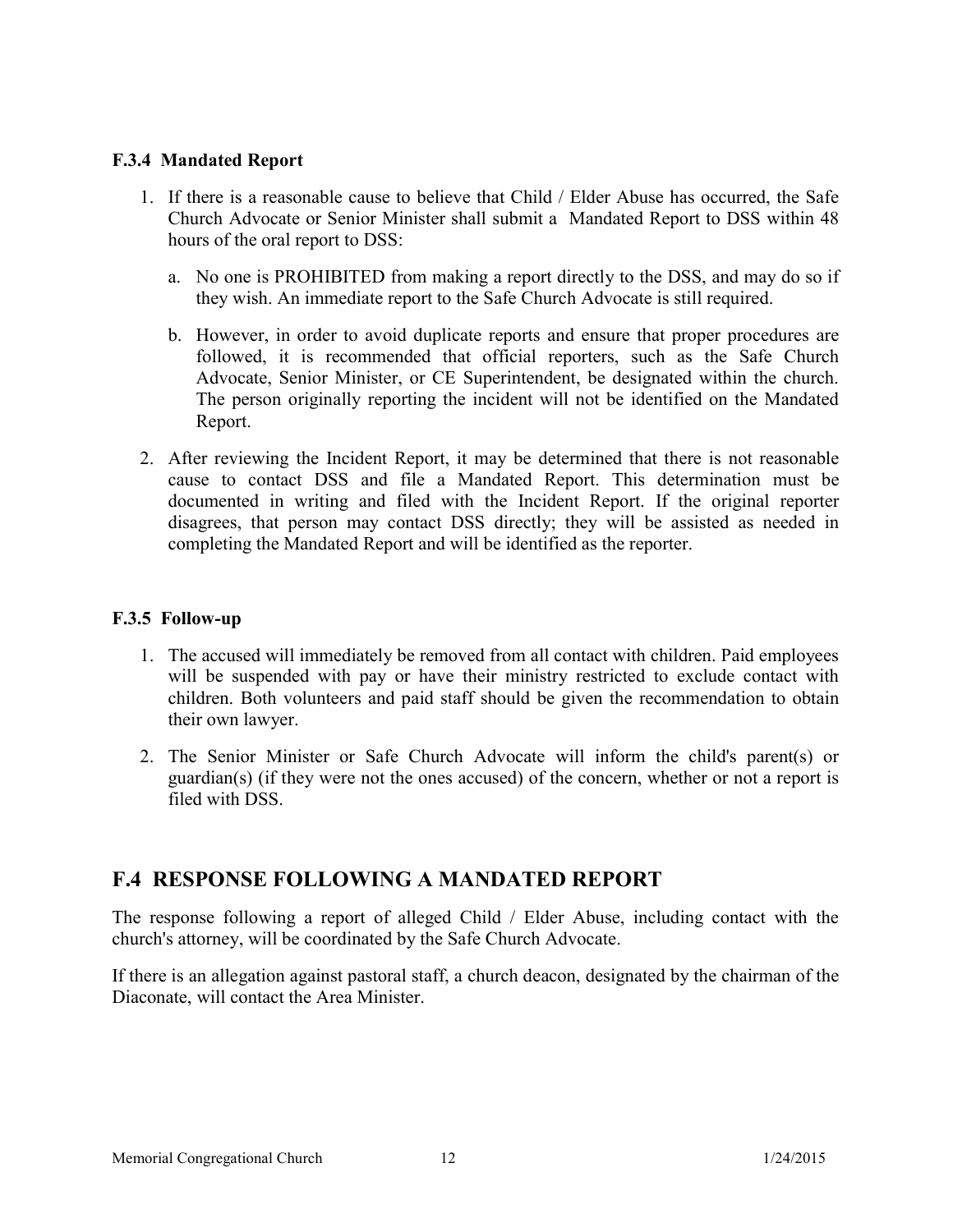## **F.4.1 Investigation**

- 1. The extent to which information will be shared with the congregation will be determined by the Council President and others as appropriate. The input of the Area Minister will be sought and, if pastoral staff is involved, the Church Council may be consulted in making this decision.
- 2. All necessary parties will cooperate with the investigations made by DSS and the police.
- 3. If necessary, the Council will appoint <sup>a</sup> liaison to be the designated contact with the media.

## **F.4.2 Continuing the ministry of the Church**

- 1. Pastoral suppor<sup>t</sup> will be offered to all parties involved, including those who have made the complaint, the accused, the families of both, and the congregation. Decisions about how this support will be given will be made by pastoral staff and the Diaconate.
- 2. If the allegations involve pastoral staff, the ministry of the church will need to be maintained while the issue is being addressed. Decisions regarding how this will be accomplished will be made by the Diaconate with assistance from the Area Minister.

## **F.4.3 Documentation**

All information obtained during the investigation, all activities related to the issue being addressed, and all findings are to be carefully documented and signed, including dates, times, and locations of all activities and meetings; the names of the parties present; any decisions or conclusions made; and any further action to be taken. This documentation is to be retained in <sup>a</sup> locked file cabinet in the Senior Minister's office.

# **G ADULT CONDUCT**

# **G.1 PROHIBITION OF SEXUAL EXPLOITATION AND HARASSMENT**

MCC wishes to create and maintain a community in which members, friends, staff, and volunteers can worship and work together in an atmosphere free of all forms of discrimination, harassment, exploitation, or intimidation. The Church is strongly opposed to sexual exploitation and harassment of any kind, and such behavior is prohibited by church policy. Unhealthy activities such as smoking, irresponsible drinking of alcohol, use of illegal drugs, and improper language are not appropriate. No drinking of alcohol is permitted by adults at church sponsored events where youth are involved. Activities that involve inappropriate physical or intimate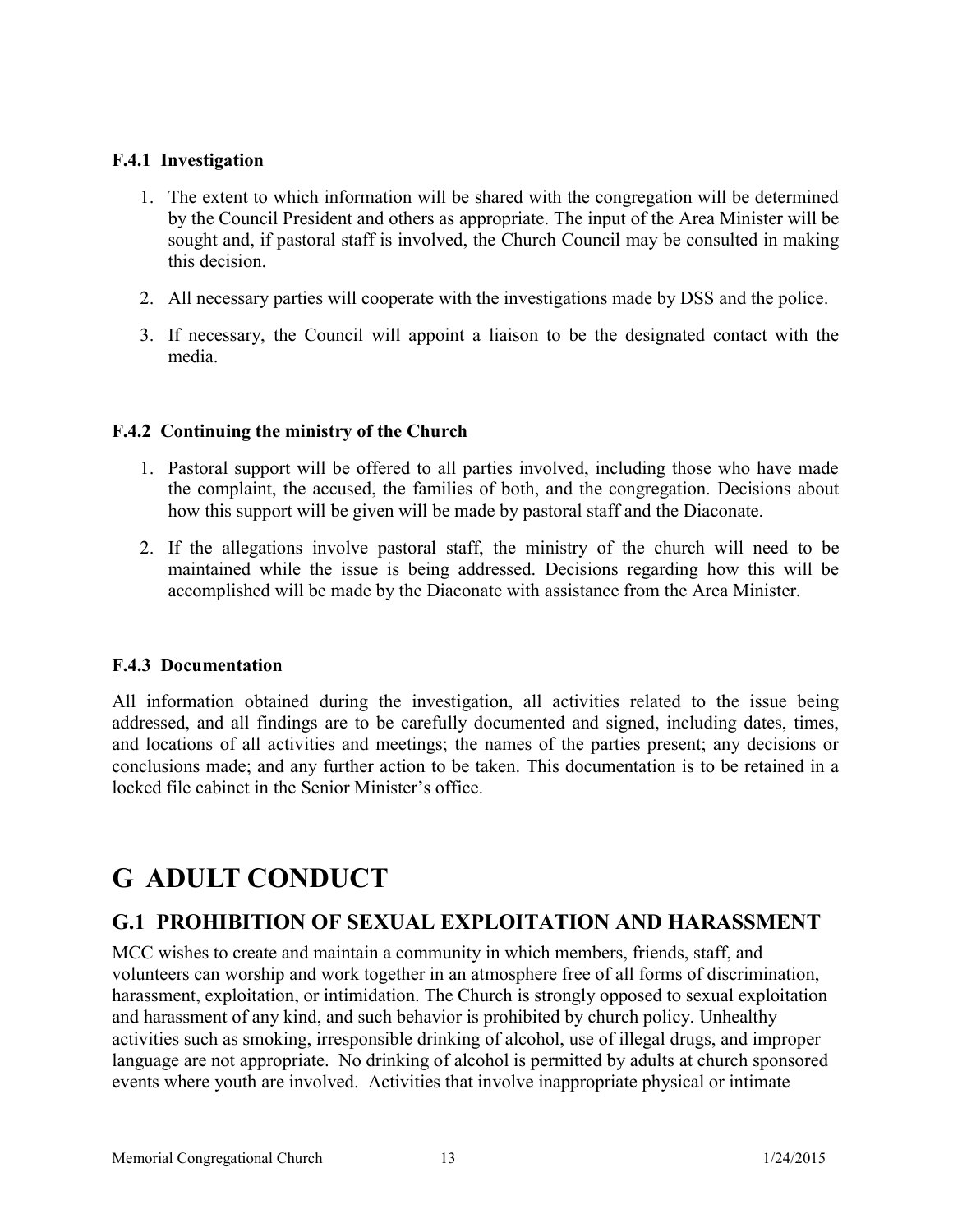contact are not suitable recreational activities. All employees, members, and friends of MCC are responsible for ensuring that their behavior is free of sexual misconduct and harassment. It is the intention of the church to respond to allegations of behavior that are contrary to this policy and, if necessary, to discipline those persons who violate it.

# G2 POLICY ON MINISTERIAL CONDUCT

All persons engaged in the ministry of MCC (including elected or appointed leaders, employees, volunteers, and authorized ministers) are responsible for knowing the possible impact of their words and actions in ministering to the emotional, mental, and spiritual needs of persons who come to them for help or over whom they have any kind of authority. Sexual exploitation of parishioner(s) or other individual(s) by anyone engaged in the ministry of MCC is unethical and unprofessional behavior and will not be tolerated within this congregation.

# **G.3 DEFINITIONS**

**Minister:** a person engaged by the church to carry out its ministry. For the purposes of this document, <sup>a</sup> minister includes elected or appointed leaders of the church, commissioned ministers, employees, and authorized ministers. This does not include substitute or one-time only participants, such as visiting musicians or speakers.

**Authorized minister:** <sup>a</sup> person who holds ordained ministerial standing or has been commissioned or licensed by an association of the United Church of Christ. This does not include substitute pulpit supply.

**Church member:** <sup>a</sup> person who has formally joined MCC by confirmation, profession of faith, transfer of membership from another church, or reaffirmation of faith.

**Associate member, friend of the church:** <sup>a</sup> person who has not formally joined MCC, but attends regularly and contributes to the support of the Church.

**Ministerial relationship:** the relationship between one who carries out the ministry of the church and the one being served by that ministry.

**Sexual exploitation:** activity or conduct of <sup>a</sup> sexual nature in which <sup>a</sup> minister or anyone in <sup>a</sup> position of power (e.g., an influential Church member) engaged in the work of the Church takes advantage of the vulnerability of a participant by causing or allowing the participant to engage in sexual behavior with the person in power.

**Harassment:** repeated misconduct, whether verbal or physical, that creates an environment that is uncomfortable, unwelcoming, discriminating, or intimidating, or leads to an atmosphere in which a person's ability to participate in worship and activities at the church is compromised.

**Sexual harassment:** repeated or coercive sexual advances toward another person contrary to his or her wishes. It includes behavior directed at another person's sexuality or sexual orientation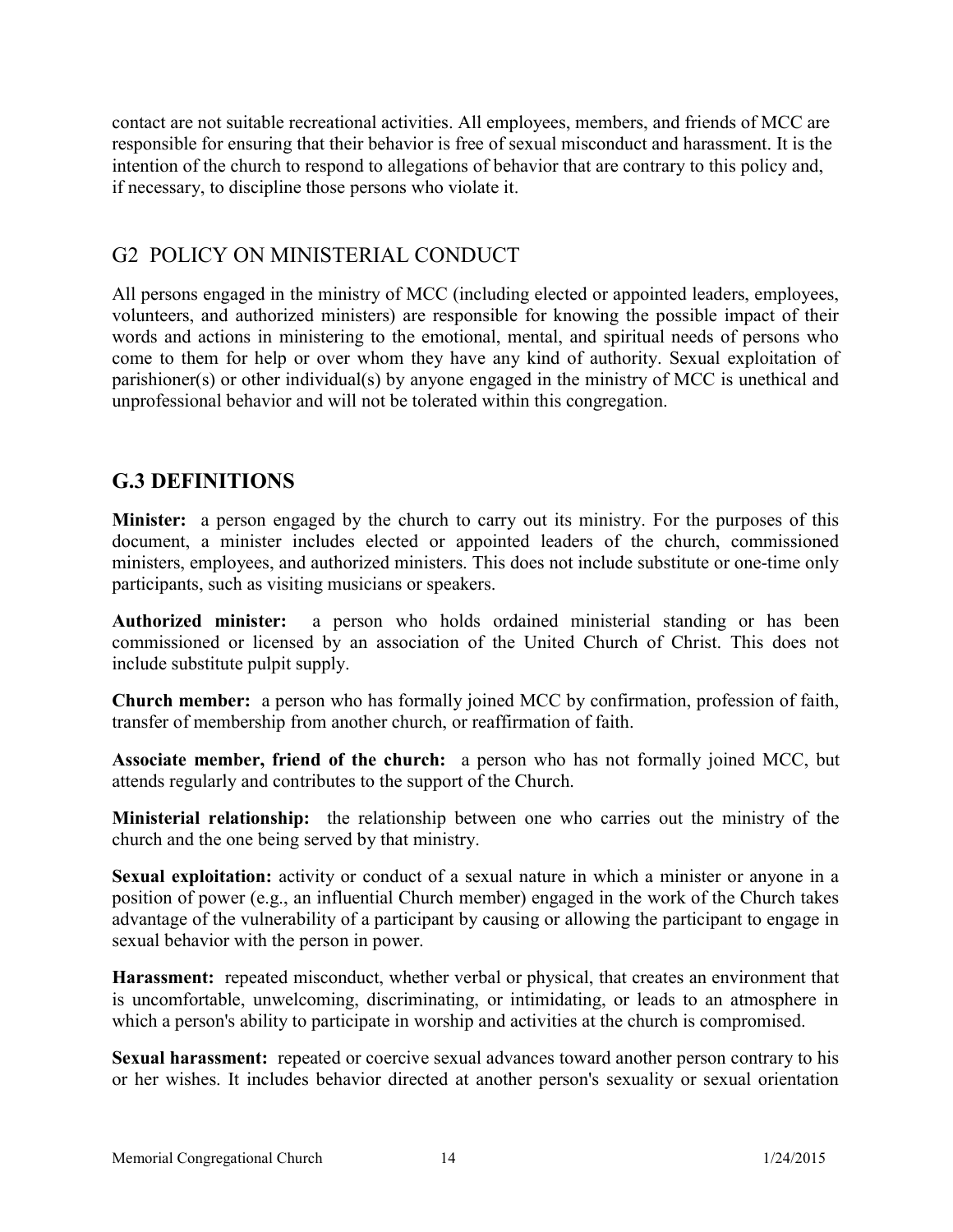with the intent of intimidating, humiliating, or embarrassing the other person, or subjecting the person to public discrimination.

# **H COMPLAINTS OF MISCONDUCT**

# **H.1 INFORMAL MEASURES**

- 1. The complainant(s) has the option to resolve complaints using informal measures.
	- a. The complainant can attempt to resolve the matter directly with the individual(s) accused of sexual exploitation or harassment.
	- b. The complainant can repor<sup>t</sup> the incident(s) to the Senior Minister of the church or their immediate supervisor in an effort to resolve the matter informally.

# **H.2 FORMAL MEASURES**

- 1. If an informal resolution of the complaint(s) does not seem appropriate or does not succeed, formal proceedings may be instituted. The Safe Church Advocate will be informed of all formal complaints, and the complainant(s) may reques<sup>t</sup> of the Safe Church Advocate that s/he initiate an investigation, using the following procedure:
	- a. Gather statements from individuals involved and anyone else with pertinent information.
	- b. Consider all information and make a determination of findings.
	- c. Findings that the complaint is verified may result in recommendations to Council for action, such as:
		- Formal reprimand with defined expectations for changed behavior, including possible public notification
		- $\bullet$  Recommending or requiring <sup>a</sup> program of growth that may include education and/or counseling;
		- Probation, with the terms of the probation clearly identified;
		- Dismissal from employment or volunteer leadership position, and, in extreme cases, affiliation with, or membership in, the Church.
	- d. Finding that no sexual exploitation or harassment has occurred should be expressed to both the employee or volunteer and the complainant. Report these findings to the employee's or volunteer's supervisor or supervisory committee.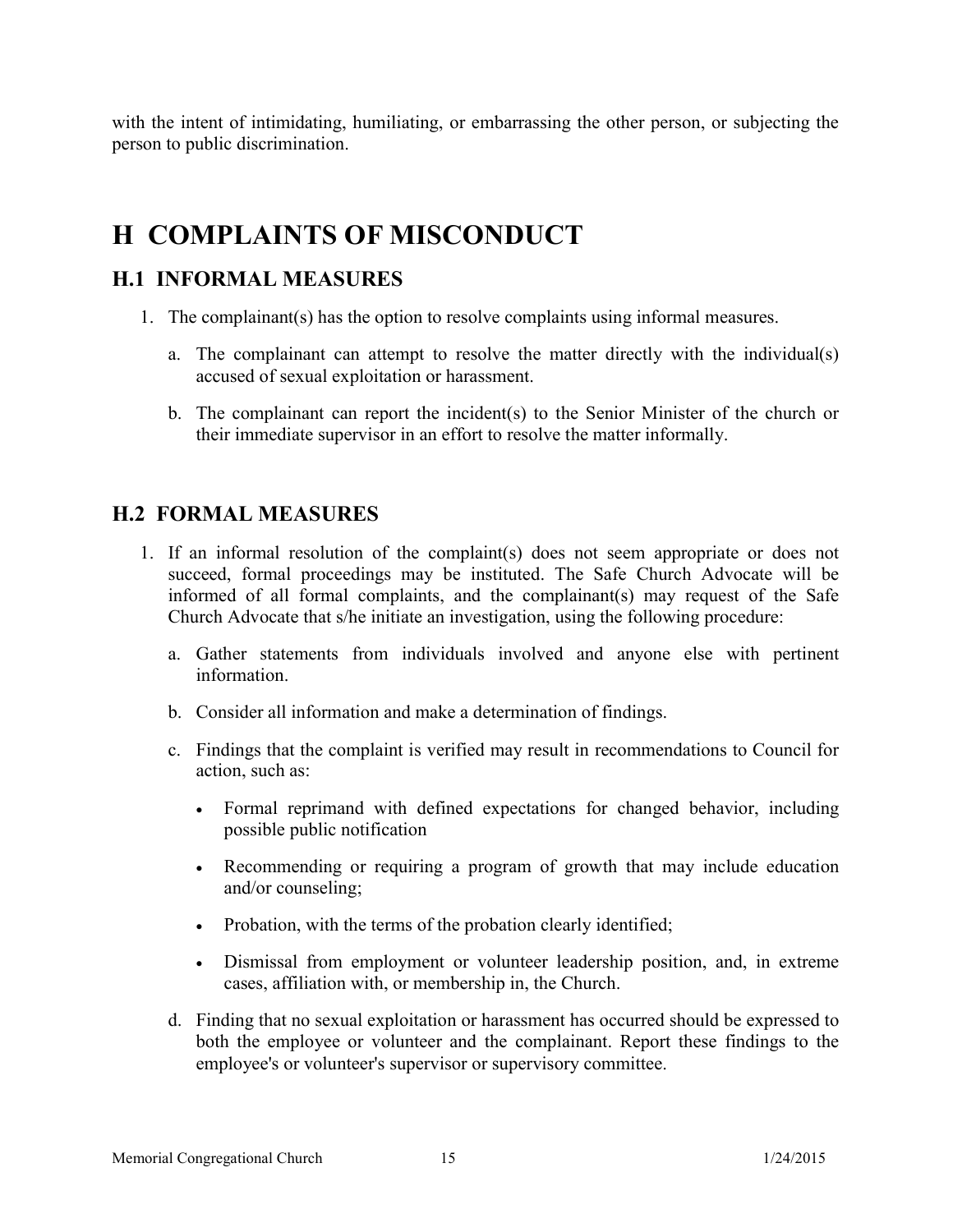e. If the accused employee or volunteer is an authorized minister, the chairman of the Diaconate will inform the Area Minister or Association Committee on the Ministry, of the allegation. MCC will cooperate fully in any procedures of the UCC related to the person's ministerial authorization while retaining the right and the responsibility to employ or designate leadership within MCC as it determines best.

# **H.3 APPEAL**

If the complainant(s) or accused person(s) is not satisfied with the disposition of the matter, he or she has the right to appeal to the Council who will appoint a committee to review the complaint.

# **H.4 DOCUMENTATION**

All information obtained during the investigation, all activities related to the issue being addressed, and all findings are to be carefully documented and signed, including dates, times, and locations of all activities and meetings; the names of the parties present; any decisions or conclusions made; and any further action to be taken. This documentation is to be retained in <sup>a</sup> secure location determined by the Safe Church Advocate.

# **I TRAINING AND EDUCATION**

# **I.1 POLICY ON EDUCATION AND TRAINING**

Every effort will be made to train all employees, mandated reporters, and volunteers as deemed appropriate regarding the Safe Church Policies and Procedures. Mandated reporters, as well as staff and volunteers who have regular direct contact with youth should also receive education about Child / Elder Abuse awareness. Anyone who will have regular contact with children in our church and anyone who will have possession of <sup>a</sup> key to the Church will read and sign <sup>a</sup> Statement of Compliance.

# **I.2 PROCEDURES FOR EDUCATION AND TRAINING**

- 1. Training will be offered at the beginning of each church school year, and at the start of employment for paid staff. It will be considered a mandatory part of volunteer training and employee orientation.
- 2. If substantial changes or additions are made to the Safe Church Policy training will be provided.
- 3. The church's Administrative Assistant will maintain <sup>a</sup> record of who has received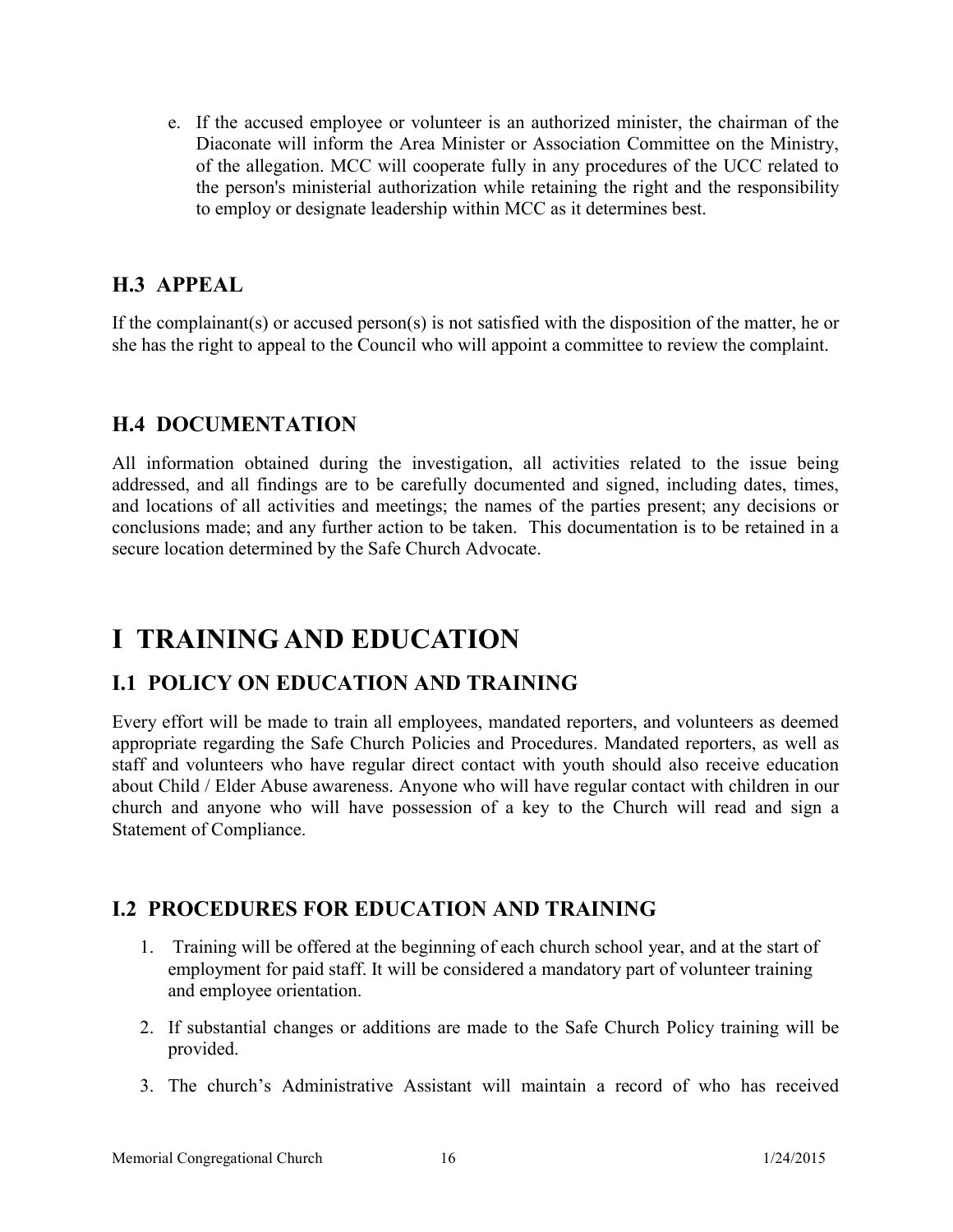training.

4. Training will include the use of MACUCC training materials (which include <sup>a</sup> video regarding Child / Elder Abuse and safe church policies in general), <sup>a</sup> review of policies and procedures that are specific to MCC and pertinent to the work in which the employee or volunteer will be involved, and instruction in the use and completion of the various forms.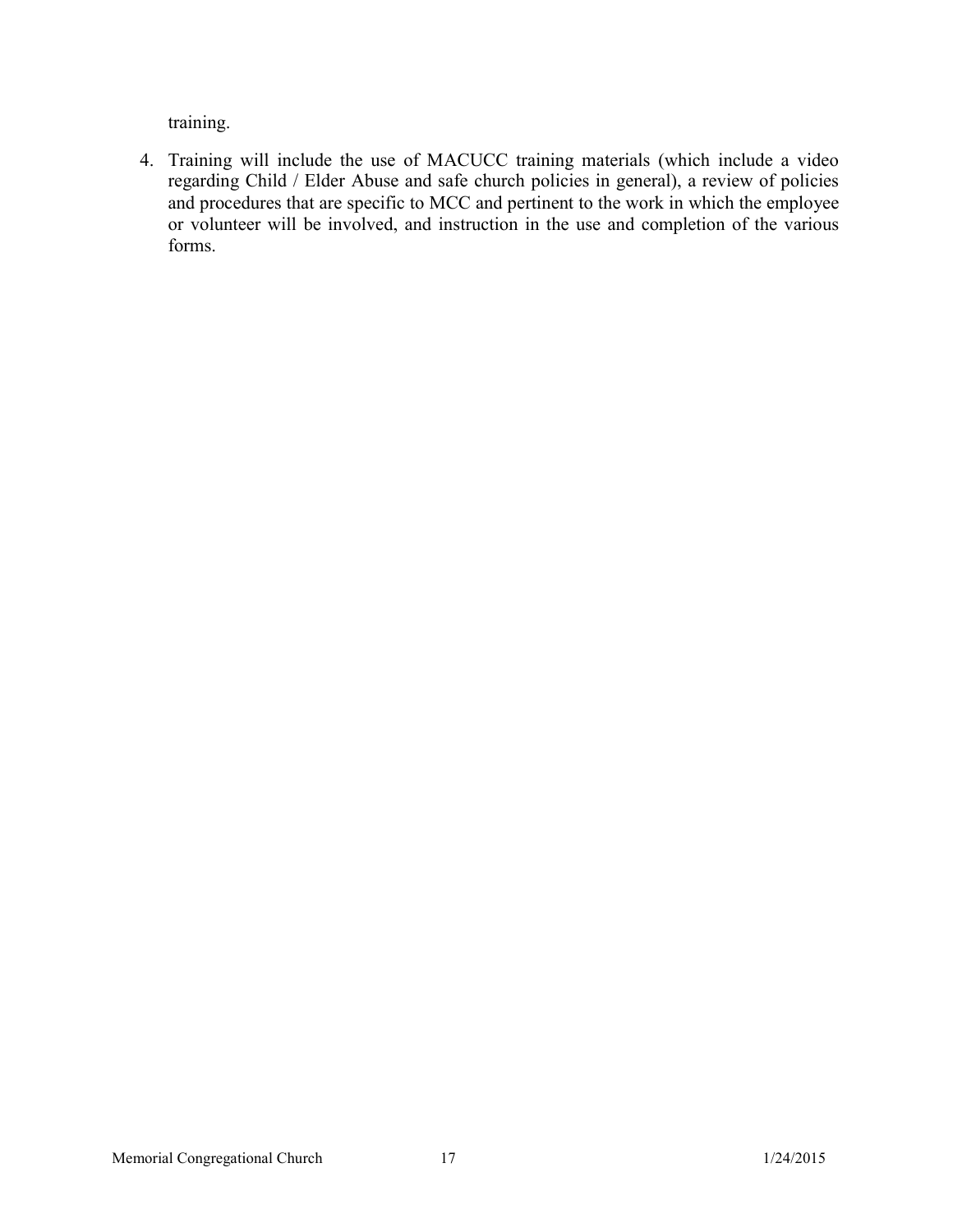# **J APPENDIX** Report Child Abuse

To repor<sup>t</sup> possible child abuse or neglect in Massachusetts, **you must first file an oral report by calling the Child-at-Risk Hotline at 1-800-792-5200** to notify the appropriate area office of the Department of Children and Families (DCF). Even if you complete the 51A Report Form located below, you must also first phone DCF directly or the Child-at-Risk Hotline. For information on how to report child abuse and neglect outside of Massachusetts, please call the National Child Abuse Hotline, 1- 800-4-A-CHILD.

DCF relies on reports from professionals and other concerned individuals to learn about children who may need protection. DCF receives reports on more than 100,000 children each year. Certain professionals are mandated to report child abuse and neglect (listed below); however, anyone can report child abuse and neglect. If you learn that a child has been abused or neglected, or if you are concerned that a child may be in danger of abuse and neglect, **please first call DCF and file an oral report immediately -** *before* **you mail or fax the 51A Report Form (located below)**. Qualified professionals are available 24 hours <sup>a</sup> day to take reports and address your concerns.

When you call DCF to report child abuse and neglect, please do your best to provide the following information:

- $\bullet$  The name, address, sex, date of birth or approximate age, present whereabouts of the reported child or children, and any other children in the household;
- xThe names, addresses and telephone numbers of the child's parents or other persons responsible for the child's care;
- xThe primary language spoken by the child and the child's caretaker;
- xIf you are <sup>a</sup> mandated reporter: your name, address, telephone number, profession and relationship to the child;
- x if you are a non-mandated reporter: your name, address, telephone number, profession and relationship to the child; or you may remain anonymous;
- xThe nature and extent of the abuse or neglect;
- xAny evidence or knowledge of prior injury, abuse, maltreatment or neglect;
- xYour opinion of current risk to the reported child and to any other child in the home or substitute care setting;
- x If the above information was given to you by a third party, the identity of that person, unless the third party has requested anonymity;
- xThe circumstances under which you first became aware of the child's alleged injuries, abuse or neglect;
- xAny action taken to treat, shelter or assist the child; and
- x Any additional information you believe may be helpful in establishing the cause of the child's injury or the person responsible.

#### **Form:**

 $\bullet$  Report of Child(ren) Alleged to be Suffering from Serious Physical or Emotional Injury by Abuse or Neglect (PDF) | RTF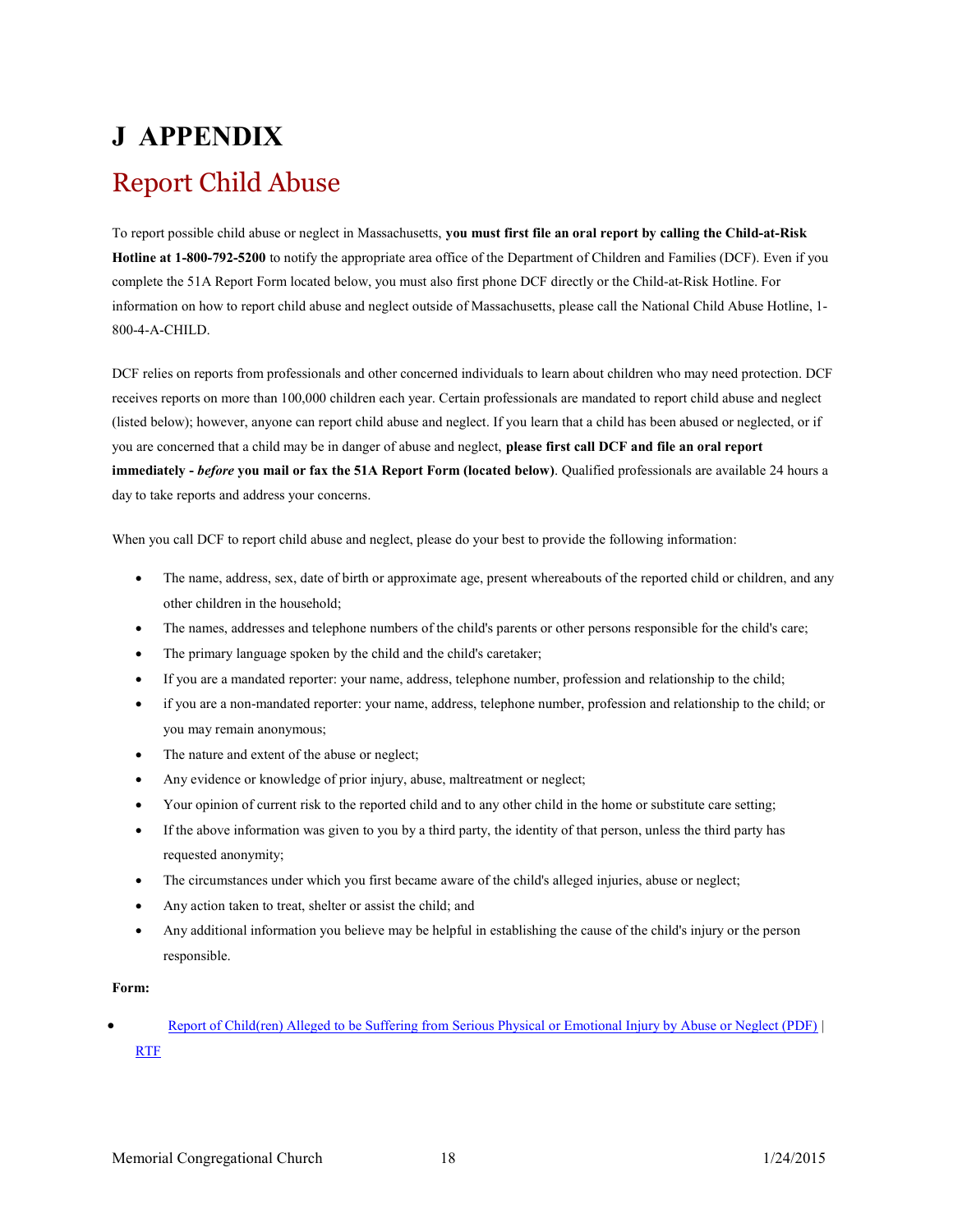# Mandated Reporters

Massachusetts law requires many professionals who work with children to notify DCF if they suspect that any child has been, or is at risk of being, abused or neglected.

Massachusetts law defines the following professionals as mandated reporters:

- $\bullet$  Physicians, medical interns, hospital personnel engaged in the examination, care or treatment of persons, medical examiners;
- $\bullet$  Psychologists, emergency medical technicians, dentists, nurses, chiropractors, podiatrists, optometrists, osteopaths;
- $\bullet$ Public or private schoolteachers, educational administrators, guidance or family counselors;
- xOffice of Child Care Services licensors;
- x Day care and child care workers, including any person paid to care for, or work with, a child in any public or private facility, or home or program funded or licensed by the Commonwealth, which provides day care or residential services. This includes child care resource and referral agencies, as well as voucher management agencies, family day care and child care food programs;
- xSocial workers, foster parents, probation officers, clerks magistrate of the district courts, and parole officers;
- xFirefighters or police officers;
- xSchool attendance officers, allied mental health and licensed human services professionals;
- $\bullet$ Psychiatrists, and clinical social workers, drug and alcoholism counselors; and
- $\bullet$  Priests, rabbis, clergy members, ordained or licensed ministers, leaders of any church or religious body, accredited Christian Science practitioners, or a person employed by <sup>a</sup> church or religious body to supervise, educate, teach, train or counsel a child on a regular basis.

Mandated reporters who are staff members of medical or other public or private institutions, schools or facilities, must either notify the Department directly or notify the person in charge of the institution, school or facility, or his/her designee, who then becomes responsible for filing the report. Should the designee/person in charge advise against filing, the staff member retains the right to contact DCF directly.

Massachusetts law requires mandated reporters to **immediately make an oral repor<sup>t</sup> to the Department of Children and Families (DCF)** when, in their professional capacity, they have reasonable cause to believe that a child under the age of 18 years is suffering from abuse or neglect. You should report any physical or emotional injury resulting from abuse, including sexual abuse; or any indication of neglect, including malnutrition; or any instance in which a child is determined to be physically dependent upon an addictive drug at birth.

**After you file an oral report with DCF, <sup>a</sup> written report must be submitted to DCF within 48 hours after the oral report has been filed.** Please note that any mandated reporter who fails to file required oral and written reports can be punished by <sup>a</sup> fine of up to \$1,000.00.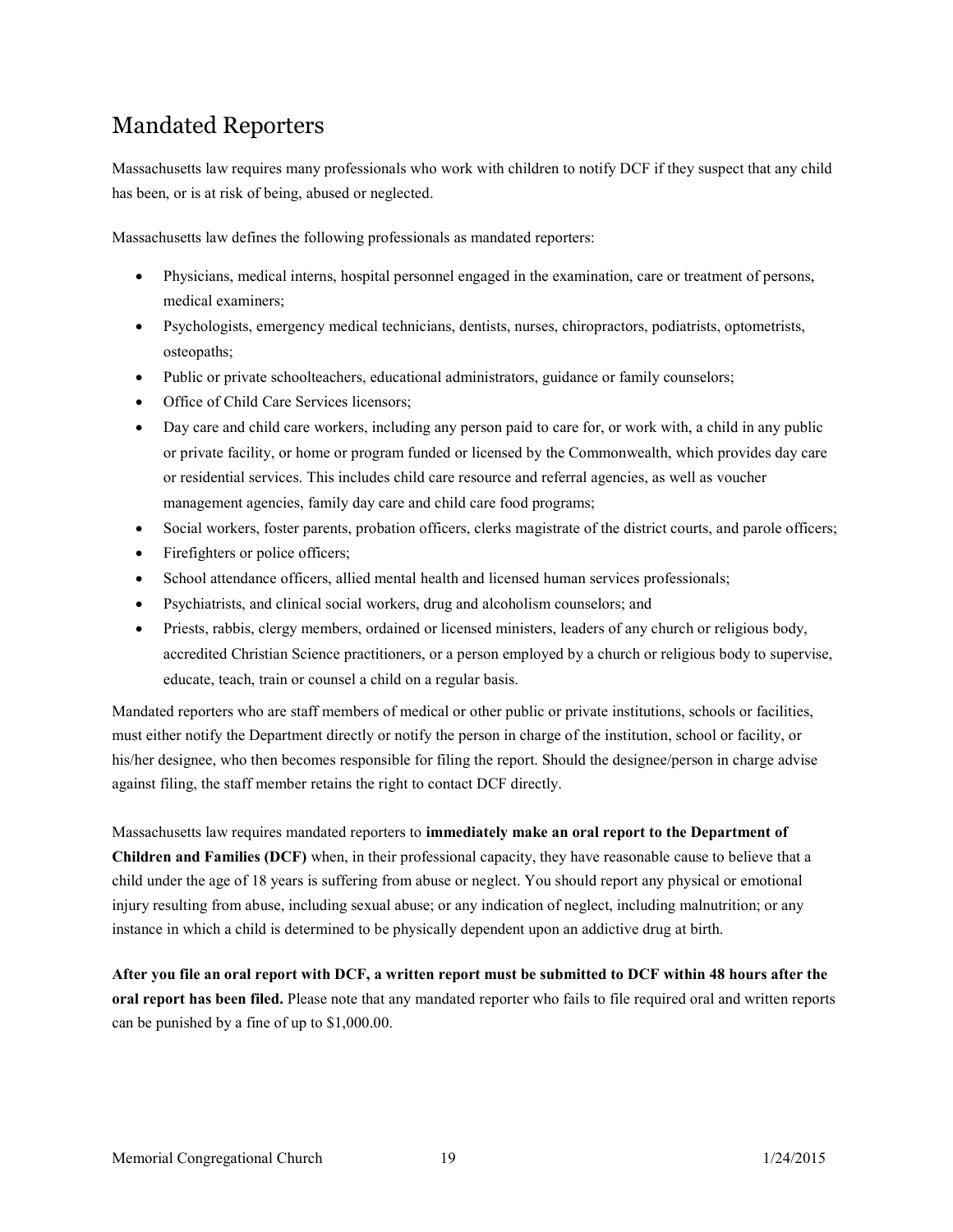During the screening and investigation of <sup>a</sup> 51A Report, any mandated reporter who has information that she believes might aid the Department in determining whether <sup>a</sup> child has been abused or neglected shall, upon reques<sup>t</sup> by DCF, disclose the relevant information to the Department. Under the law, mandated reporters are protected from liability in any civil or criminal action, and from any discriminatory or retaliatory actions by an employer.

#### **Mandated Reporters Guides:**

- xMandated Reporters Guide - English (PDF) | Word
- xMandated Reporters Guide - Spanish (PDF) | Word

References to Massachusetts Law are citations from Chapter 119, sections 51A-E.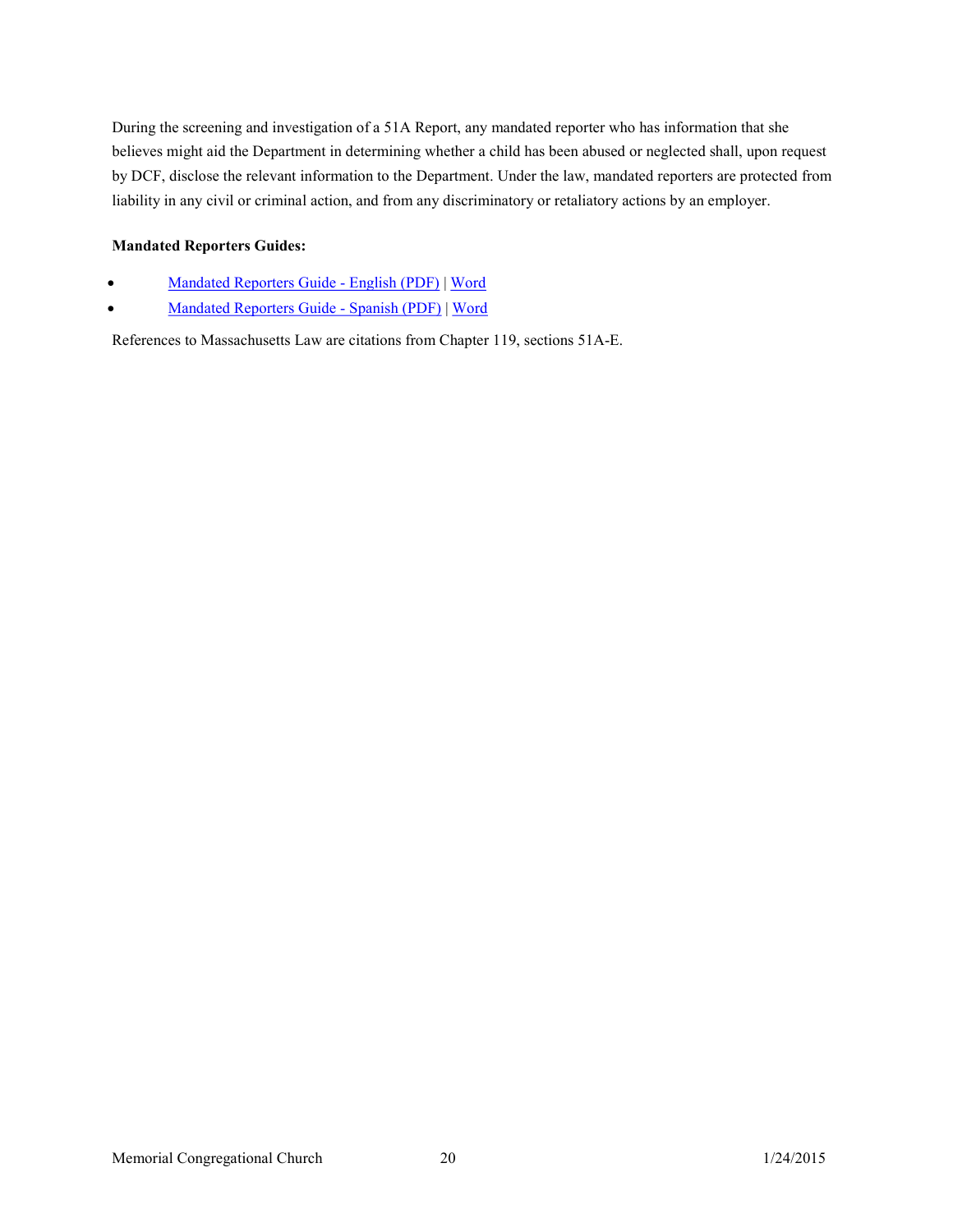### **Child Abuse and Neglect Reporting A Guide for Mandated Reporters Introduction**

Under Massachusetts law, the Department of Social Services (DSS) is the state agency that receives all reports of suspected abuse or neglect of children under the age of 18. State law requires professionals whose work brings them in contact with children to notify DSS if they suspect that a child has been – or is at risk of being – abused or neglected. DSS depends on reports from professionals and other concerned individuals to learn about children who may need protection. The Department receives reports on more than 100,000 children each year.

The Department's primary mission is to protect children who have been abused or neglected in a family setting. DSS seeks to ensure that each child has a safe, nurturing, permanent home. The Department also provides <sup>a</sup> range of preventive services to support and strengthen families with children at risk of abuse or neglect.

References to Massachusetts law in this Guide are citations from Chapter 119, sections 51A-E.

#### **Who is a mandated reporter?**

Massachusetts law defines the following professionals as mandated reporters:

- physicians, medical interns, hospital personnel engaged in the examination, care or treatment of persons, medical examiners,
- -psychologists, emergency medical technicians, dentists, nurses, chiropractors, podiatrists, optometrists, osteopaths,
- public or private schoolteachers,
- educational administrators, guidance or family counselors,
- day care and child care workers, including any person paid to care for, or work with, a child in any public or private facility, or home or program funded or licensed by the Commonwealth, which provides day care or residential services. This includes child care resource and referral agencies, as well as voucher management agencies, family day care and child care food programs,
- -probation officers, clerks magistrate of the district courts, parole officers,
- social workers,
- foster parents,
- firefighters or police officers.
- Office of Child Care Services licensors,
- -school attendance officers, allied mental health and licensed human services professionals,
- drug and alcoholism counselors,
- psychiatrists, and clinical social workers.

Mandated Reporters who are staff members of medical or other public or private institutions, schools or facilities, must either notify the Department directly or notify the person in charge of the institution, school or facility, or his/her designee, who then becomes responsible for filing the report. Should the person in charge/designee advise against filing, the staff member retains the right to contact DSS directly.

#### **As a mandated reporter, what are my responsibilities?**

Massachusetts law requires mandated reporters to immediately make an oral report to the Department of Social Services when, in their professional capacity, they have reasonable cause to believe that <sup>a</sup> child under the age of 18 years is suffering from abuse or neglect. You should report any physical or emotional injury resulting from abuse, including sexual abuse; or any indication of neglect, including malnutrition; or any instance in which a child is determined to be physically dependent upon an addictive drug at birth.

A written report must be submitted to DSS within 48 hours after the oral report has been made. Please note that any mandated reporter who fails to make required oral and written reports can be punished by a fine of up to \$1,000.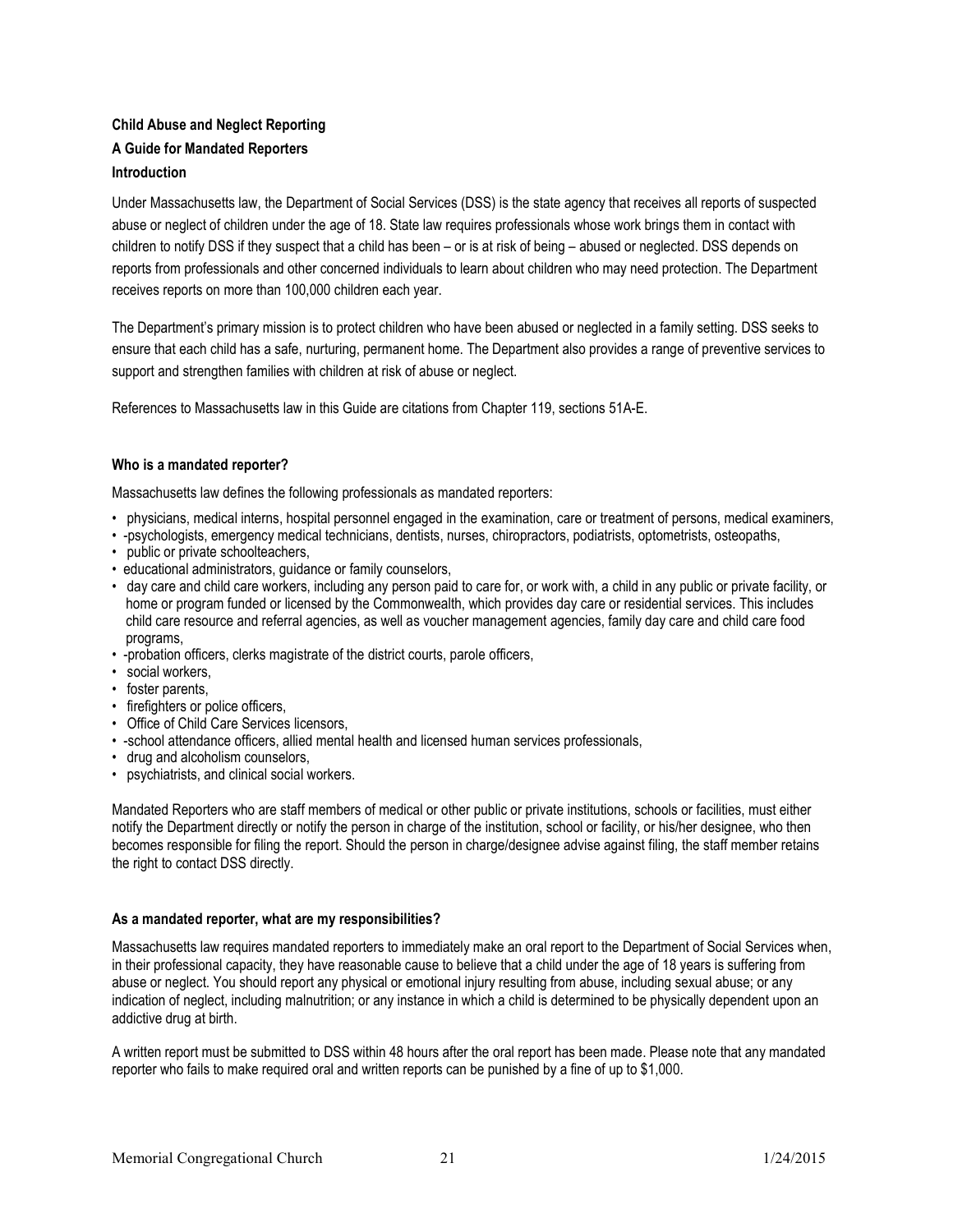During the screening and investigation of a 51A report, any mandated reporter who has information which he/she believes might aid the Department in determining whether a child has been abused or neglected shall, upon request by DSS, disclose the relevant information to the Department. Under the law, mandated reporters are protected from liability in any civil or criminal action and from any discriminatory or retaliatory actions by an employer.

#### **Who is a caretaker?**

A "Caretaker" can be a child's parent, step-parent, guardian, or any household member entrusted with the responsibility for a child's health or welfare. In addition, any other person entrusted with the responsibility for a child's health or welfare, both in and out of the child's home, regardless of age, is considered a caretaker. Examples may include relatives from outside the home, teachers or school staff in a school setting, workers at day care and child care centers (including babysitters), foster parents, staff at a group care facility, or persons charged with caring for children in any other comparable setting.

#### **How are abuse and neglect defined?**

Under the Department of Social Services regulations (110 CMR, section 2.00):

**Abuse means:** The non-accidental commission of any act by a caretaker upon a child under age 18 which causes, or creates a substantial risk of, physical or emotional injury; or constitutes a sexual offense under the laws of the Commonwealth; or any sexual contact between <sup>a</sup> caretaker and <sup>a</sup> child under the care of that individual. This definition is not dependent upon location (i.e., abuse can occur while the child is in an out-of-home or in-home setting).

**Neglect means:** Failure by a caretaker, either deliberately or through negligence or inability, to take those actions necessary to provide a child with minimally adequate food, clothing, shelter, medical care, supervision, emotional stability and growth, or other essential care; provided, however, that such inability is not due solely to inadequate economic resources or solely to the existence of a handicapping condition. This definition is not dependent upon location (i.e., neglect can occur while the child is in an out-of-home or in-home setting).

**Physical Injury means:** Death; or fracture of a bone, a subdural hematoma, burns, impairment of any organ, and any other such nontrivial injury; or soft tissue swelling or skin bruising, depending upon such factors as the child's age, circumstances under which the injury occurred and the number and location of bruises; or addiction to a drug or drugs at birth; or failure to thrive.

**Emotional Injury means:** An impairment to or disorder of the intellectual or psychological capacity of <sup>a</sup> child as evidenced by observable and substantial reduction in the child's ability to function within a normal range of performance and behavior.

#### **How do I make a report of suspected child abuse or neglect? When must I file it?**

When you suspect that a child is being abused or neglected, you should immediately **telephone the DSS Area Office** serving the child's residence and ask for the Protective Screening Unit. You will find a directory of the DSS Area Offices at the back of this Guide. Offices are staffed between 9 a.m. and 5 p.m. weekdays. To make a report at any other time, including after 5 p.m. and on weekends and holidays, please call the **Child-At-Risk Hotline at 1-800-792-5200.**

As a mandated reporter you are also required by law to mail or fax a written report to the Department within 48 hours after making the oral report. The form for filing this report can be obtained from your local DSS Area Office.

Your report should include:

- All identifying information you have about the child and parent or other caretaker, if known;
- The nature and extent of the suspected abuse or neglect, including any evidence or knowledge of prior injury, abuse, maltreatment, or neglect;
- The circumstances under which you first became aware of the child's injuries, abuse, maltreatment or neglect;
- What action, if any, has been taken thus far to treat, shelter, or otherwise assist the child;
- Any other information you believe might be helpful in establishing the cause of the injury and/or person responsible.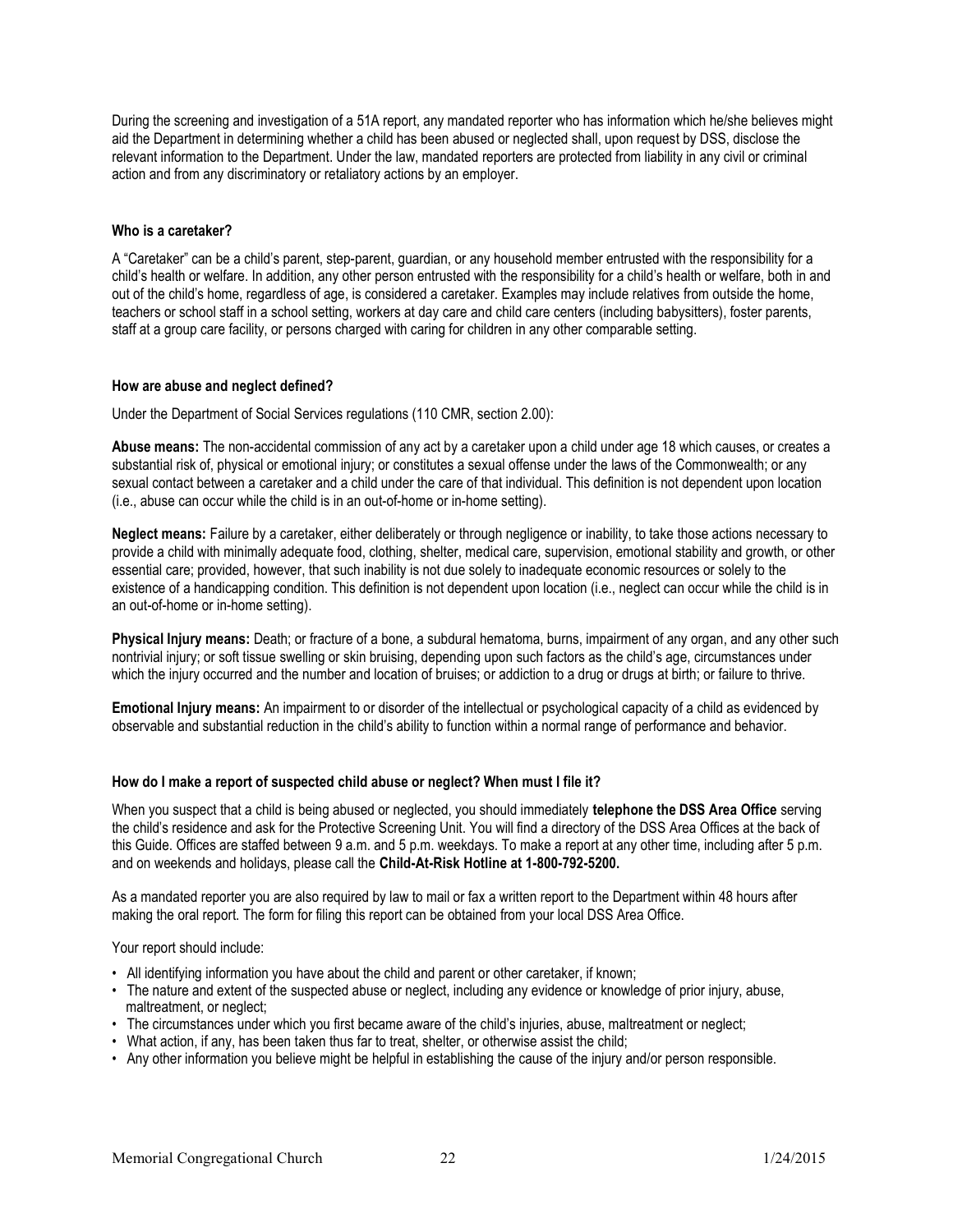Hospital personnel should take photographs of any trauma that is visible on the child and mail or deliver the photographs to DSS with the written report.

As a mandated reporter, you are required by law to also provide DSS with your name, address and telephone number.

We recommend that you inform the family that you have referred them to DSS for help, but do not do so if you think it would increase the risk to the child.

If you have any questions about whether or not to report a situation, please do not hesitate to contact your local DSS Area Office.

#### **What happens after DSS receives a report of suspected child abuse or neglect?**

There are several possibilities, depending on the allegations reported and other case-specific circumstances:

If the Department determines there is reasonable cause to believe that <sup>a</sup> child has been abused or neglected, a social worker is assigned to investigate the report. The investigation, called a 51B, includes a home visit during which the social worker meets and talks with the child and the care-taker. If DSS determines that the situation is an emergency, the investigation is completed within 24 hours after the report is designated as an emergency. Investigations of all other reports are completed within 10 days.

If the Department determines that there is reasonable cause to believe that an incident of abuse or neglect by a caretaker did occur, the report is **supported** and the Department provides the family with services to reduce the risk of harm to the child. If the report is **unsupported** but the family appears be in need of services, the Department may offer the family services on <sup>a</sup> voluntary basis. DSS will notify the mandated reporter, in writing, of its decision.

#### **Referrals to the District Attorney**

It is important to note that if the Department determines a child has been sexually abused or sexually exploited, has suffered serious physical abuse or injury, or has died as a result of abuse or neglect, DSS must notify the District Attorney, who has the authority to file criminal charges, as well as local law enforcement authorities for the county where the child resides and where the offense occurred.

#### **Where can I obtain more information about child abuse and neglect?**

You can obtain more information about child abuse and neglect by calling the **Massachusetts Department of Social Services Library** at **617-748-2373.**

#### **Other Useful Numbers**

The Department has an **Ombudsman's Office,** available from 8:45 a.m. to 5:00 p.m. each work day, to assist you. Please call **617-748-2444.**

**Child-At-Risk Hotline** 1-800-792-5200 **Foster/Adoptive Care Recruitment Line** 1-800-KIDS-508<br> **Kid's Net Connections** 1-800-486-3730 **Kid's Net Connections** 

**Parental Stress Line** 

(Foster/Adoptive Helpline) **DSS Website**<br> **Parental Stress Line**<br> **Parental Stress Line**<br> **Parental Stress Line** www.pcsonline.org/helplines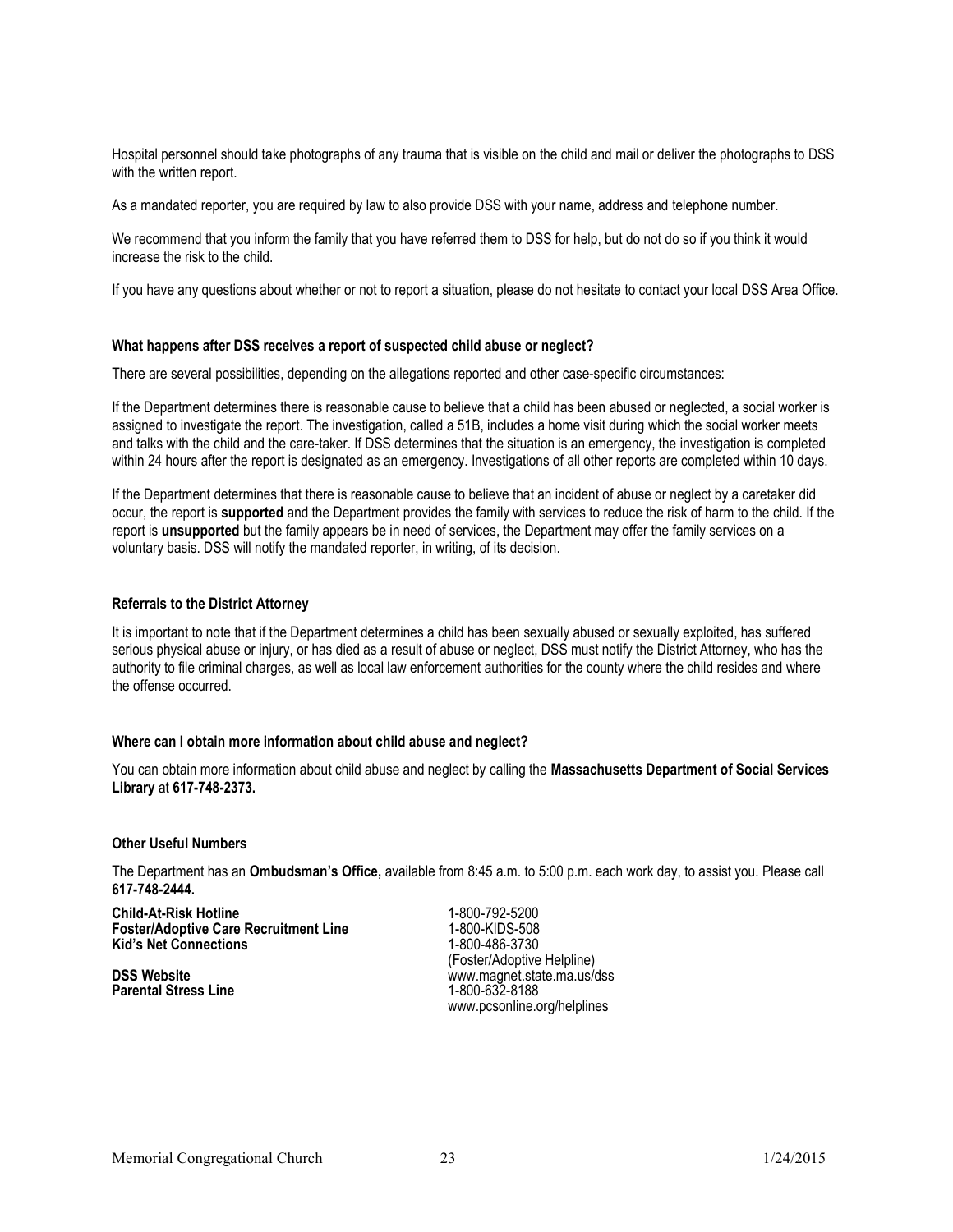**DSS Area Office Directory**Please ask for the Protective Screening Unit

### **WEST**

| Pittsfield<br>Greenfield<br>Holyoke<br><b>Robert Van Wart Center</b><br>East Springfield/Springfield               | 413-236-1800<br>413-775-5000<br>413-493-2600<br>413-205-0500<br>413-452-3200                 |
|--------------------------------------------------------------------------------------------------------------------|----------------------------------------------------------------------------------------------|
| <b>CENTRAL</b><br>Leominster<br>Whitinsville<br>Worcester                                                          | 978-466-1500<br>508-234-1000<br>508-929-2000                                                 |
| <b>NORTHEAST</b><br>Lowell<br>Lawrence<br>Haverhill<br>Cape Ann, Salem<br>Lynn                                     | 978-275-6800<br>978-557-2500<br>978-469-8800<br>978-825-3800<br>781-477-1600                 |
| <b>METRO</b><br>Malden<br>Framingham<br>Cambridge/Somerville<br>Arlington<br>South Weymouth                        | 781-388-7100<br>508-424-0100<br>617-520-8700<br>781-641-8500<br>781-682-0800                 |
| <b>SOUTHEAST</b><br>Attleboro<br><b>Brockton</b><br><b>Fall River</b><br>New Bedford<br>Cape & Islands<br>Plymouth | 508-431-9500<br>508-894-3700<br>508-235-9800<br>508-910-1000<br>508-760-0200<br>508-732-6200 |
| <b>BOSTON</b><br><b>Hyde Park</b><br>Dimock Street, Roxbury<br>Park Street<br>Chelsea                              | 617-360-2500<br>617-989-2800<br>617-822-4700<br>617-660-3400                                 |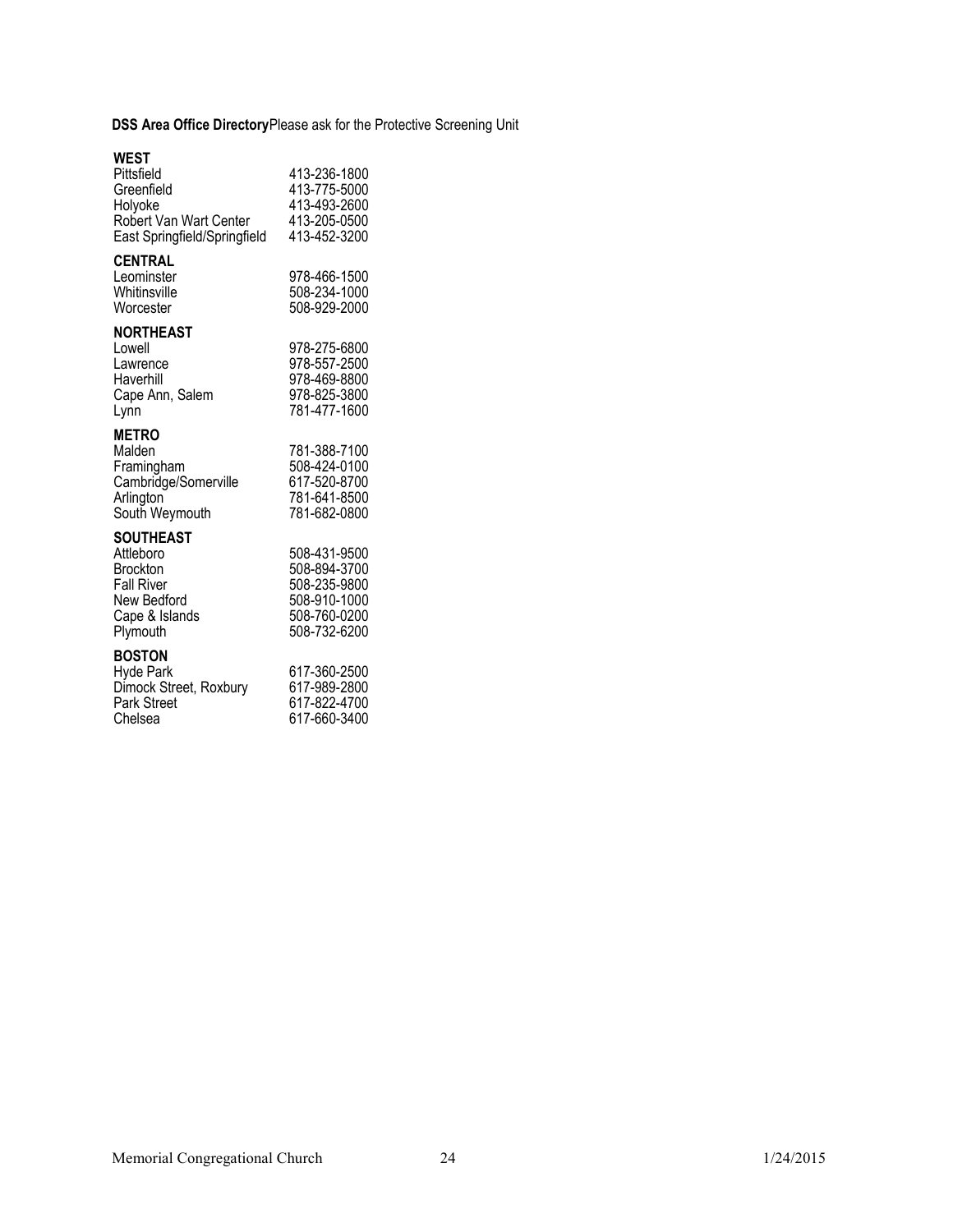# **K SOURCES**

*General Laws of Massachusetts*, Part I, Title II, Chapter 6: "Criminal Systems History Board," Section 172: Dissemination of record information; certification; eligibility for access; scope of inquiry; access limited; use of information, Section 177: Violations; civil liability, and Section 178: Violations; punishment. http://www.state.ma.us/legis/laws/mgl/6-172.htm [177, 178]

*General Laws of Massachusetts*, Part I, Title XV, Chapter 94C: "Controlled Substances Act," Section 31: Classes of controlled substances; establishment of criminal penalties for violations of this chapter. http://www.state.ma.us/legis/laws/mgl/94C-31.htm

*General Laws of Massachusetts*, Part I, Title XVII, Chapter 119: "Protection and Care of Children, and Proceedings Against Them," Section 51A: Injured children reports. http://www.state.ma.us/legis/laws/mgl/119-51A.htm

"The Local Church and Sexual Abuse" produced by The Commission for Educational Ministries and The Commission for Mission, Development and Social Responsibility, Massachusetts Conference of the United Church of Christ, One Badger Road, Framingham, MA 01702, 1999.

"Making Our Churches Safe For All: Abuse Prevention Resources for Local Churches," produced by the Conferences of the United Church of Christ Insurance Board, The Office for Church Life and Leadership, and The United Church Board for Homeland Ministries, 700 Prospect Avenue, Cleveland, OH 44115,1999.

*Resources for Youth Ministry*, Commission for Educational Ministries, Massachusetts Conference United Church of Christ, One Badger Road, Framingham, MA 01702, 2001.

"Safety Tips on <sup>a</sup> Sensitive Subject: Child Sexual Abuse," Church Mutual Insurance Company, 3000 Schuster Lane, Merrill, Wisconsin 54452, 1989.

"Special Issue: Child / Elder Abuse Prevention," *Massachusetts Conference Christian Educators' Newsletter*, May 2002.

Taylor, Nancy S. "Message From the Minister & President: Mandated Reporters," *United Church News*, Massachusetts Conference Edition, May, 2002.

Taylor, Nancy S. "Message From the Minister & President: Pastors need to communicate about limits of confidentiality," *United Church News*, Massachusetts Conference Edition, June, 2002.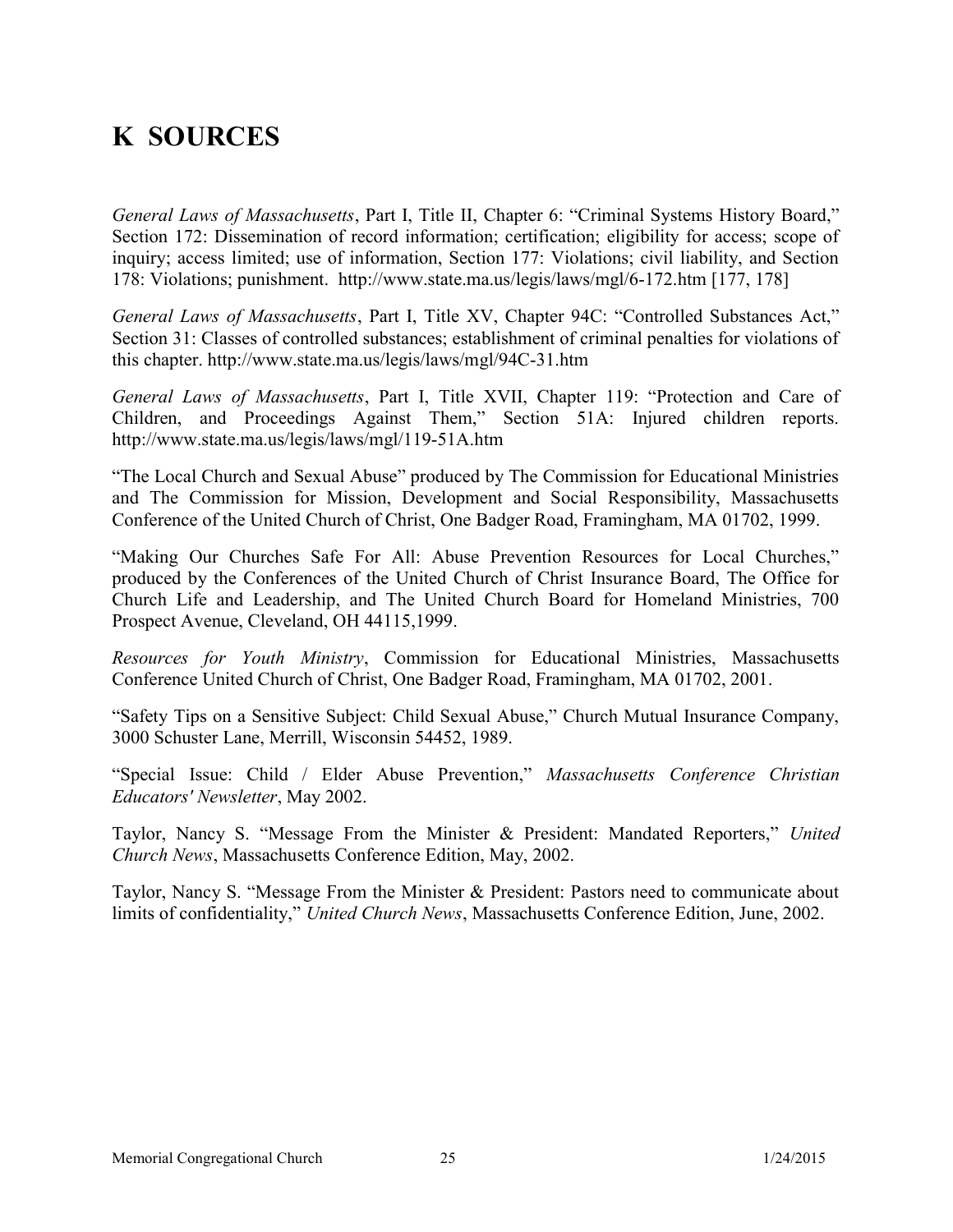# **L FORMS**

Incident Report Form Mandated Report Form Statement of Compliance Statement of Compliance for Outside Organizations In-Town Field Trip Consent Form Overnight/ Out-of-Town/Special Activity Consent Form CORI Request Form Medical Release Form Application for Employment Key Policy for Members of Memorial Congregational Church Key Policy for Tenants of Memorial Congregational Church Key Registry – Members Memorial Congregational Church Key Registry – Tenant Memorial Congregational Church

Please note that CORI Request Form MUST go on Church letterhead.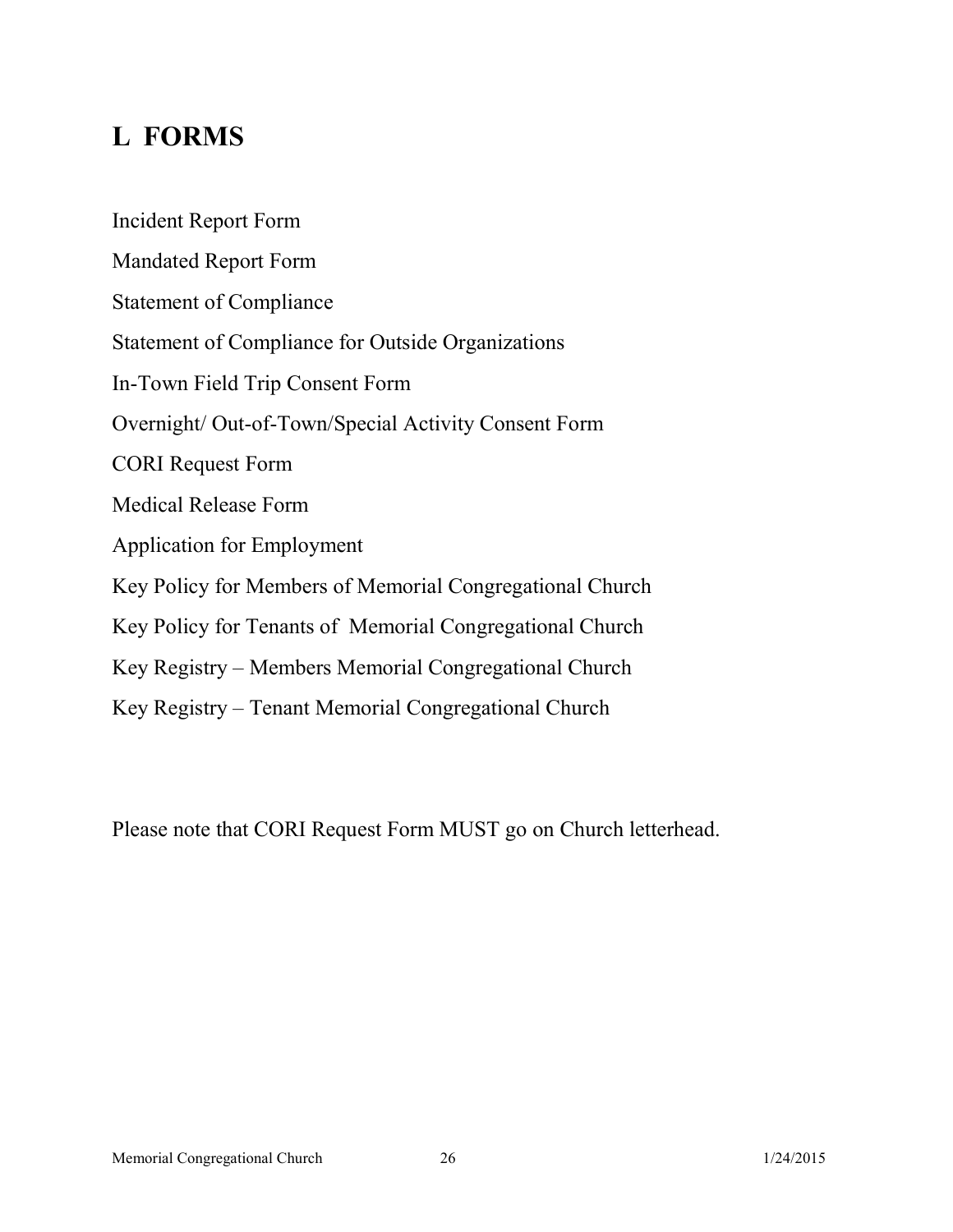**MEMORIAL CONGREGATIONAL CHURCH United Church of Christ** 26 Concord Road Sudbury, MA 01776 Phone 978-443-3885 mccsudma@earthlink.net

#### **INCIDENT REPORT FORM**

This form is to be used to register **all** reasonable suspicions of Child / Elder Abuse, mistreatment, or neglect, whether occurring as par<sup>t</sup> of <sup>a</sup> church program or not. Any unusual incident must be reported to the Safe Church Advocate immediately. That person (or his/her designee) will assist you in completing this form, which must be submitted within 24 hours of the oral report. The name of the Safe Church Advocate can be found in the church office, or CE office in the *Safe Church Policies and Procedures* binder.

|              |      | Name of individual being reported |               | <u> 1989 - Johann John Stein, mars an deus Amerikaansk kommunister (</u>                                                                                                         | Male Female   |
|--------------|------|-----------------------------------|---------------|----------------------------------------------------------------------------------------------------------------------------------------------------------------------------------|---------------|
| Home address |      |                                   |               |                                                                                                                                                                                  |               |
|              | No.  | $\overline{\mathscr{X}}$          | <b>Street</b> |                                                                                                                                                                                  |               |
|              | City |                                   |               | State                                                                                                                                                                            | Zip Code      |
|              |      |                                   |               | Home telephone number                                                                                                                                                            | Date of Birth |
|              |      |                                   |               |                                                                                                                                                                                  |               |
|              |      |                                   |               |                                                                                                                                                                                  |               |
|              | No.  | $\&$                              | Street        |                                                                                                                                                                                  |               |
|              | City |                                   |               | State                                                                                                                                                                            | Zip Code      |
|              |      |                                   |               | Home telephone number _______________________Work phone Number __________________                                                                                                |               |
|              |      |                                   |               |                                                                                                                                                                                  |               |
|              |      |                                   |               | Briefly describe the nature and extent of the injury, accident or suspected abuse. Include<br>specifics such as date, time, and location.                                        |               |
|              |      |                                   |               | Describe the circumstances under which you became aware of the incident. Include the names of<br>witnesses. $\frac{1}{\sqrt{1-\frac{1}{2}}\left(\frac{1}{2}-\frac{1}{2}\right)}$ |               |

\_\_\_\_\_\_\_\_\_\_\_\_\_\_\_\_\_\_\_\_\_\_\_\_\_\_\_\_\_\_\_\_\_\_\_\_\_\_\_\_\_\_\_\_\_\_\_\_\_\_\_\_\_\_\_\_\_\_\_\_\_\_\_\_\_\_\_\_\_\_\_\_\_\_\_\_\_\_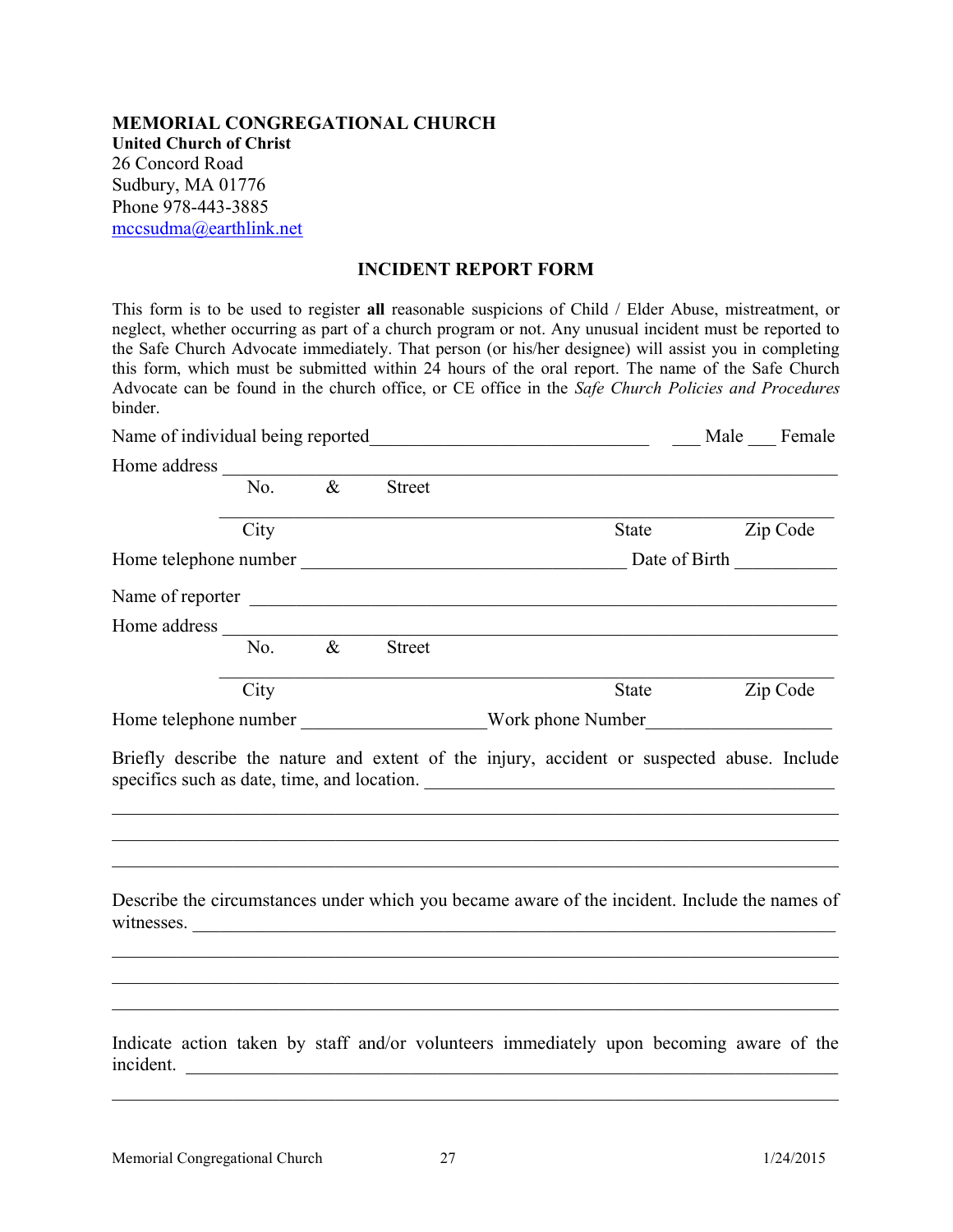Please give any other information that you think might be helpful in establishing the cause of the incident(s) and/or the person(s) responsible for it. If known, please provide the name(s) of the alleged perpetrator(s).

|                                                            | To whom was this incident reported?                                                 |
|------------------------------------------------------------|-------------------------------------------------------------------------------------|
| Signature of reporter                                      | Date                                                                                |
|                                                            | Role/function/position or reporter                                                  |
| <b>For Office Use Only</b>                                 |                                                                                     |
|                                                            |                                                                                     |
|                                                            | Copy submitted to parents/guardians (if individual is under eighteen years of age). |
|                                                            | Date submitted                                                                      |
| Copy submitted to original reporter.                       |                                                                                     |
|                                                            | Date submitted                                                                      |
|                                                            |                                                                                     |
|                                                            |                                                                                     |
| Was a report made to DSS? ______Yes ______No If yes, then; |                                                                                     |
|                                                            |                                                                                     |
| Date and time of oral report                               |                                                                                     |
|                                                            | Date and time written report sent                                                   |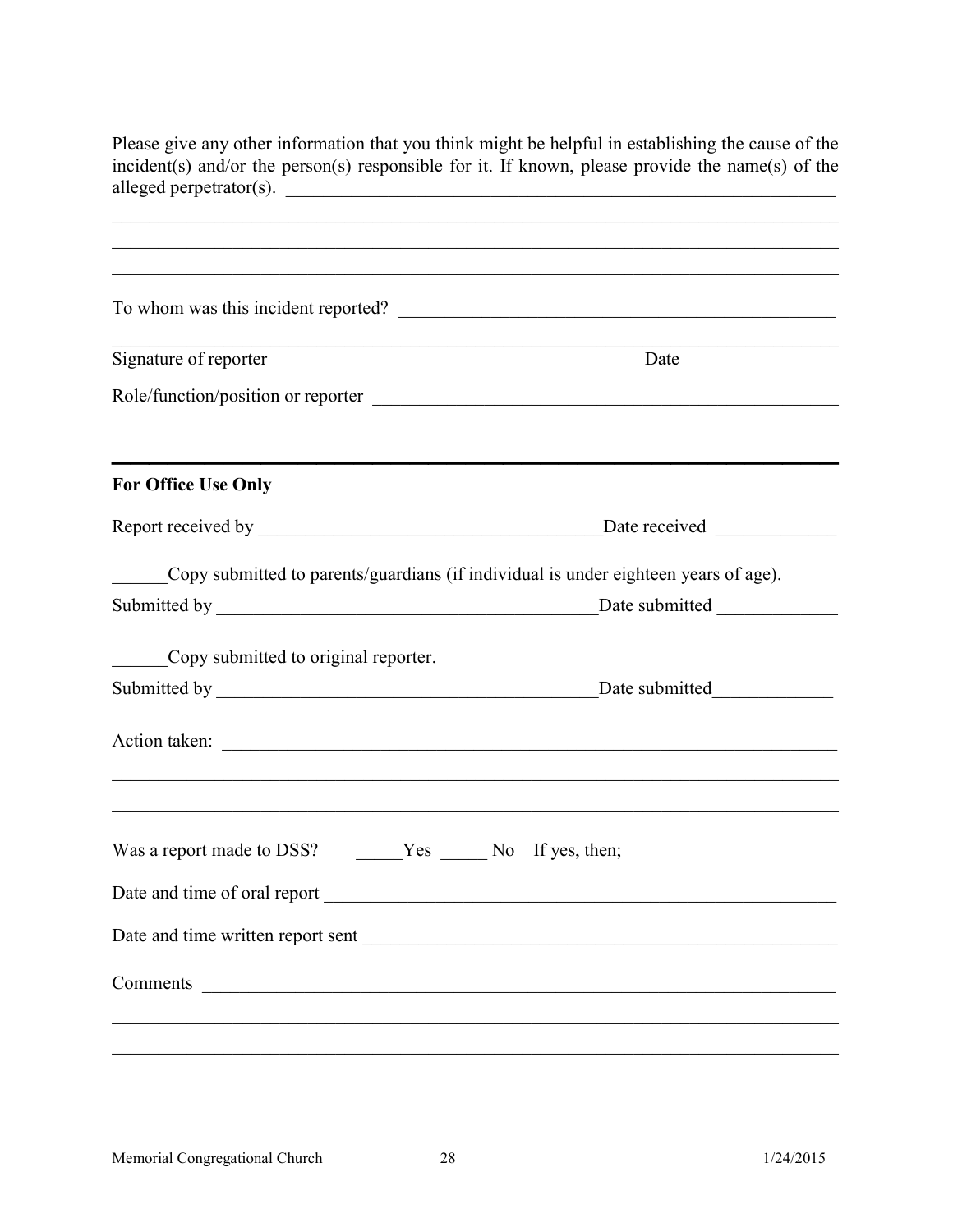**MEMORIAL CONGREGATIONAL CHURCH United Church of Christ** 26 Concord Road Sudbury, MA 01776 Phone 978-443-3885 mccsudma@earthlink.net

#### **MANDATED REPORT FORM**

Massachusetts law requires an individual who is <sup>a</sup> mandated reporter to immediately report any allegation of serious physical or emotional injury resulting from abuse, mistreatment, or neglect to the Department of Social Services by oral communication. This written report must then be completed **within 48 hours** of making the oral repor<sup>t</sup> and should be sent to the appropriate Department office.

Please complete all sections of this form. If some data is unknown, please signify. If some data is uncertain, place <sup>a</sup> question mark after the entry.

#### **DATA ON CHILD(REN) REPORTED:**

| Name(s) | <b>Current Location/Address</b> | Sex Age/DOB |
|---------|---------------------------------|-------------|
| 1.      |                                 |             |
| 2.      |                                 |             |
| 3.      |                                 |             |

## **DATA ON MALE PARENT/GUARDIAN:**

| Name    |                    |        |       |       |          |
|---------|--------------------|--------|-------|-------|----------|
|         | Last               |        | First |       | Middle   |
| Address |                    |        |       |       |          |
|         | Number<br>$\alpha$ | Street | City  | State | Zip Code |
|         | Telephone Number   |        |       |       | Age      |

## **DATA ON FEMALE PARENT/GUARDIAN:**

| Name    |                    |               |       |              |          |
|---------|--------------------|---------------|-------|--------------|----------|
|         | Last               |               | First |              | Middle   |
| Address |                    |               |       |              |          |
|         | Number<br>$\alpha$ | <b>Street</b> | City  | <b>State</b> | Zip Code |
|         | Telephone Number   |               |       |              | Age      |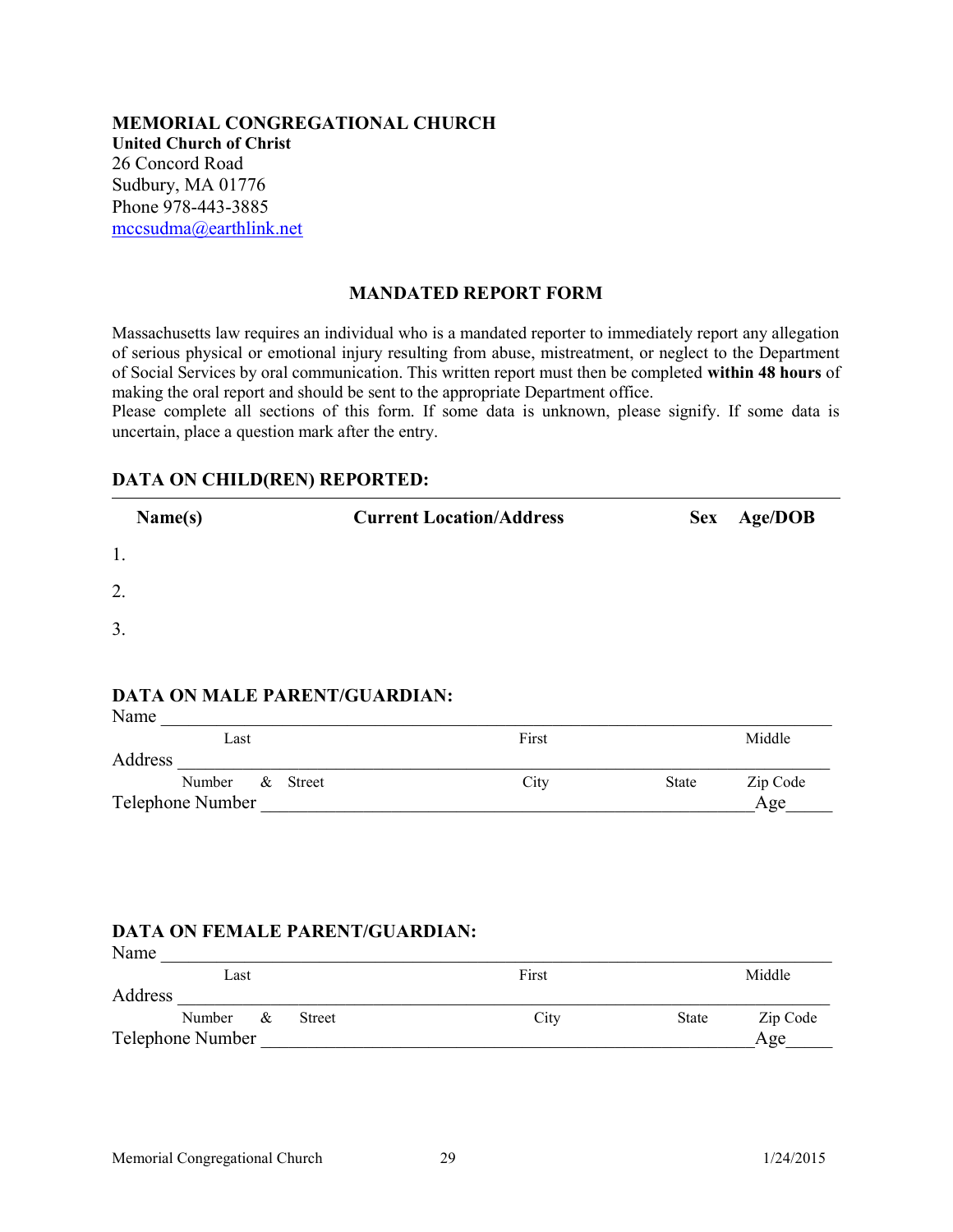# **DATA ON REPORTER/REPORT:**

|                                                                                                                                                                                                                                              | Mandatory Report Voluntary Report |                |  |
|----------------------------------------------------------------------------------------------------------------------------------------------------------------------------------------------------------------------------------------------|-----------------------------------|----------------|--|
| Reporter's Name: Manual Manual Manual Manual Manual Manual Manual Manual Manual Manual Manual Manual Manual Ma<br>Last                                                                                                                       | First                             | Middle         |  |
| Reporter's address: (If the reporter represents an institution, school, or facility, please indicate)                                                                                                                                        |                                   |                |  |
| Institution, school, facility name                                                                                                                                                                                                           |                                   |                |  |
| Address<br><u> 1989 - Johann Barbara, martin amerikan basal dan berasal dalam basal dalam basal dalam basal dalam basal dala</u>                                                                                                             |                                   |                |  |
| $\&$<br>Street<br>Number                                                                                                                                                                                                                     | City                              | State Zip Code |  |
| Reporter's Telephone number(s)<br>Has the reporter informed the caretaker of the report?                                                                                                                                                     |                                   | Yes No         |  |
|                                                                                                                                                                                                                                              |                                   |                |  |
| What is the nature and extent of the injury, abuse, mistreatment, or neglect, including prior<br>evidence of same? (Please cite the source of this information if not observed first hand.)                                                  |                                   |                |  |
| What are the circumstances under which the reporter became aware of the injuries, abuse,                                                                                                                                                     |                                   |                |  |
| mistreatment or neglect?                                                                                                                                                                                                                     |                                   |                |  |
|                                                                                                                                                                                                                                              |                                   |                |  |
| What action has been taken thus far to treat, shelter, or otherwise assist the child to deal with this<br>situation?<br><u> 1980 - Jan Stein Stein Stein Stein Stein Stein Stein Stein Stein Stein Stein Stein Stein Stein Stein Stein S</u> |                                   |                |  |
|                                                                                                                                                                                                                                              |                                   |                |  |
| Please give other information which you think might be helpful in establishing the cause of the<br>injury and/or the person responsible for it. If known, please provide the name(s) of the alleged<br>perpetrator(s).                       |                                   |                |  |
|                                                                                                                                                                                                                                              |                                   |                |  |

\_\_\_\_\_\_\_\_\_\_\_\_\_\_\_\_\_\_\_\_\_\_\_\_\_\_\_\_\_\_\_\_\_\_\_\_\_\_\_\_\_\_\_\_\_\_\_\_\_\_\_\_\_\_\_\_\_\_\_\_\_\_\_\_\_\_\_\_\_\_\_\_\_\_\_\_\_\_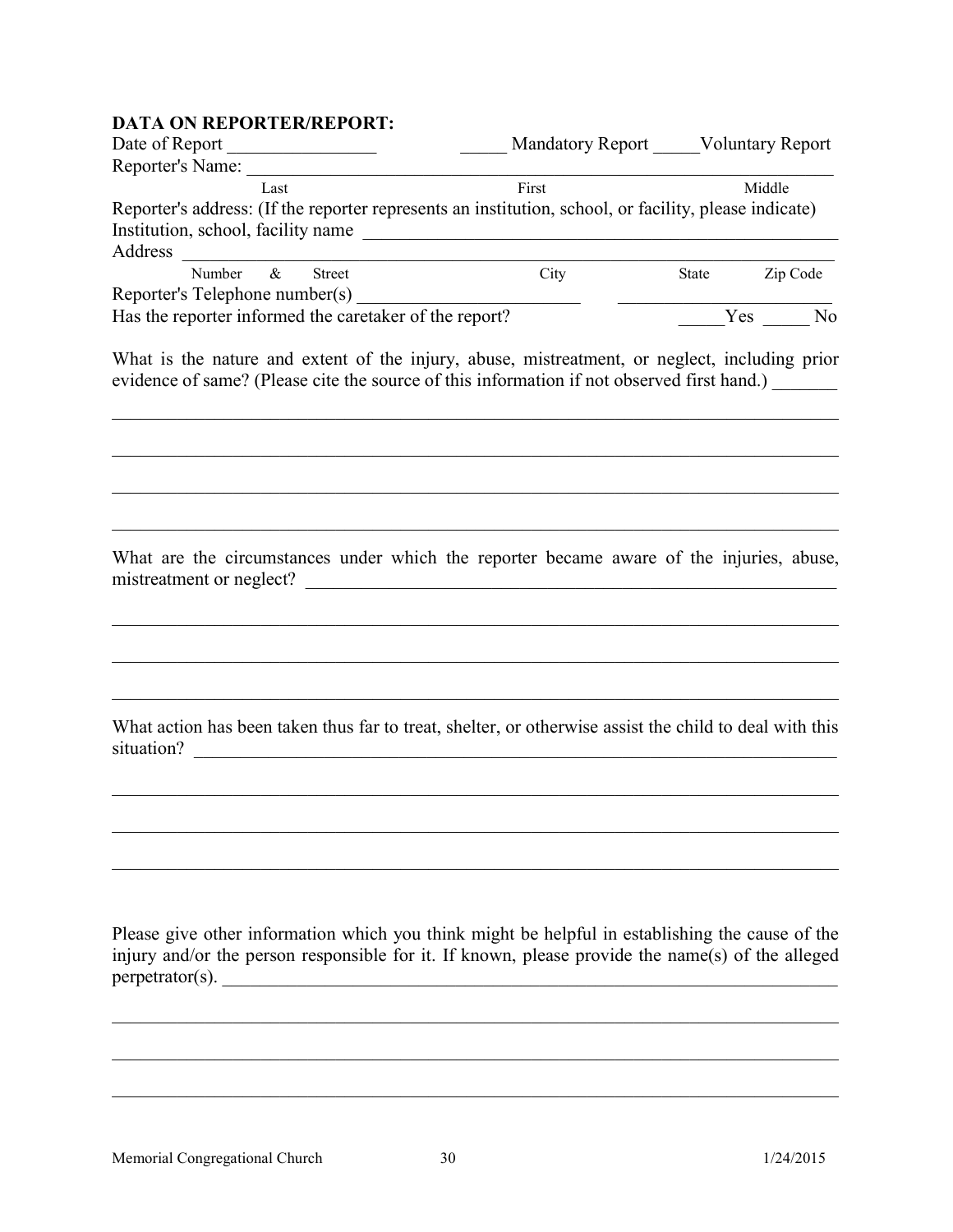Signature of Reporter

Date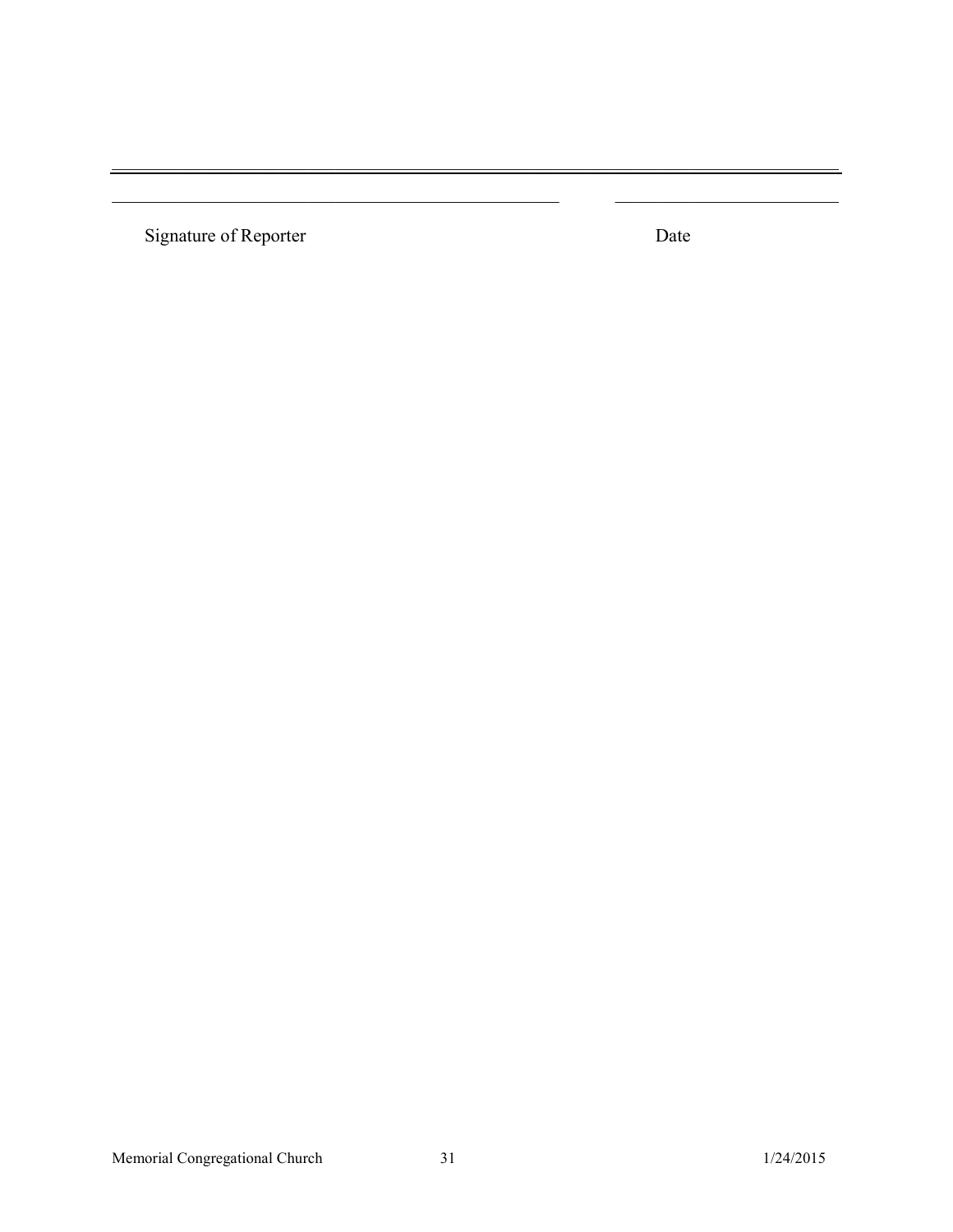**MEMORIAL CONGREGATIONAL CHURCH United Church of Christ** 26 Concord Road Sudbury, MA 01776 Phone 978-443-3885 mccsudma@earthlink.net

## **STATEMENT OF COMPLIANCE**

I acknowledge that I have read and understand the *Safe Church Policies and Procedures Executive Summary* and agree to comply with all conditions set forth in that document in my activities at Memorial Congregational Church. I have been approved to serve as a:

| Paid staff member  | Youth Group Leader | Sunday School Teacher |       |
|--------------------|--------------------|-----------------------|-------|
| Nursery Supervisor | Chaperone          | Key recipient         | Other |

**\_\_\_\_\_\_\_\_\_\_\_\_\_\_\_\_\_\_\_\_\_\_\_\_\_\_\_\_\_\_\_\_\_\_\_\_\_\_\_\_\_\_\_\_\_\_\_\_\_\_\_\_\_\_\_\_\_\_\_\_\_\_\_\_\_\_** 

To indicate your understanding and compliance with these conditions, please initial each of the following paragraphs, sign this document, and return it to your supervisor or supervisory Board or Committee.

- I understand that the church has a policy that requires me to report to the Safe Church Advocate (or Senior Minister) immediately, and file an Incident Report within 24 hours, if I believe that <sup>a</sup> child has been abused and/or neglected on MCC properties or at <sup>a</sup> church-related event or activity.
- I understand that I am not to be alone in any room or secluded area on MCC property, or at any church related event, at any time, with <sup>a</sup> child or youth that is not my own or <sup>a</sup> relative, without permission of the child's parent/guardian.
- I agree to abide by all policies and procedures regarding the use of the building and properties of MCC with the knowledge that failure to do so will result in the loss of my approval to serve as a volunteer or termination of my employment at MCC.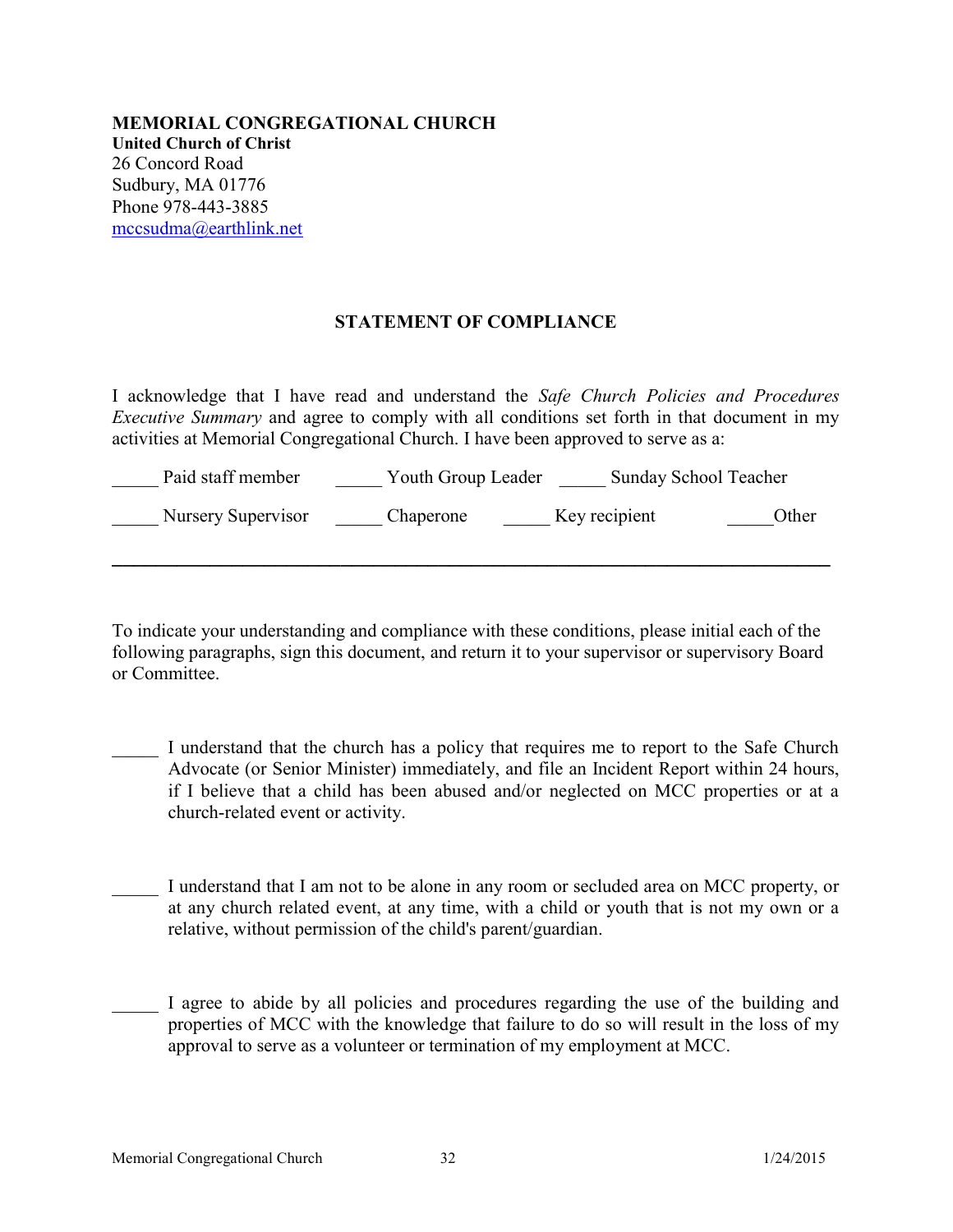\_\_\_\_\_ I understand that copies of the *Safe Church Policies and Procedures* can be found in:

\_\_\_\_\_\_\_\_\_\_\_\_\_\_\_\_\_\_\_\_\_\_\_\_\_\_\_\_\_\_\_\_\_\_\_\_\_\_\_\_\_\_\_\_\_\_\_\_\_ \_\_\_\_\_\_\_\_\_\_\_\_\_\_\_\_\_\_\_\_\_

1) The Church Office;

2) The Christian Education Resource center; and

3) The Church Library in the Parlor.

 $\mathcal{L}_\mathcal{L} = \mathcal{L}_\mathcal{L} = \mathcal{L}_\mathcal{L} = \mathcal{L}_\mathcal{L} = \mathcal{L}_\mathcal{L} = \mathcal{L}_\mathcal{L} = \mathcal{L}_\mathcal{L} = \mathcal{L}_\mathcal{L} = \mathcal{L}_\mathcal{L} = \mathcal{L}_\mathcal{L} = \mathcal{L}_\mathcal{L} = \mathcal{L}_\mathcal{L} = \mathcal{L}_\mathcal{L} = \mathcal{L}_\mathcal{L} = \mathcal{L}_\mathcal{L} = \mathcal{L}_\mathcal{L} = \mathcal{L}_\mathcal{L}$ 

Signature Date

Print Name

A copy of this document will be kept on file with the Safe Church Advocate.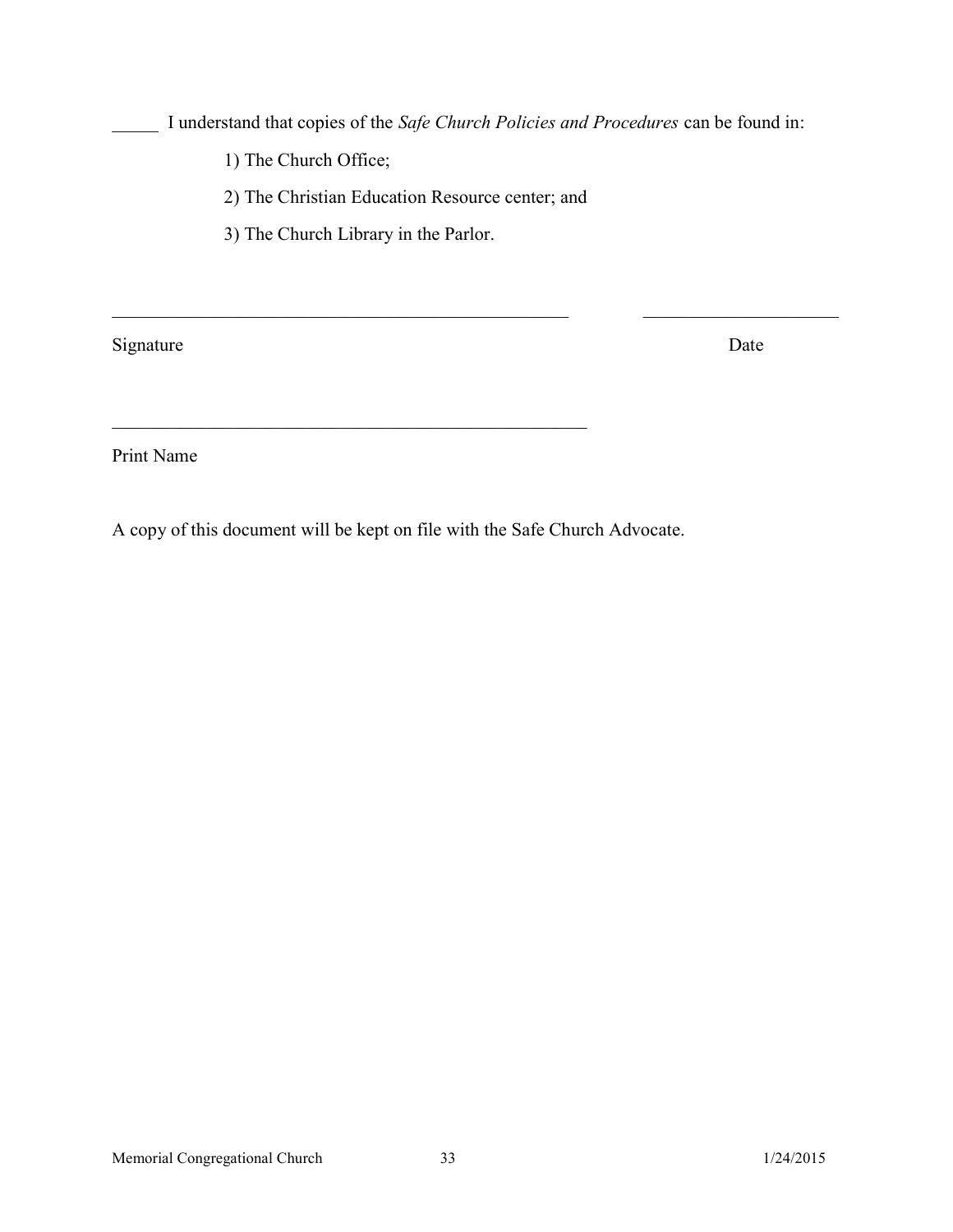**MEMORIAL CONGREGATIONAL CHURCH United Church of Christ** 26 Concord Road Sudbury, MA 01776 Phone 978-443-3885 mccsudma@earthlink.net

#### **STATEMENT OF COMPLIANCE**

#### **FOR OUTSIDE ORGANIZATIONS**

I acknowledge that I have read and understand the *Youth Protection Guidelines*, which are summarized on the reverse side of this form, and agree to comply with all conditions set forth in that document in my activities at Memorial Congregational Church.

The organization I represent is

To indicate your understanding of your responsibilities as a guest in our church, please initial each of the following paragraphs, sign this document, and return it to the church office along with your "Application for Use of Facilities."

\_\_\_\_\_I understand that I am required to repor<sup>t</sup> to the Safe Church Advocate (or Pastor) immediately and file an Incident Report within 24 hours, if I believe, or have been told, that there is reasonable cause to suspec<sup>t</sup> that <sup>a</sup> child has been abused and/or neglected at Memorial Congregational Church.

I understand that I am not to be alone in any room or secluded area on Memorial Congregational Church property at any time with <sup>a</sup> child or youth that is not my own or <sup>a</sup> relative without parental permission.

When the activity that I am supervising has ended, and I am the last person in the church, I will make sure that the lights are out and the doors are locked before I leave.

I agree to abide by all policies and procedures regarding the use of the building and properties of Memorial Congregational Church with the knowledge that failure to do so will result in the termination of my right to use church facilities for the organization that I represent.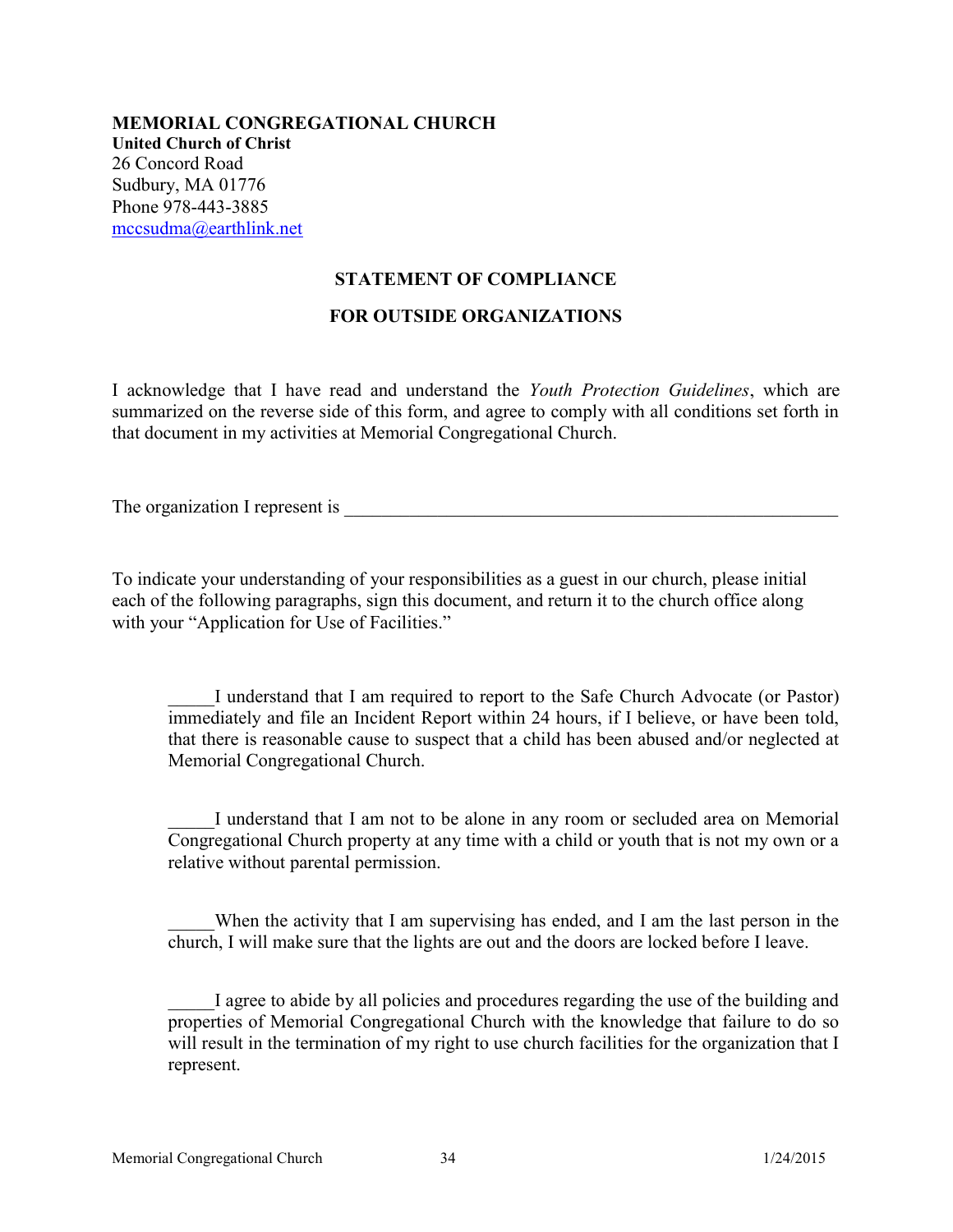Signature Date Date of the Date of the Date of the Date of the Date of the Date of the Date of the Date of the

Print Name

A copy of this document will be kept on file by the Safe Church Advocate.

\_\_\_\_\_\_\_\_\_\_\_\_\_\_\_\_\_\_\_\_\_\_\_\_\_\_\_\_\_\_\_\_\_\_\_\_\_\_\_\_\_\_\_\_\_\_\_\_\_\_\_\_\_\_\_\_\_\_

\_\_\_\_\_\_\_\_\_\_\_\_\_\_\_\_\_\_\_\_\_\_\_\_\_\_\_\_\_\_\_\_\_\_\_\_\_\_\_\_\_\_\_\_\_\_\_\_\_\_\_\_\_\_\_\_\_\_ \_\_\_\_\_\_\_\_\_\_\_\_\_\_\_\_\_\_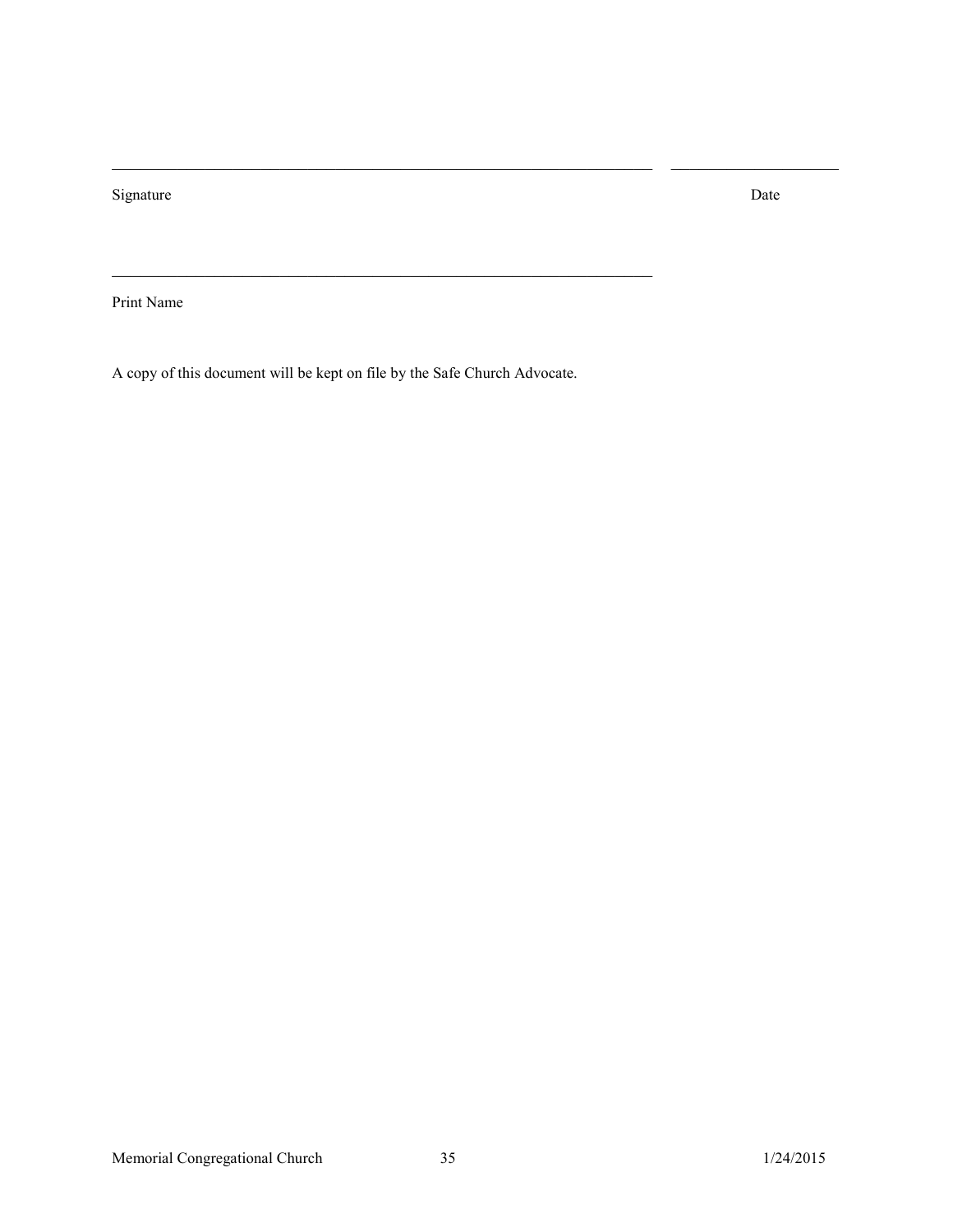**MEMORIAL CONGREGATIONAL CHURCH United Church of Christ** 26 Concord Road Sudbury, MA 01776 Phone 978-443-3885 mccsudma@earthlink.net

# **IN-TOWN FIELD TRIP CONSENT FORM**

|                                                           | Your son/daughter _________________________would like to participate in the following activity: |
|-----------------------------------------------------------|-------------------------------------------------------------------------------------------------|
|                                                           |                                                                                                 |
|                                                           |                                                                                                 |
|                                                           |                                                                                                 |
|                                                           | Leaders/Chaperones                                                                              |
|                                                           |                                                                                                 |
|                                                           |                                                                                                 |
|                                                           |                                                                                                 |
|                                                           |                                                                                                 |
|                                                           |                                                                                                 |
|                                                           |                                                                                                 |
|                                                           |                                                                                                 |
| Do we have a Medical Release Form on file for your child? | Yes No                                                                                          |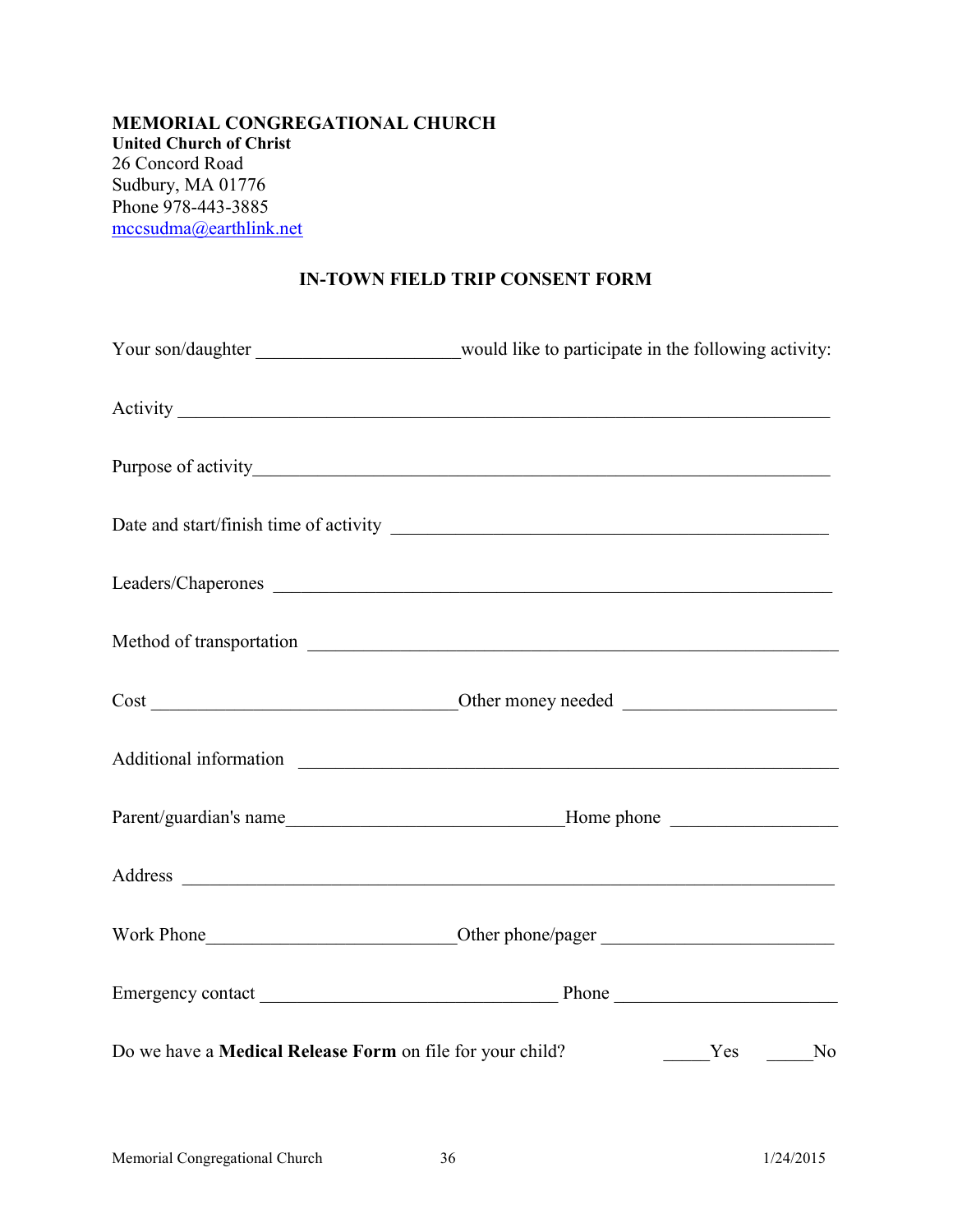| Yes                         | If "no" please submit one. If "yes", does the Medical Release Form need updating?<br>No If "yes", please give updated information |
|-----------------------------|-----------------------------------------------------------------------------------------------------------------------------------|
| Special Instructions        |                                                                                                                                   |
| I give my son/daughter      | permission to participate in the activity listed above.                                                                           |
| Parent/guardian's signature | Date                                                                                                                              |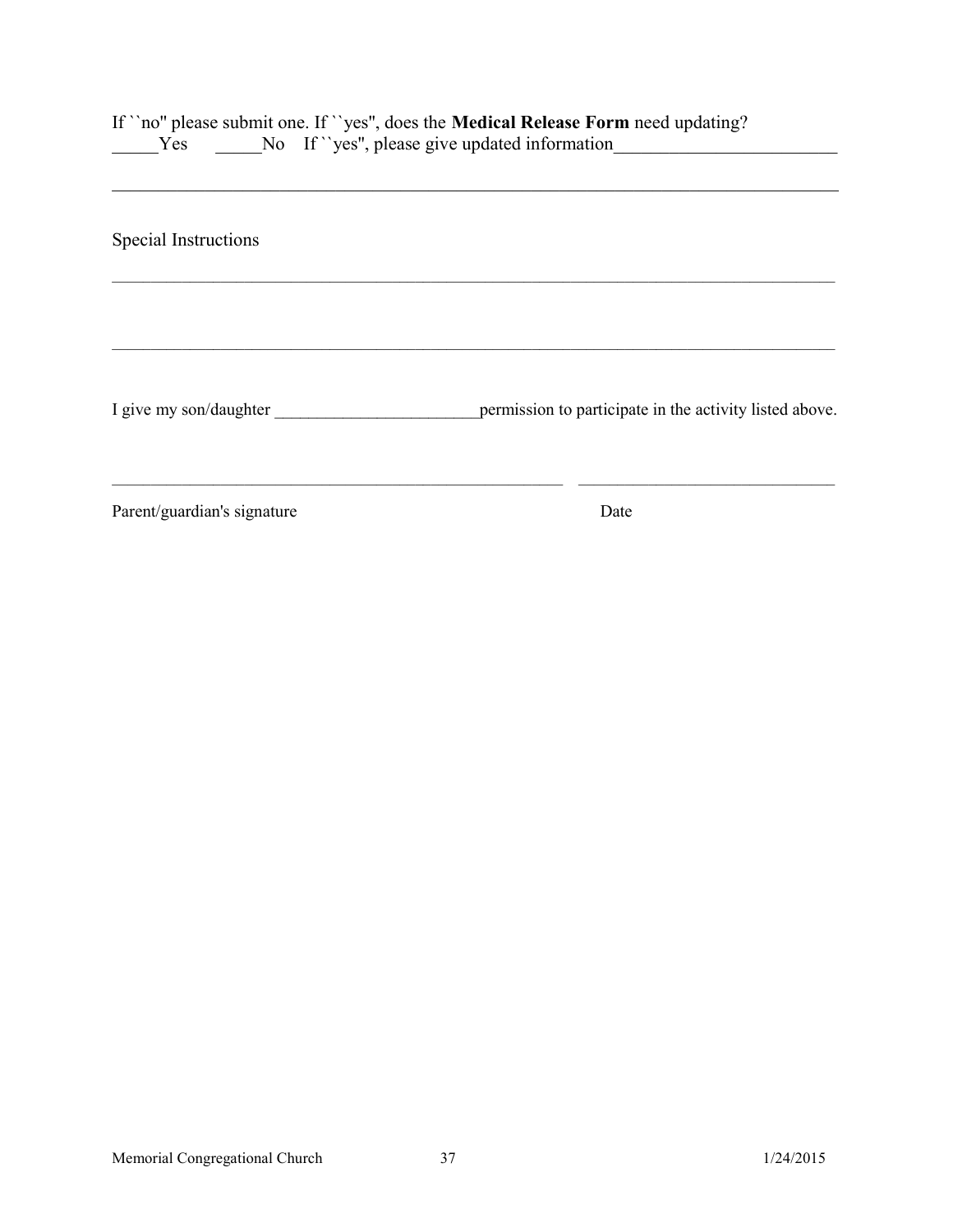**MEMORIAL CONGREGATIONAL CHURCH United Church of Christ** 26 Concord Road Sudbury, MA 01776 Phone 978-443-3885 mccsudma@earthlink.net

### **OVERNIGHT/OUT-OF-TOWN/SPECIAL ACTIVITY CONSENT FORM**

| following activity:                                                               |  |
|-----------------------------------------------------------------------------------|--|
|                                                                                   |  |
|                                                                                   |  |
|                                                                                   |  |
|                                                                                   |  |
|                                                                                   |  |
|                                                                                   |  |
|                                                                                   |  |
|                                                                                   |  |
| ,我们也不能在这里的人,我们也不能在这里的人,我们也不能在这里的人,我们也不能在这里的人,我们也不能在这里的人,我们也不能在这里的人,我们也不能在这里的人,我们也 |  |
|                                                                                   |  |
|                                                                                   |  |
|                                                                                   |  |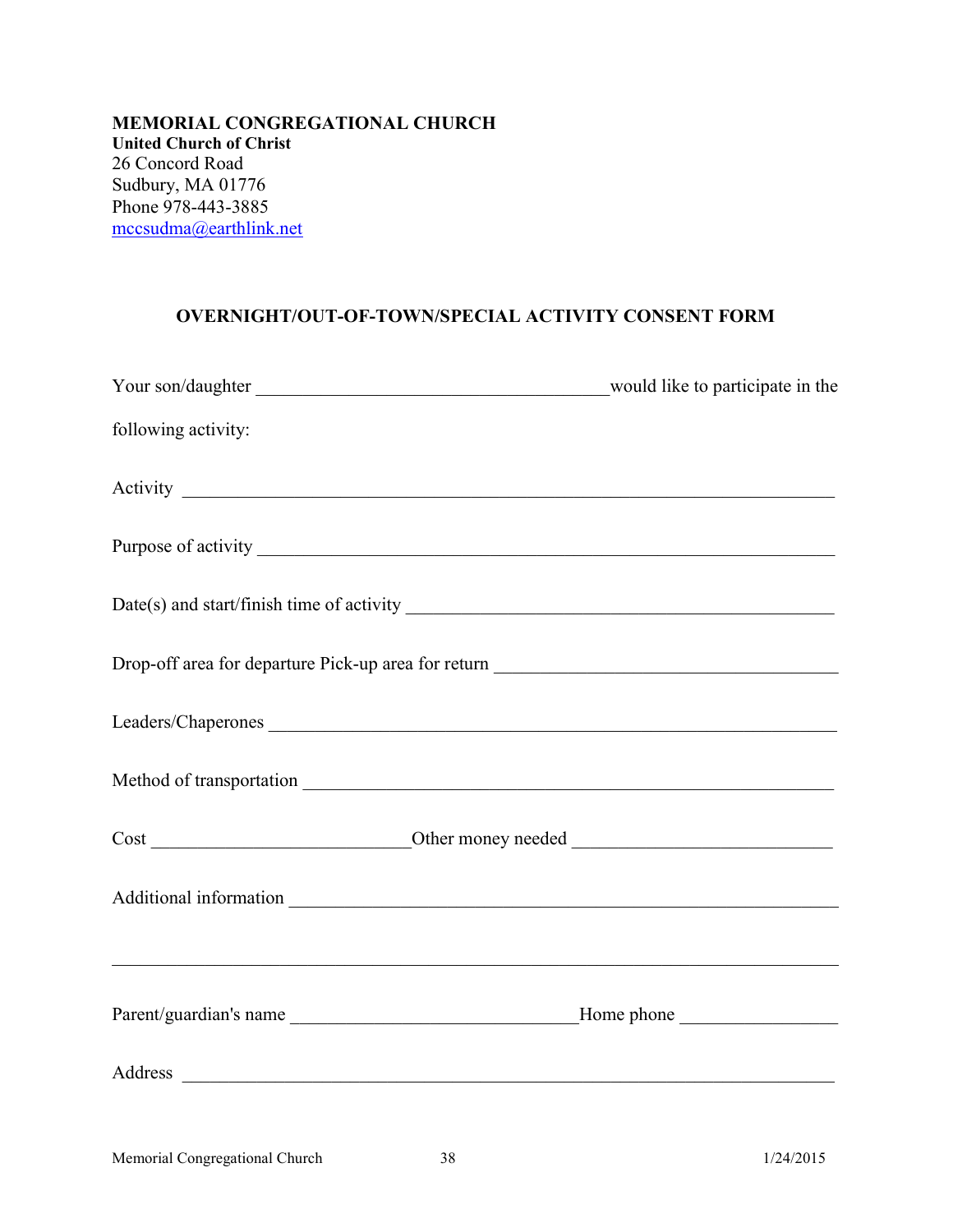|                                                                                        |                                                                                                                                                                                                            | Phone                     |
|----------------------------------------------------------------------------------------|------------------------------------------------------------------------------------------------------------------------------------------------------------------------------------------------------------|---------------------------|
|                                                                                        | Do we have a <b>Medical Release Form</b> on file for your son/daughter?                                                                                                                                    | Yes<br>No                 |
| If "no" please submit one.                                                             |                                                                                                                                                                                                            |                           |
| If "yes", does the <b>Medical Release Form</b> need updating?                          |                                                                                                                                                                                                            | Yes No                    |
|                                                                                        |                                                                                                                                                                                                            |                           |
| will be used.                                                                          | If this is an overnight event, the girls and the boys will sleep in separate areas, and there will be<br>sufficient adult supervision based upon the number and gender of participants. Only adult drivers |                           |
| I give my son/daughter<br>in the activity described on the front of this consent form. |                                                                                                                                                                                                            | permission to participate |
| Parent/guardian's signature                                                            |                                                                                                                                                                                                            | Date                      |

I agree to abide by the rules that have been established for this activity by the group leaders and by Memorial Congregational Church of Sudbury. In particular, I agree to cooperate with my group leaders and chaperones, and behave in a way that reflects well on my family and my church. I will not engage in any prohibited activities such as smoking, drinking of alcohol; or improper language, physical, or sexual activity. I understand that only adults may drive during youth activities, and I agree not to leave the activity and/or activity site without express permission of the group leader.

\_\_\_\_\_\_\_\_\_\_\_\_\_\_\_\_\_\_\_\_\_\_\_\_\_\_\_\_\_\_\_\_\_\_\_\_\_\_\_\_\_\_\_\_\_\_\_\_\_\_\_\_\_\_ \_\_\_\_\_\_\_\_\_\_\_\_\_\_\_\_\_\_\_\_\_

Youth's signature Date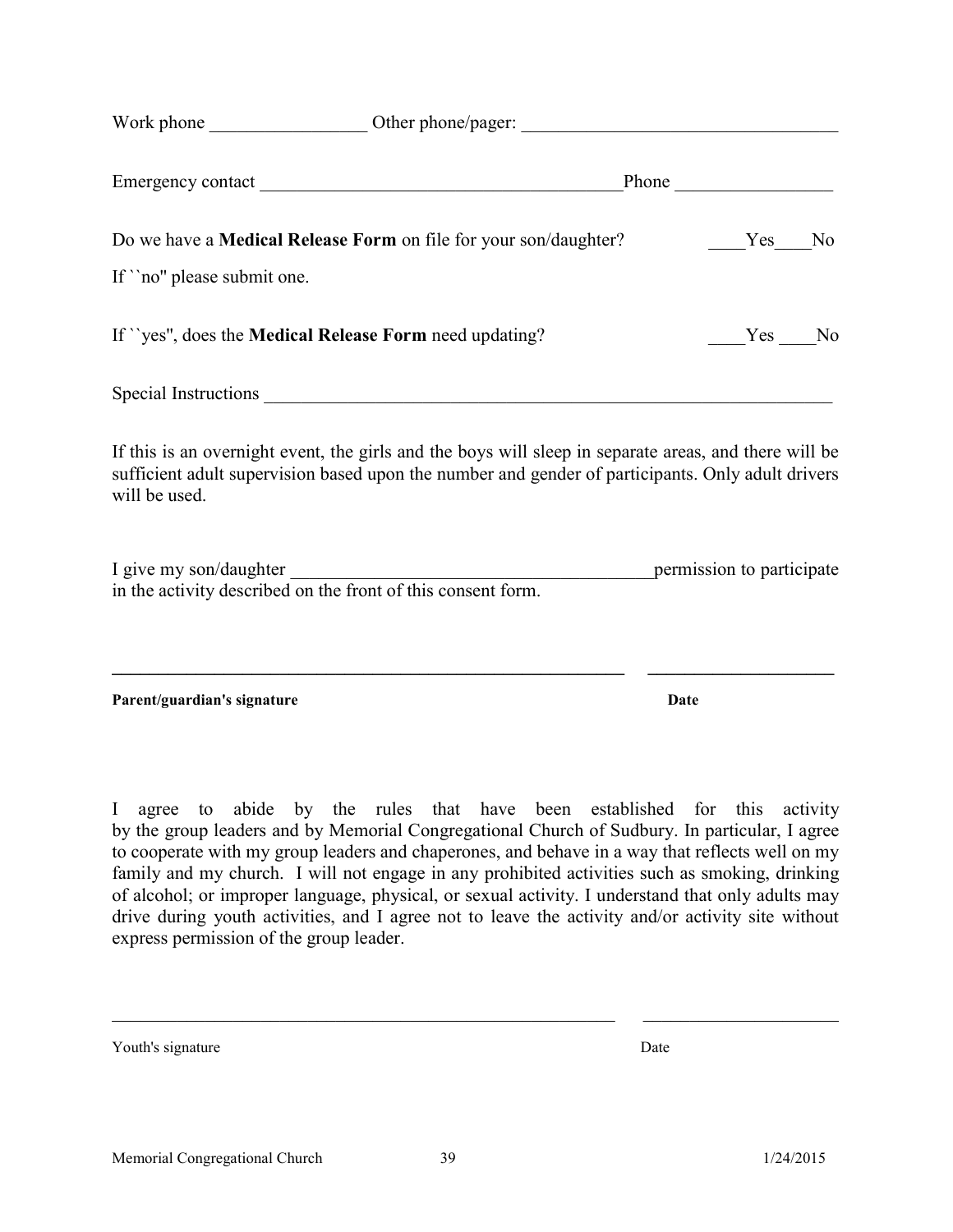**MEMCC 172H FE1679**

## **CHAPTER 6, §172H CORI REQUEST FORM**

Memorial Congregational Church is requesting all the available criminal offend record information (CORI) on the following individual from the Criminal History Systems Board pursuan<sup>t</sup> to Chapter 6, **§** 172H which mandates organization primarily engaged in providing activities or programs to children 18 years of age or less that accepts volunteers, to obtain all CORI regarding volunteers prior to accepting any person as a volunteer.

\_\_\_\_\_\_\_\_\_\_\_\_\_\_\_\_\_\_\_\_\_\_\_\_\_\_\_\_\_\_\_\_\_\_\_\_\_\_\_\_\_\_\_\_\_\_\_\_\_\_\_\_\_\_\_\_\_\_\_\_\_\_\_\_\_\_\_\_\_\_\_\_\_\_\_\_\_

|                                      | APPLICANT / EMPLOYEE INFORMATION (PLEASE PRINT) |                                                                                                                                                                                                                                                            |
|--------------------------------------|-------------------------------------------------|------------------------------------------------------------------------------------------------------------------------------------------------------------------------------------------------------------------------------------------------------------|
| <b>LAST NAME</b>                     | <b>FIRST NAME</b>                               | <u> 2002 - John Harry John Harry John Harry John Harry John Harry John Harry John Harry John Harry John Harry John Harry John Harry John Harry John Harry John Harry John Harry John Harry John Harry John Harry John Harry John</u><br><b>MIDDLE NAME</b> |
| MAIDEN NAME OR ALIAS (IF APPLICABLE) |                                                 | <b>PLACE OF BIRTH</b>                                                                                                                                                                                                                                      |
|                                      |                                                 | DATE OF BIRTH: SOCIAL SECURITY NUMBER: Processes and SOCIAL SECURITY NUMBER:                                                                                                                                                                               |
|                                      | (Requested but not required)                    |                                                                                                                                                                                                                                                            |
|                                      |                                                 |                                                                                                                                                                                                                                                            |
| <b>CURRENT AND FORMER ADDRESSES:</b> |                                                 |                                                                                                                                                                                                                                                            |
|                                      |                                                 |                                                                                                                                                                                                                                                            |
|                                      |                                                 | SEX: HEIGHT: WEIGHT: WEIGHT: EYE COLOR:                                                                                                                                                                                                                    |
|                                      |                                                 |                                                                                                                                                                                                                                                            |
|                                      |                                                 | THE INFORMATION WAS VERIFIED WITH THE FOLLOWING FORM OF GOVERNMENT ISSUES                                                                                                                                                                                  |
| <b>REQUESTED BY:</b>                 | SIGNATURE OF CORI AUTHORIZED EMPLOYEE           |                                                                                                                                                                                                                                                            |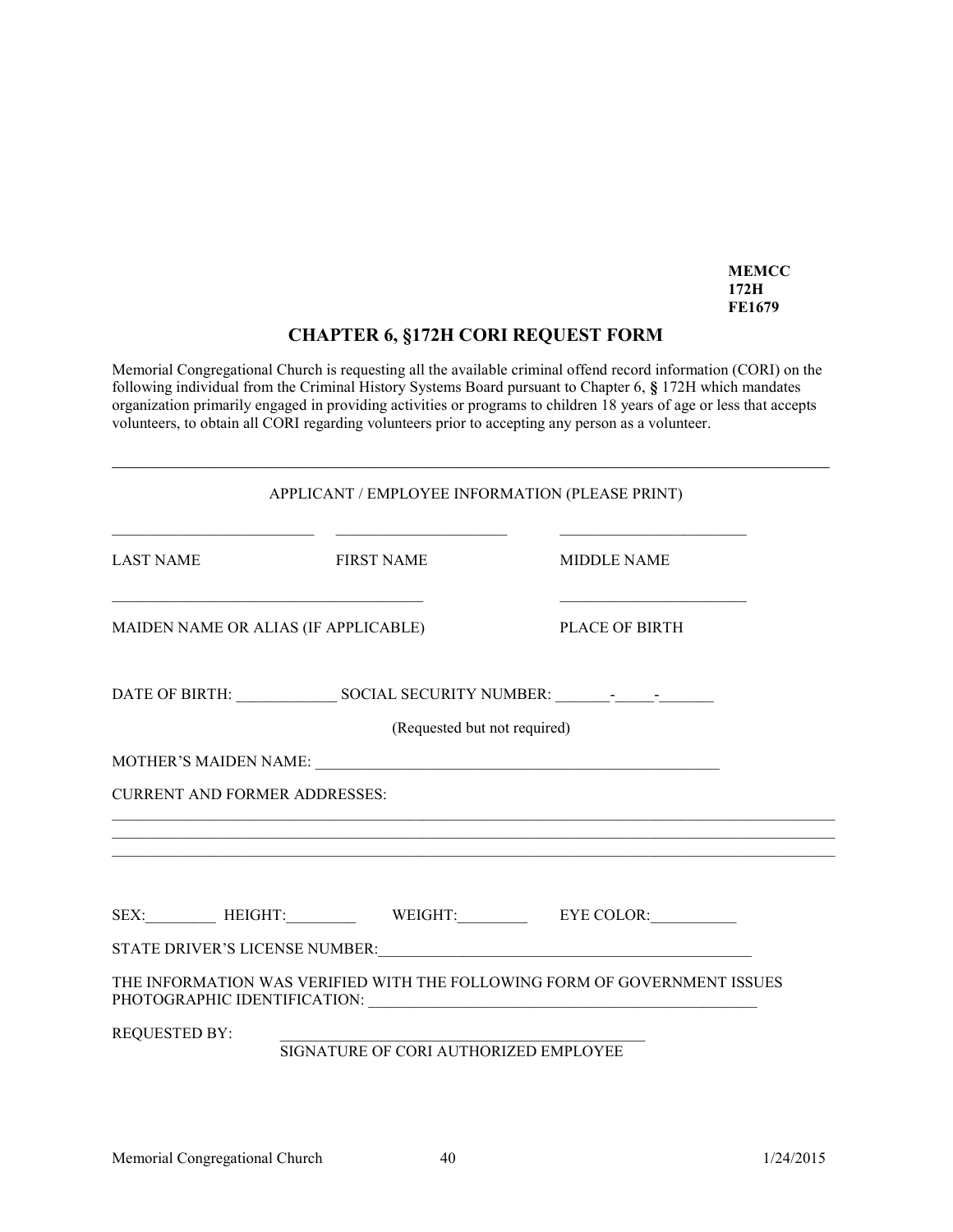#### **MEMORIAL CONGREGATIONAL CHURCH United Church of Christ** 26 Concord Road Sudbury, MA 01776 Phone 978-443-3885 mccsudma@earthlink.net

#### **MEDICAL RELEASE FORM**

| Name of Youth                                                             |                  |
|---------------------------------------------------------------------------|------------------|
| Address<br><u> 1980 - Johann Stein, mars an deutscher Stein (d. 1980)</u> | Phone <u>and</u> |
| Name of parent/guardian                                                   |                  |
|                                                                           |                  |
|                                                                           | Phone            |

Health history (please check all that apply):

| Frequent colds              | Seizure disorder  | Physical impairment |
|-----------------------------|-------------------|---------------------|
| Appliances (retainer,       | Stomach aches     | <b>Diabetes</b>     |
| contact lenses, etc.)       | Mental impairment | Asthma              |
| Sleep disturbances          | Vision/hearing    | Motion sickness     |
| <b>Emotional disability</b> | impairment        | Behavioral problems |

| Other (describe) |  |
|------------------|--|
|                  |  |

\_\_\_\_\_\_\_\_\_\_\_\_\_\_\_\_\_\_\_\_\_\_\_\_\_\_\_\_\_\_\_\_\_\_\_\_\_\_\_\_\_\_\_\_\_\_\_\_\_\_\_\_\_\_\_\_\_\_\_\_\_\_\_\_\_\_\_\_\_\_\_\_\_\_\_\_\_\_

Allergies (describe) \_\_\_\_\_\_\_\_\_\_\_\_\_\_\_\_\_\_\_\_\_\_\_\_\_\_\_\_\_\_\_\_\_\_\_\_\_\_\_\_\_\_\_\_\_\_\_\_\_\_\_\_\_\_\_\_\_\_\_\_\_

Give important details of items that are checked: \_\_\_\_\_\_\_\_\_\_\_\_\_\_\_\_\_\_\_\_\_\_\_\_\_\_\_\_\_\_\_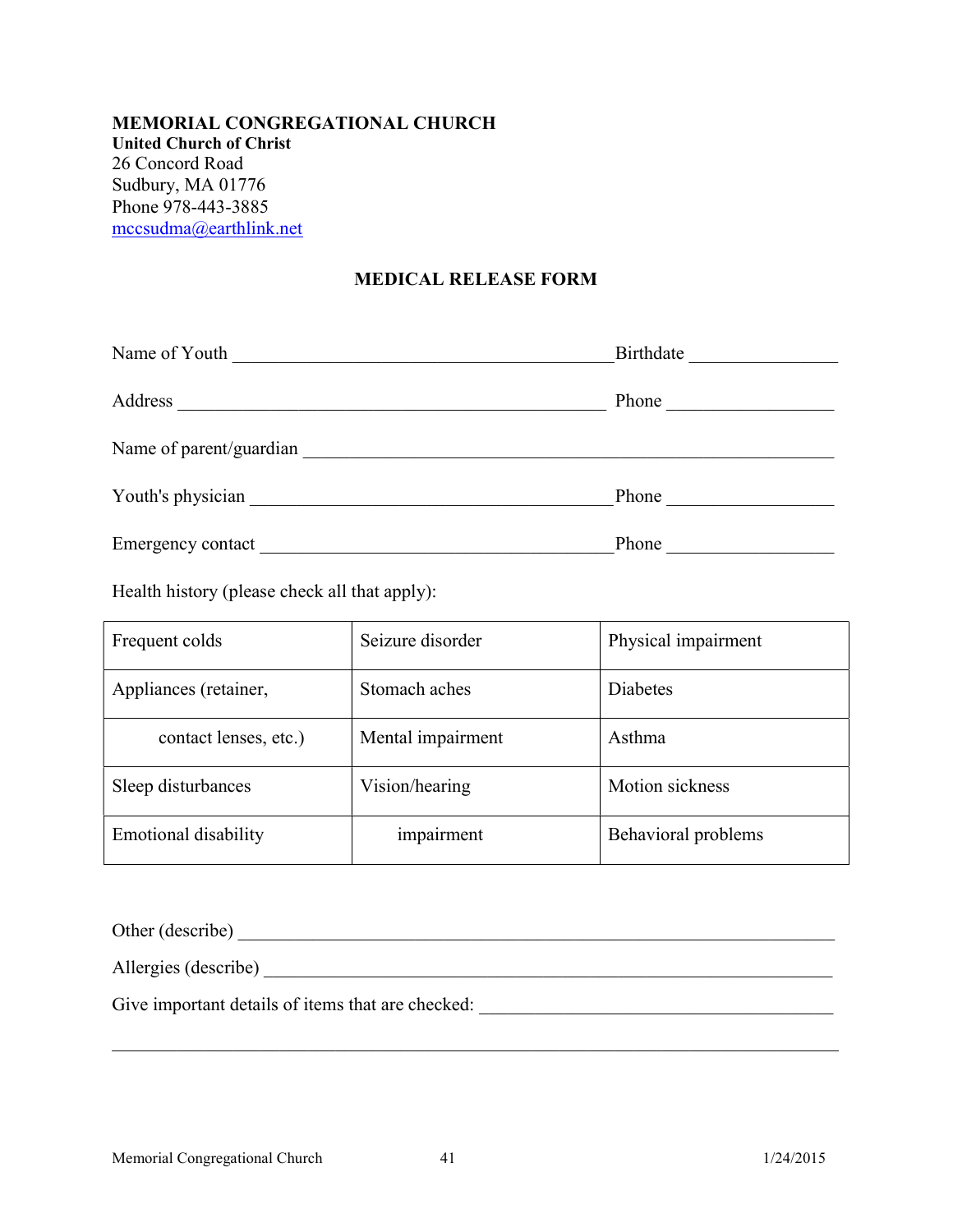| Is your son/daughter taking a prescription or non-prescription medication? _____Yes ____No                                                                                                                           |
|----------------------------------------------------------------------------------------------------------------------------------------------------------------------------------------------------------------------|
| If yes, complete the following:                                                                                                                                                                                      |
| Medication<br><u>Medication</u>                                                                                                                                                                                      |
|                                                                                                                                                                                                                      |
|                                                                                                                                                                                                                      |
| Medication<br><u>Medication</u>                                                                                                                                                                                      |
|                                                                                                                                                                                                                      |
|                                                                                                                                                                                                                      |
|                                                                                                                                                                                                                      |
|                                                                                                                                                                                                                      |
| Medications (continued)                                                                                                                                                                                              |
| Can your son/daughter be expected to take the right amount of medication at the proper time?                                                                                                                         |
| $Yes$ No (If the answer is no, then arrangements must be made with the adult in charge.)                                                                                                                             |
| I give my child permission to administer his/her own medications.                                                                                                                                                    |
| All medications, both prescription and non-prescription, MUST be in the original container and<br>properly labeled. This applies even if your son/daughter has permission to self-administer his/her<br>medications. |
|                                                                                                                                                                                                                      |
| Signature of parent/guardian<br>Date                                                                                                                                                                                 |
|                                                                                                                                                                                                                      |
|                                                                                                                                                                                                                      |
| Subscriber's name<br><u> 1989 - Johann Stoff, deutscher Stoffen und der Stoffen und der Stoffen und der Stoffen und der Stoffen und der</u>                                                                          |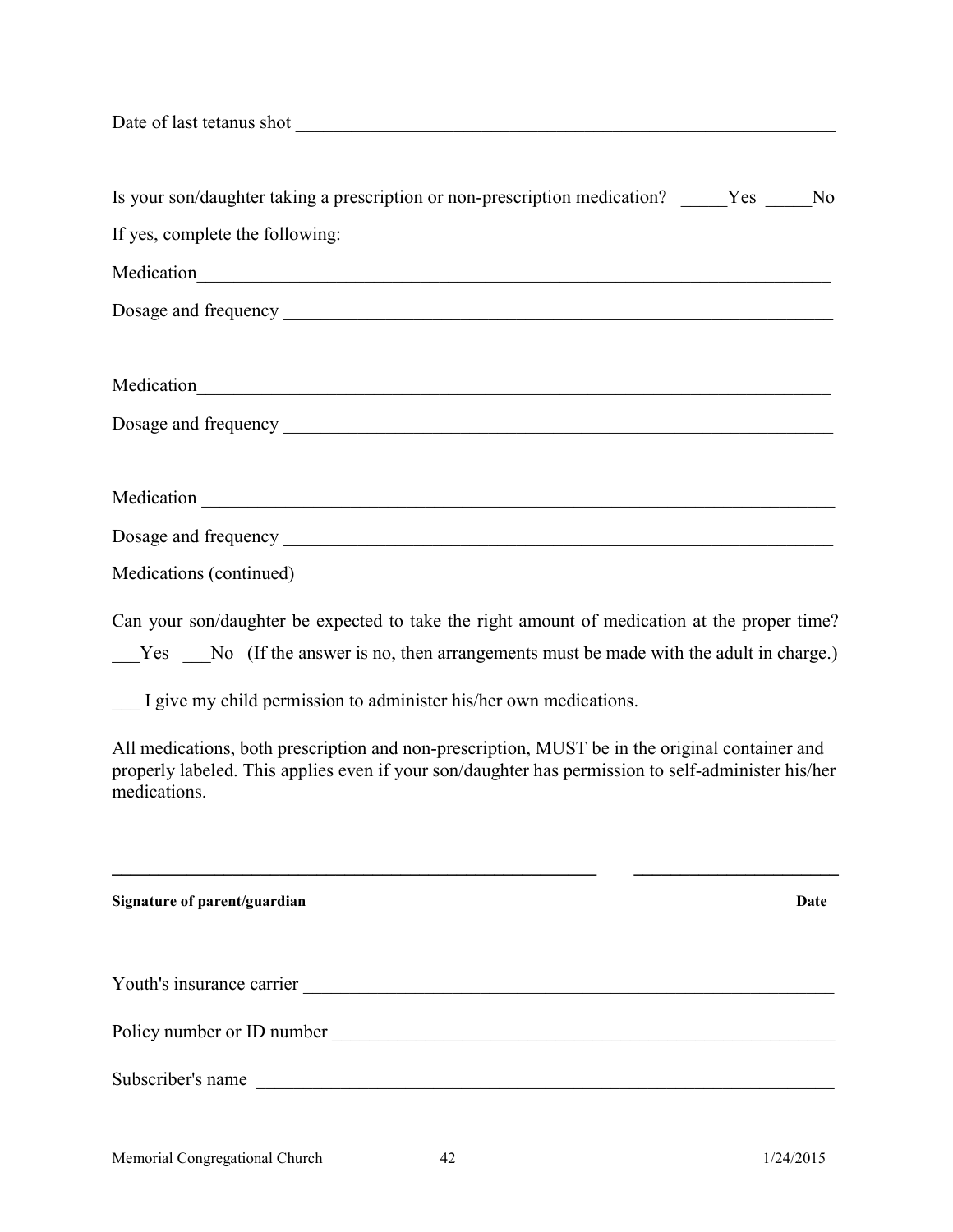| Subscriber Number                         |  |
|-------------------------------------------|--|
| Insurance company customer service number |  |
| Other pertinent information               |  |

\_\_\_\_\_\_\_\_\_\_\_\_\_\_\_\_\_\_\_\_\_\_\_\_\_\_\_\_\_\_\_\_\_\_\_\_\_\_\_\_\_\_\_\_\_\_\_\_\_\_\_\_\_\_\_\_\_\_\_\_\_\_\_\_\_\_\_\_\_\_\_\_\_\_\_\_\_\_

#### **Statement of Consent**

I, the undersigned, parent/legal guardian of

do hereby consent to any X-ray exam, anesthetic, medical diagnosis, or treatment and hospital services that may be rendered to my son/daughter, under the general or specific instructions of the on-call physician at <sup>a</sup> hospital or clinic. It is understood that this consent is given in advance of any specific diagnosis or treatment, and it is given to encourage those persons who have temporary custody of my child in my absence, and said physician, to exercise their best judgment as to the requirements of such diagnosis or said medical treatment.

I understand that any and all medical expenses incurred are my responsibility and that there is not medical insurance coverage provided by Memorial Congregational Church of Sudbury, **Massachusetts** 

This consent will remain in effect for one year from signing unless otherwise specified.

**\_\_\_\_\_\_\_\_\_\_\_\_\_\_\_\_\_\_\_\_\_\_\_\_\_\_\_\_\_\_\_\_\_\_\_\_\_\_\_\_\_\_\_\_\_\_\_\_\_\_\_\_\_\_\_\_\_\_ \_\_\_\_\_\_\_\_\_\_\_\_\_\_\_\_\_\_ Signature of parent/guardian Date**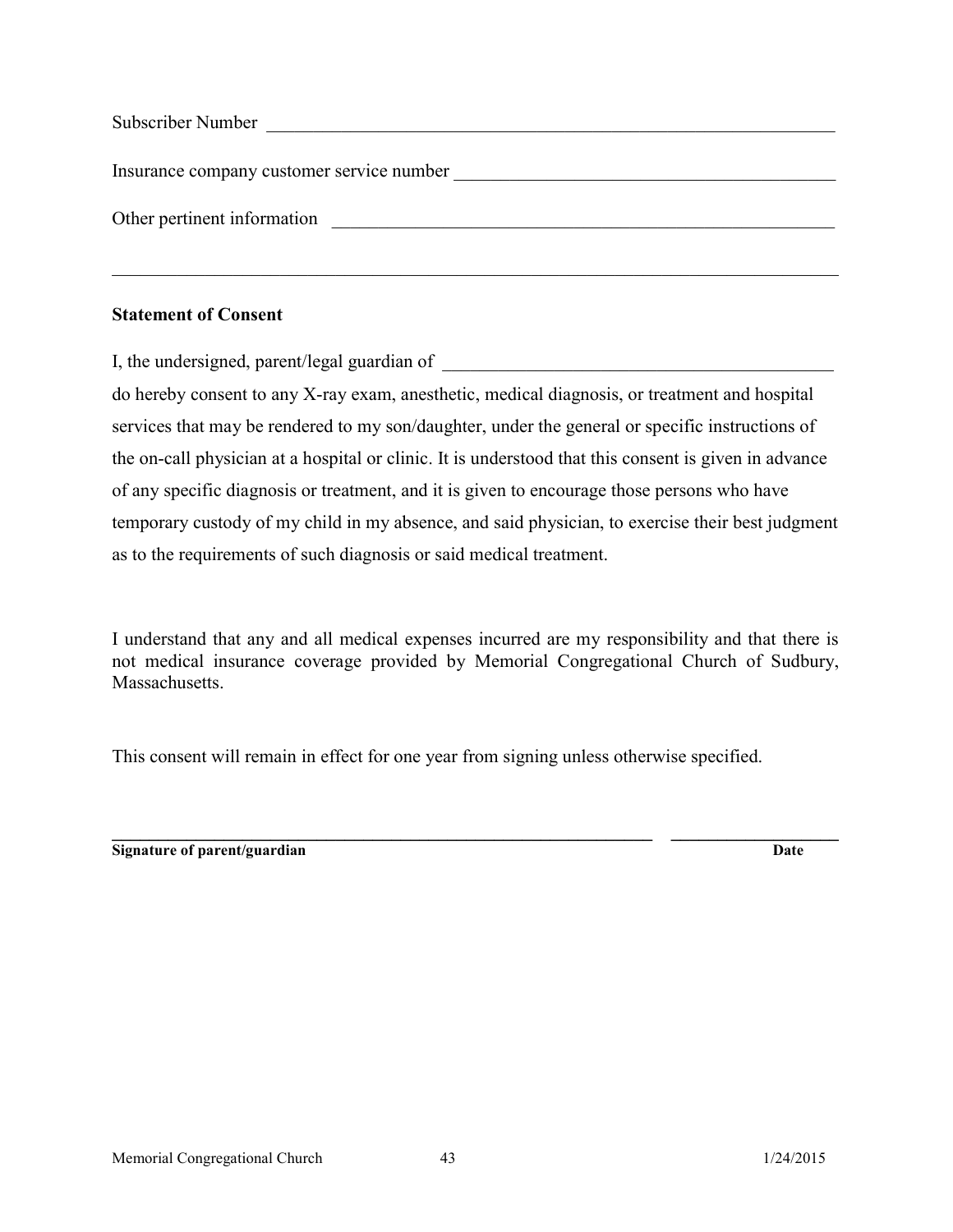### **MEMORIAL CONGREGATIONAL CHURCH United Church of Christ** 26 Concord Road Sudbury, MA 01776 Phone 978-443-3885 mccsudma@earthlink.net

# **APPLICATION FOR EMPLOYEMNT**

|         |               | Name                                                                                                                                                                                |          |
|---------|---------------|-------------------------------------------------------------------------------------------------------------------------------------------------------------------------------------|----------|
|         | Last          | First                                                                                                                                                                               | Middle   |
|         |               |                                                                                                                                                                                     |          |
|         | <b>Street</b> |                                                                                                                                                                                     |          |
|         | City          | <b>State</b>                                                                                                                                                                        | Zip Code |
|         |               |                                                                                                                                                                                     |          |
|         |               | My previous experience in the past five years (paid or volunteer) related to the position I am<br>seeking to fill includes: (Attach additional page(s) as necessary)<br>Agency Name |          |
| Address |               | <u> Alexandria de la contrada de la contrada de la contrada de la contrada de la contrada de la contrada de la c</u>                                                                |          |
|         |               | Contact Person/Phone                                                                                                                                                                |          |
|         |               |                                                                                                                                                                                     |          |
|         |               | Agency Name                                                                                                                                                                         |          |
|         |               |                                                                                                                                                                                     |          |
|         |               |                                                                                                                                                                                     |          |
|         |               | Contact Person/Phone                                                                                                                                                                |          |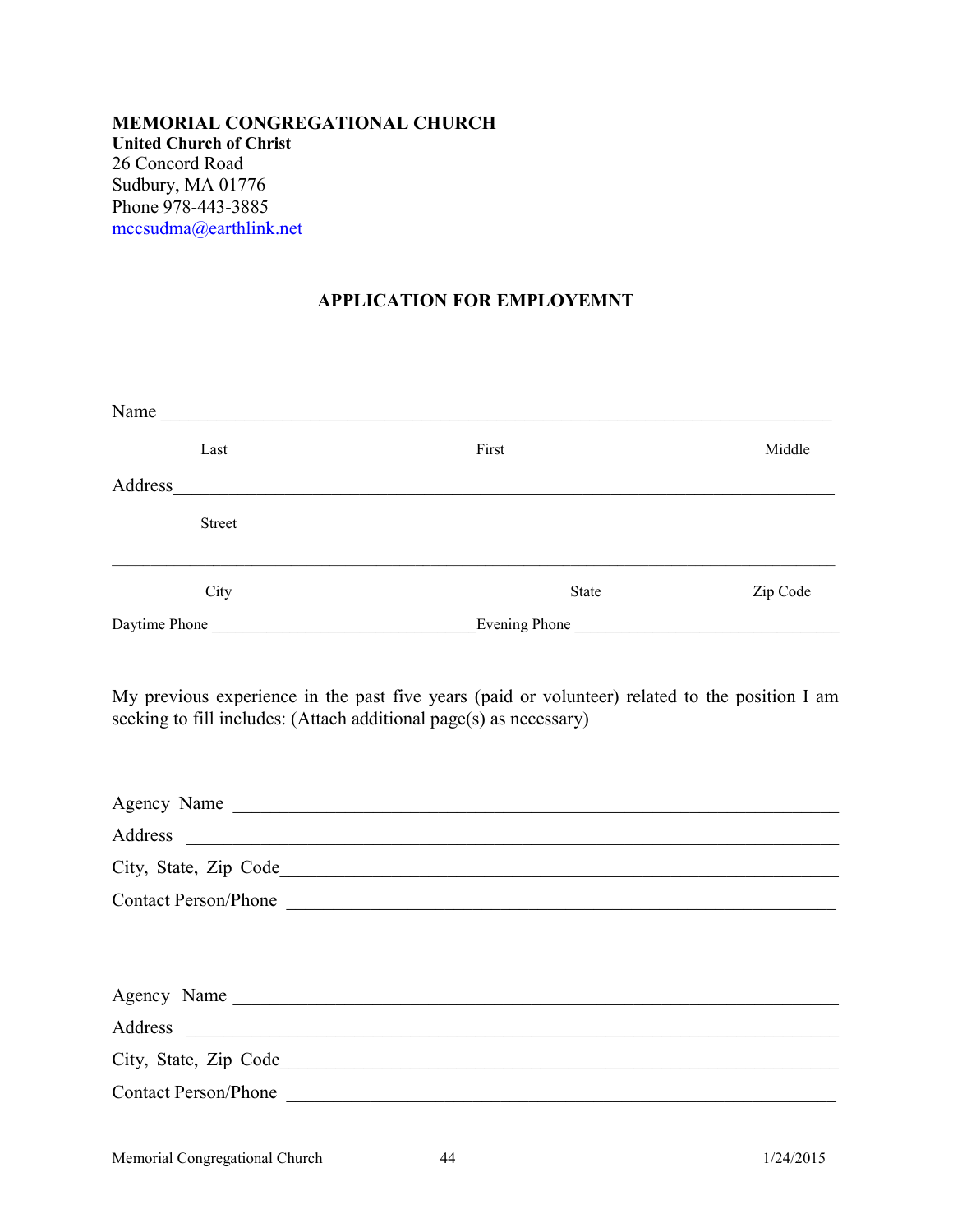| Agency Name                 |  |
|-----------------------------|--|
| Address                     |  |
| City, State, Zip Code       |  |
| <b>Contact Person/Phone</b> |  |

I have never been found guilty of, or pled guilty or no contest to, nor am I awaiting trial for <sup>a</sup> criminal charge. Not True Not True Not True Not True

If not true, give <sup>a</sup> short explanation of the charge. (Include the date, nature, and place of the incident leading to the charge; where the charge was filed; and the precise disposition of the charge.)

\_\_\_\_\_\_\_\_\_\_\_\_\_\_\_\_\_\_\_\_\_\_\_\_\_\_\_\_\_\_\_\_\_\_\_\_\_\_\_\_\_\_\_\_\_\_\_\_\_\_\_\_\_\_\_\_\_\_\_\_\_\_\_\_\_\_\_\_\_\_\_\_\_\_\_\_\_\_\_\_\_\_\_\_\_  $\_$  . The contribution of the contribution of the contribution of the contribution of the contribution of the contribution of the contribution of the contribution of the contribution of the contribution of the contributio

\_\_\_\_\_\_\_\_\_\_\_\_\_\_\_\_\_\_\_\_\_\_\_\_\_\_\_\_\_\_\_\_\_\_\_\_\_\_\_\_\_\_\_\_\_\_\_\_\_\_\_\_\_\_\_\_\_\_\_\_\_\_\_\_\_\_\_\_\_\_\_\_\_\_\_\_\_\_\_

No civil lawsuit alleging actual or attempted sexual discrimination, harassment, exploitation, or misconduct; physical abuse; Child / Elder Abuse; or financial misconduct has ever resulted in a judgment being entered against me, been settled out of court, or been dismissed because the statute of limitations has expired.

\_\_\_\_\_ True \_\_\_\_\_ Not True

If not true, give <sup>a</sup> short explanation of the lawsuit. (Include the date, nature, and place of the incident leading to the lawsuit; where the lawsuit was filed; and the precise disposition of the lawsuit.)

\_\_\_\_\_\_\_\_\_\_\_\_\_\_\_\_\_\_\_\_\_\_\_\_\_\_\_\_\_\_\_\_\_\_\_\_\_\_\_\_\_\_\_\_\_\_\_\_\_\_\_\_\_\_\_\_\_\_\_\_\_\_\_\_\_\_\_\_\_\_\_\_\_\_\_\_\_\_\_\_\_\_\_\_\_  $\_$  . The contribution of the contribution of the contribution of the contribution of the contribution of the contribution of the contribution of the contribution of the contribution of the contribution of the contributio \_\_\_\_\_\_\_\_\_\_\_\_\_\_\_\_\_\_\_\_\_\_\_\_\_\_\_\_\_\_\_\_\_\_\_\_\_\_\_\_\_\_\_\_\_\_\_\_\_\_\_\_\_\_\_\_\_\_\_\_\_\_\_\_\_\_\_\_\_\_\_\_\_\_\_\_\_\_\_\_\_\_\_\_\_

I have never terminated my employment, professional credentials, or service in <sup>a</sup> volunteer position or had my employment, professional credentials, or authorization to hold <sup>a</sup> volunteer position terminated for reasons relating to allegations of actual or attempted sexual discrimination, harassment, exploitation, or misconduct; physical abuse; Child / Elder Abuse; or financial misconduct. True  $\tilde{T}$ rue Not True

If not true, give <sup>a</sup> short explanation. (Include the date of termination, name, address, and telephone number of employer or volunteer supervisor; and the nature of the incident(s) leading to your termination.) \_\_\_\_\_\_\_\_\_\_\_\_\_\_\_\_\_\_\_\_\_\_\_\_\_\_\_\_\_\_\_\_\_\_\_\_\_\_\_\_\_\_\_\_\_\_\_\_\_\_\_\_\_\_\_\_\_\_\_\_\_\_\_\_\_\_\_\_\_\_\_\_\_\_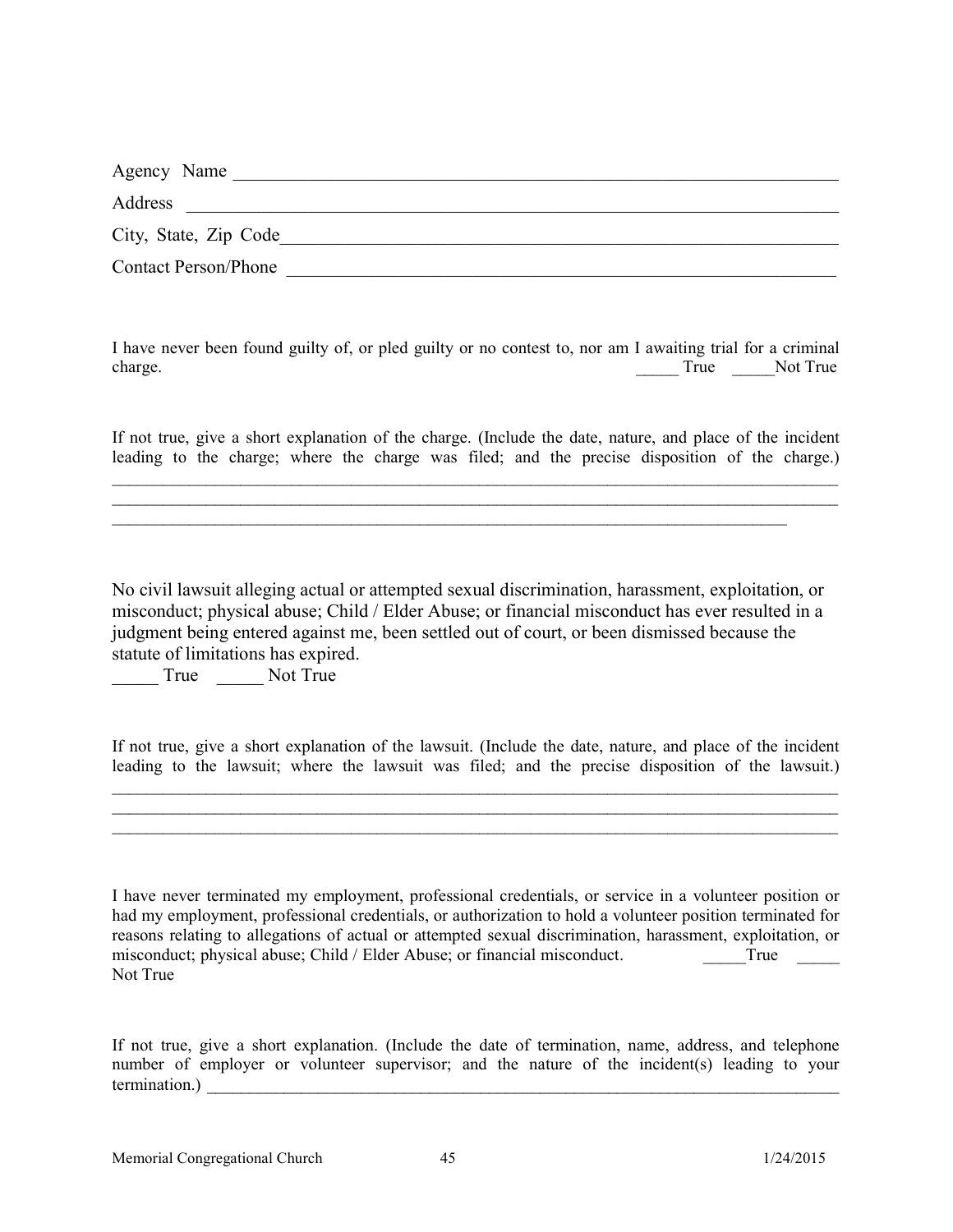I attest that the information given in this application is true and complete. I understand that any misrepresentation or omission may be grounds for rejection of consideration for, or termination of, the position I am seeking to fill. I understand that it is my responsibility to amend the information given in this application if I discover that the information is incorrect when given or, though accurate when given, the information is no longer accurate.

 $\mathcal{L}_\mathcal{L} = \{ \mathcal{L}_\mathcal{L} = \{ \mathcal{L}_\mathcal{L} = \{ \mathcal{L}_\mathcal{L} = \{ \mathcal{L}_\mathcal{L} = \{ \mathcal{L}_\mathcal{L} = \{ \mathcal{L}_\mathcal{L} = \{ \mathcal{L}_\mathcal{L} = \{ \mathcal{L}_\mathcal{L} = \{ \mathcal{L}_\mathcal{L} = \{ \mathcal{L}_\mathcal{L} = \{ \mathcal{L}_\mathcal{L} = \{ \mathcal{L}_\mathcal{L} = \{ \mathcal{L}_\mathcal{L} = \{ \mathcal{L}_\mathcal{$ 

I authorize Memorial Congregational Church of Sudbury and/or its agents to make inquiries regarding all statements I have given above. I also authorize all entities, persons, former employers, supervisors, courts, law enforcement, and other public agencies to respond to inquiries concerning me, to supply verification of the statements I have made, and to comment on and state opinions regarding my background and character. To encourage such persons and entities to speak openly and responsibly, I hereby release them from all liability arising from their responses, comments, and statements made in good faith and without malice.

Memorial Congregational Church of Sudbury's hiring process involves the distribution of information regarding applicants to those persons in <sup>a</sup> position to recruit, secure, and supervise the position I am seeking to fill. To that end, I authorize Memorial Congregational Church of Sudbury and its agents to circulate, distribute, and otherwise share information gathered in connection with this application to such persons for these stated purposes only. I understand that Memorial Congregational Church of Sudbury will share with me information it has gathered about me, if I request it to do so.

Signature Date Date of the Date of the Date of the Date of the Date of the Date of the Date of the Date of the Date of the Date of the Date of the Date of the Date of the Date of the Date of the Date of the Date of the Dat